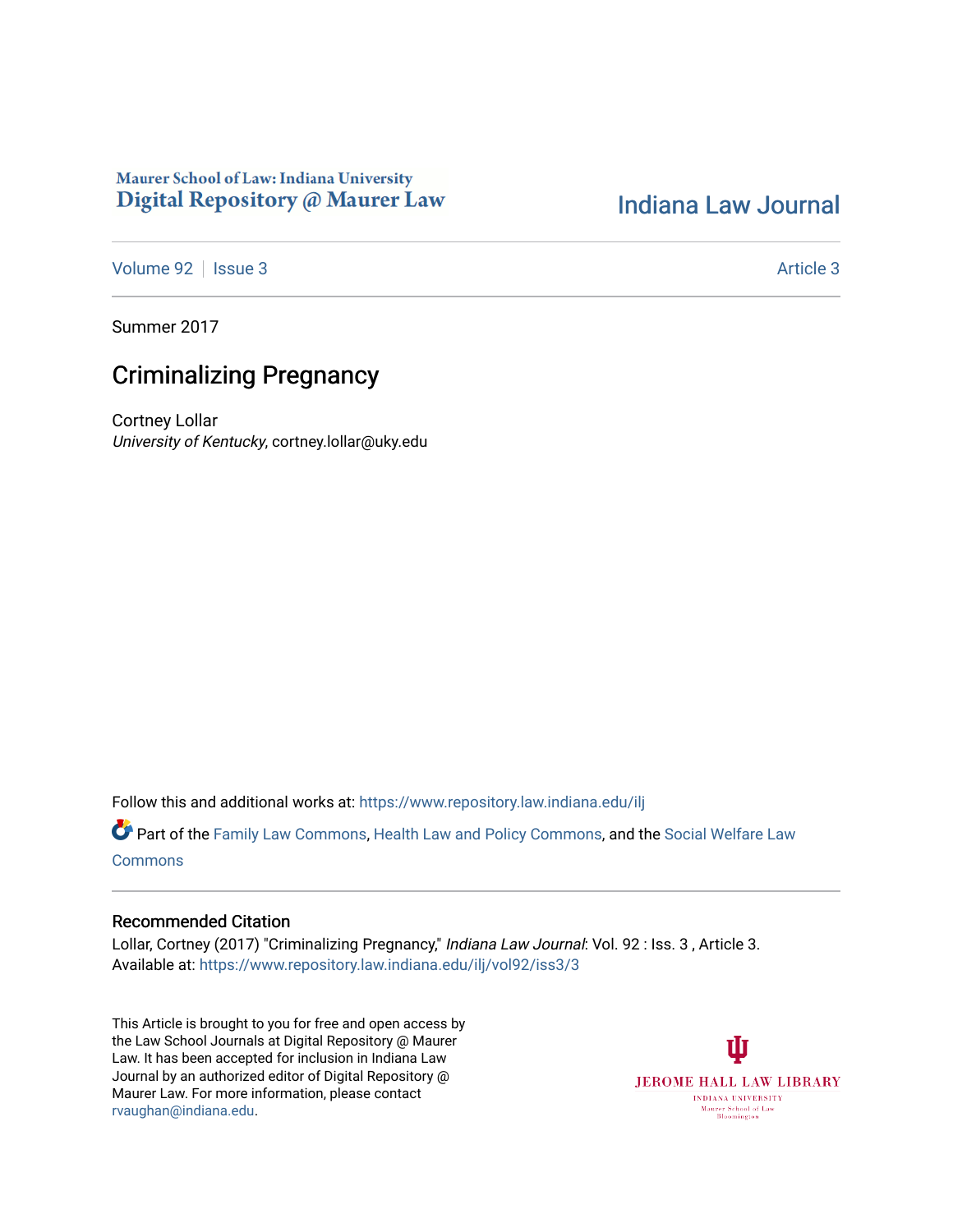# **Criminalizing Pregnancy\***

# CORTNEY E. LOLLAR†

*The state of Tennessee arrested a woman two days after she gave birth and charged her with assault of her newborn child based on her use of narcotics during her pregnancy. Tennessee's 2014 assault statute was the first to explicitly criminalize the use of drugs by a pregnant woman. But this law, along with others like it being considered by legislatures across the country, is only the most recent manifestation of a long history of using criminal law to punish poor mothers and mothers of color for their behavior while pregnant. The purported motivation for such laws is the harm to the child from prenatal exposure to illegal drugs. But recent scientific studies undermine the harm narrative.* 

*This Article is the first to take a close look at the science behind these laws. Recent longitudinal studies confirm that the use of illegal drugs while pregnant, in and of itself, rarely results in long-term adverse consequences to the fetus and subsequent child. Meanwhile, the negative consequences of ingesting licit substances such as tobacco, alcohol, and other lawfully prescribed medications, often are much greater than the potential undesirable effects of drug use. Poverty, domestic violence, and a father's behavior prior to conception also have been shown to have significant harmful impacts on fetal development. Although the criminalization of drug use by pregnant women does not prevent impairment of the fetus and subsequent child, it often leads to additional detrimental consequences. The state regularly steps in and removes children born to women using illicit drugs while pregnant, even when there is no evidence of harm to the child and despite the documented harms to newborns from placement in the foster care system. Additionally, as every major medical organization has publicly indicated, pregnant women are less likely to seek prenatal care if they fear arrest for using drugs, creating damaging effects greater than any potential harms from the drug use.* 

*Legislatures' unwillingness to acknowledge the empirical evidence contradicting the rationales for this latest batch of criminal laws might cause one to wonder whether the harm to the child is truly the motivating impetus behind these laws. The existing statutes have a disproportionate impact on poor mothers and mothers of* 

\* Copyright © 2017 Cortney E. Lollar.

<sup>†</sup> Assistant Professor, University of Kentucky College of Law. Thank you to Albertina Antognini, Richard Ausness, Joshua Barnette, Doug Berman, Jennifer Bird-Pollan, Deborah Dinner, James Donovan, Joshua Douglas, Brian Frye, Cynthia Godsoe, Josh Gupta-Kagan, Margaret Hu, Nicole Huberfeld, Vida Johnson, Laurie Kohn, Donald J. Lollar, Melissa Nau, Melynda Price, Victoria Schwartz, Robert Schwemm, Nirej Sekhon, Brenda V. Smith, Stephanie Taplin, and Andrew Woods for reading earlier drafts and sharing their thoughtful and insightful feedback. My deep gratitude to Dorothy Roberts for making the time to talk through my ideas, and my appreciation to Franklin Runge and Michel Yang for their invaluable help tracking down sources. Thank you also to Emily Kile and the wonderful editorial staff at the *Indiana Law Journal* for their careful attention to detail and comprehensive review of this Article. This Article benefitted greatly from the insights of participants in the 34th Annual International Congress of Law and Mental Health, University of Kentucky Developing Ideas Conference, Washington University Junior Faculty Regional Workshop, SEALS Junior Scholars Workshop, and the faculty of Georgia State University College of Law.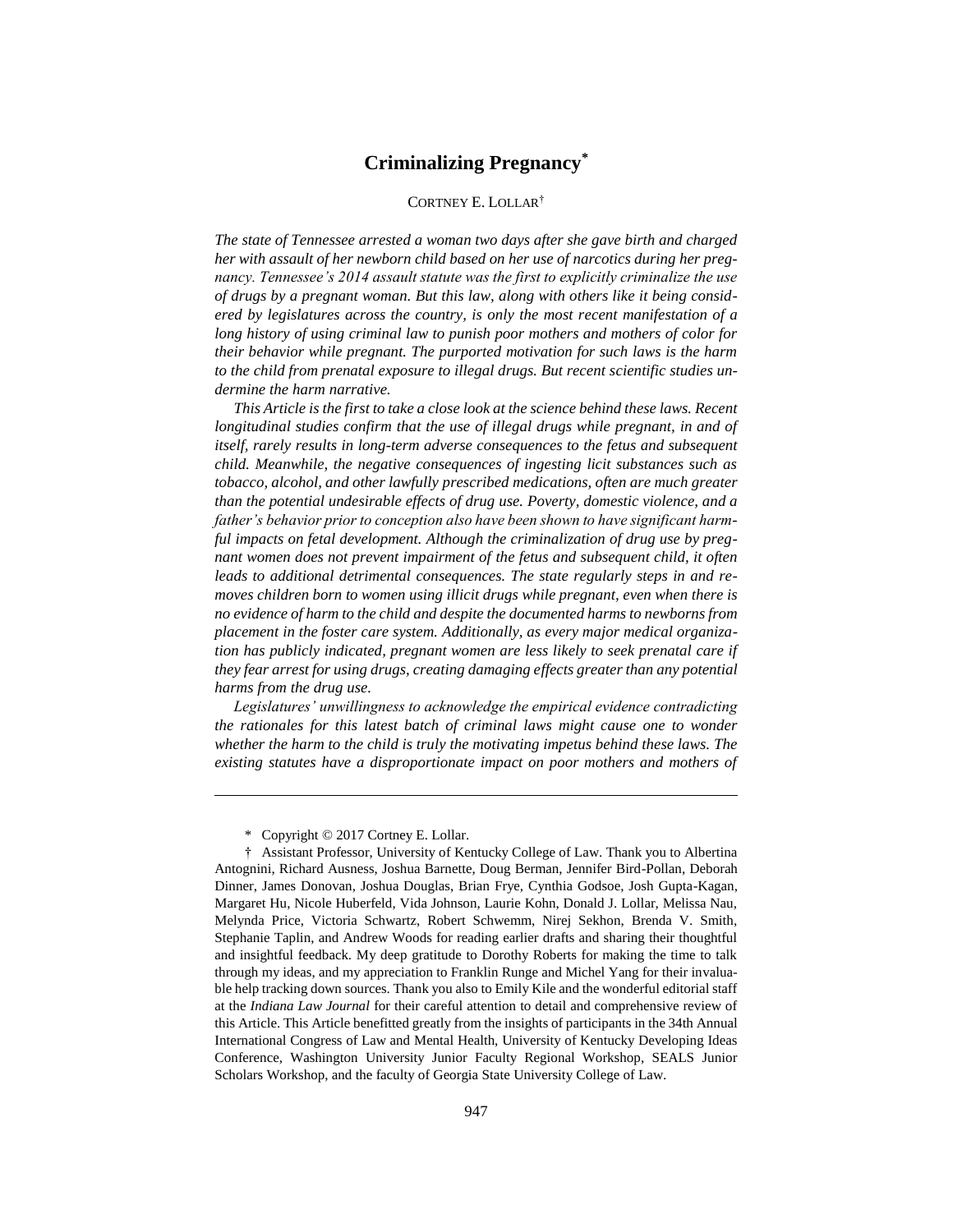*color. In fact, class- and race-based constructions of motherhood go a significant distance toward explaining the presence of these laws. This Article analyzes how our current approach to the use of drugs by pregnant women relies on these troubling economic- and race-based social constructions, rather than on any scientific or empirical evidence. By challenging the erroneous presumptions motivating these laws, this Article hopes to move legislatures toward effectively addressing the more substantial risks to developing fetuses.*

| A. A BRIEF HISTORY OF THE LAW'S TREATMENT OF DRUG-USING      |  |
|--------------------------------------------------------------|--|
|                                                              |  |
|                                                              |  |
|                                                              |  |
|                                                              |  |
|                                                              |  |
|                                                              |  |
|                                                              |  |
|                                                              |  |
|                                                              |  |
| F. DEMOGRAPHICS OF SUBSTANCE USE BY PREGNANT WOMEN 978       |  |
|                                                              |  |
|                                                              |  |
|                                                              |  |
|                                                              |  |
|                                                              |  |
|                                                              |  |
| A. THE USUAL JUSTIFICATIONS FOR PUNISHMENT DO NOT APPLY  996 |  |
| B. RACE-, GENDER-, AND CLASS-BASED MORAL JUDGMENTS 999       |  |
|                                                              |  |
|                                                              |  |

## <span id="page-2-0"></span>**INTRODUCTION**

In July 2014, Jamillah Washington, a thirty-year-old African American woman, was arrested under a new Tennessee law allowing prosecution of a woman for assault for using illegal narcotic drugs while pregnant.<sup>1</sup> Ms. Washington gave birth to a

<sup>1.</sup> TENN. CODE ANN. § 39-13-107 (2014), *amended by* TENN. CODE ANN. § 39-13-107 (Supp. 2016); George Brown & Molly Smith, *Mother of Addicted Infant To Get Treatment*, WREG.COM (Memphis) (Aug. 4, 2014, 9:46 AM), http://wreg.com/2014/08/04/mother-of -addicted-infant-to-get-treatment/ [https://perma.cc/7GG8-AKLG]; Tom Humphrey, *Memphis Woman Becomes 2nd Charged Under Drug-Abusing Mother Law*, KNOXBLOGS.COM: TOM HUMPHREY'S HUMPHREY ON THE HILL (July 29, 2014), http://knoxblogs.com /humphreyhill/2014/07/29/memphis-woman-becomes-2nd-charged-drug-abusing-mother-law/ [https://perma.cc/T5G5-XKUS]. The author notes that although the possession of drugs is a crime, the use of drugs is not, in and of itself, a crime. *See* Robinson v. California, 370 U.S. 660 (1962).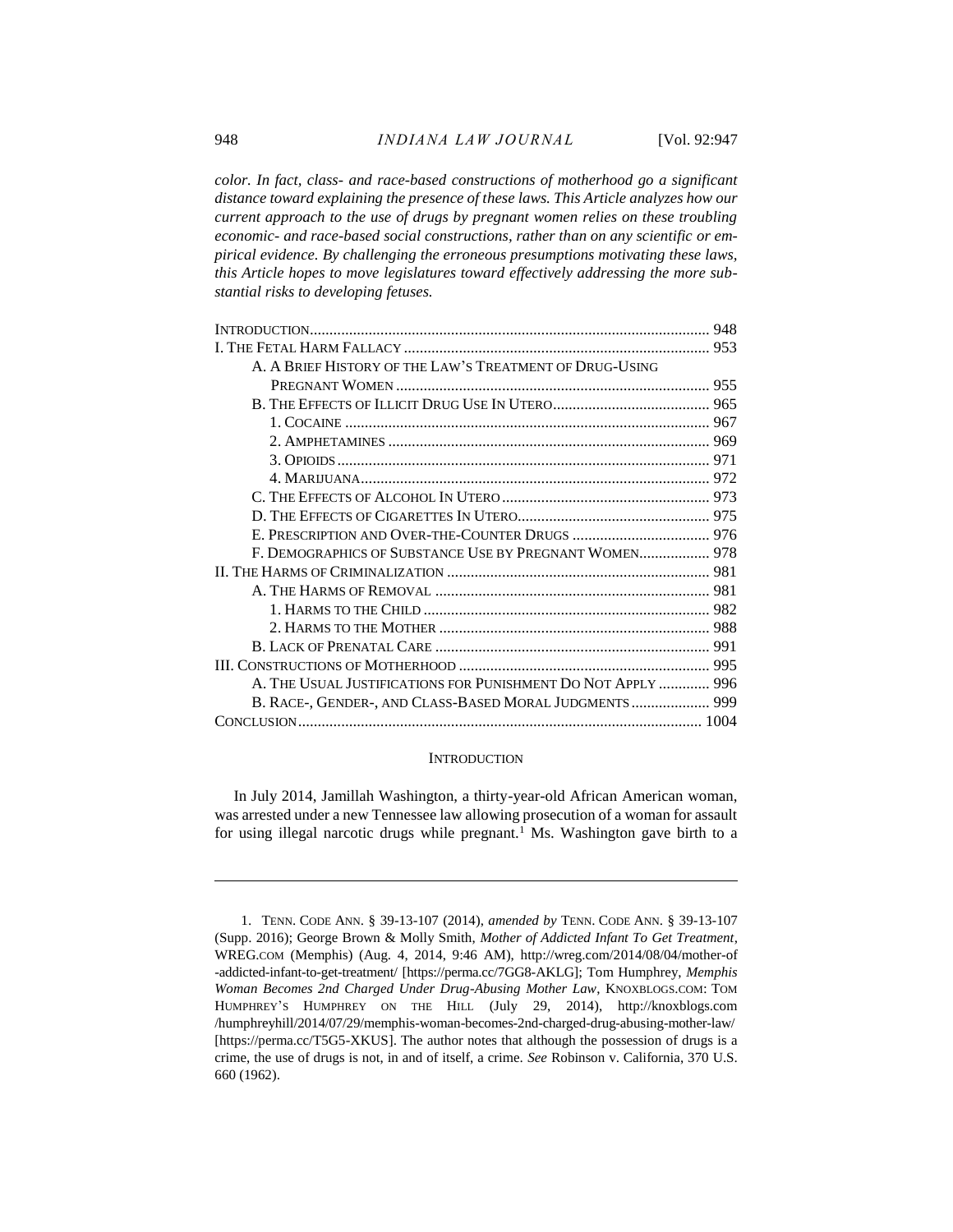daughter who "tested positive" for marijuana and heroin.<sup>2</sup> She sought treatment for her opioid addiction on three occasions during the course of her pregnancy but was turned away each time due to her pregnancy.<sup>3</sup> Police reported that she admitted using heroin two days before the birth.<sup>4</sup> That same month, Mallory Loyola, a white woman age twenty-six, was arrested under the same law after giving birth to a baby girl who tested positive for amphetamine.<sup>5</sup> Although amphetamine is not a narcotic, Ms. Loyola pled guilty a month later "to avoid jail time."<sup>6</sup> At least one of the women qualified for a public defender, and as a consequence of their arrests, the Department of Children's Services began investigations of both mothers.<sup>7</sup> At least ninety-five other women were prosecuted under this law prior to its sunset in June 2016.<sup>8</sup>

Although Tennessee's statute was the first to explicitly criminalize the use of drugs by a pregnant woman, the law is only the most recent incarnation in a long history of states using criminal laws to punish primarily poor, often minority mothers for their behavior while pregnant. Four additional states have contemplated similar legislation since Tennessee's law went into effect. Prior to the statute's enactment, numerous states relied on generally applicable criminal statutes—criminal neglect, delivery of drugs to a minor, chemical endangerment of a child, involuntary manslaughter, and other similar statutes—to pursue prosecutions of women for using drugs during pregnancy.<sup>9</sup> In the federal system, judges rely on sentencing enhancements to accomplish a similar end. For example, one federal judge recently enhanced

2. Humphrey, *supra* note 1.

3. Rosa Goldensohn & Rachael Levy, *The State Where Giving Birth Can Be Criminal*, NATION (Dec. 10, 2014), http://www.thenation.com/article/state-where-giving-birth-can-be -criminal/ [https://perma.cc/2VL6-HFQE].

5. Aaron Wright, *Mom Charged Under Drug-Addicted Baby Law Going to Rehab*, WBIR.COM (Knoxville) (Aug. 5, 2014, 6:45 PM), www.wbir.com/story/news/local/mcminn -monroe/2014/08/05/woman-charged-under-drug-addicted-baby-law-to-appear-in-court/13614755 [https://perma.cc/67HG-EC4Q]; *cf.* Katie McDonough, *First Woman Arrested Under Tennessee Law That Criminalizes Pregnancy Outcomes*, SALON (July 11, 2014, 4:28 PM), www.salon.com/2014/07/11/first\_woman\_arrested\_under\_tennessee\_law\_that\_criminalizes \_pregnancy\_outcomes/ [https://perma.cc/N6AF-CWHL].

6. Wright, *supra* note 5. Ms. Loyola successfully completed a drug treatment program, resulting in the charges against her being dismissed, as required by the new law. § 39-13-107; *Mom's Charge in Prenatal Drug Case Dropped After She Completes Program*, WBIR.COM (Knoxville) (Feb. 6, 2015, 7:24 PM), http://legacy.wbir.com/story/news/2015/02/06/moms -charge-in-newborn-drug-case-dropped-after-she-completes-program/23002693/ [https:// perma.cc/YFL4-N6AK].

7. *See* Brown & Smith, *supra* note 1; Goldensohn & Levy, *supra* note 3; Stephen Hatchett, LINKEDIN, https://www.linkedin.com/in/stephen-hatchett-723a802a (indicating that Loyola's lawyer, Stephen Hatchett, was employed as an Assistant Public Defender in Madisonville, Tennessee on August 5, 2014, the date he represented Ms. Loyola in court); McDonough, *supra* note 5.

8. Sheila Burke, *Doctors Applaud End of Tennessee's Fetal Assault Law*, AP: BIG STORY, http://bigstory.ap.org/article/08ce8448799148bf852babadc33d1aef/doctors-applaud -end-tennessees-fetal-assault-law [https://perma.cc/537N-ZA88].

9. *See, e.g.*, *Ex parte* Ankrom, 152 So. 3d 397 (Ala. 2013); Doretta Massardo McGinnis, Comment, *Prosecution of Mothers of Drug-Exposed Babies: Constitutional and Criminal Theory*, 139 U. PA. L. REV. 505, 505 (1990); Nina Martin, *Take a Valium, Lose Your Kid, Go* 

<sup>4.</sup> Brown & Smith, *supra* note 1; Humphrey, *supra* note 1.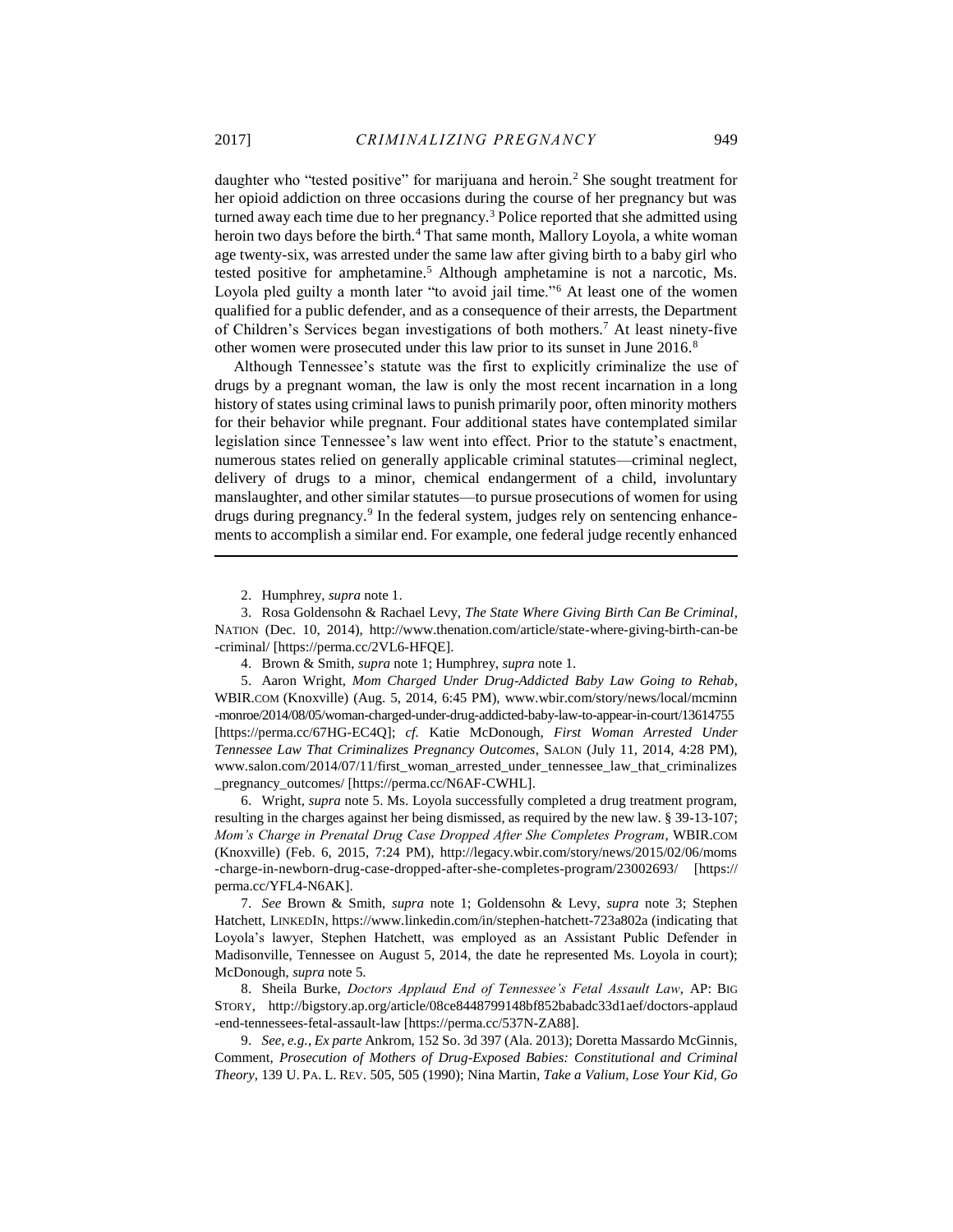a woman's sentence under the federal sentencing guidelines, doubling her sentence from six to twelve years, based on her use of drugs while pregnant.<sup>10</sup> The judge granted the enhancement based on the prosecution's argument that a substantial risk of harm arose when "this defendant [gave] birth to a drug addicted baby."<sup>11</sup>

The articulated motivation for pursuing these prosecutions is the risk of harm to the fetus, with the focus being on the short-term harms to the fetus and the long-term harms to the future child. Preventing a mother from hurting either her fetus or her child is a compelling and intuitive desire. And most of us probably feel fairly confident in our assumption that a pregnant woman's use of illegal drugs *will* cause damage, certainly to the developing fetus but likely to the child once born as well. As a result, few question the judgment of punishing a woman who engages in such behavior. After all, fetuses and newborn children are among the most vulnerable of our population. A clear message of "accountability" and moral condemnation must be sent. Although a father's preconception behavior also plays an important role in fetal health and development,<sup>12</sup> that role remains unexamined. Most assume that because a woman carries a child in utero for nine months, her behavior during that time will have a substantial effect on the development of the child and fetus, whereas a father's limited interaction in the creation of the fetus minimizes the extent to which his preconception risk-taking behavior impacts fetal development.

Over the past thirty years, several prominent legal scholars have suggested, based on preliminary data, that the science might not support our intuitions and assumptions.<sup>13</sup> However, until recently, scientists did not have the strong long-term data to support the scholars' assertions. The results of national longitudinal studies were not yet available. Of the available studies, most focused on certain drugs present in the public dialogue at the time, such as cocaine, and did not evaluate drugs, like heroin,

Many states also utilize civil commitment statutes to detain a woman until she gives birth to prevent her from ingesting drugs or alcohol while pregnant. *See infra* note 216.

10. Brief of the Appellant at 5–18, United States v. Weld, 619 Fed. App'x 512 (6th Cir. 2015) (No. 14-5894), *cert. denied*, 136 S. Ct. 1688 (2016) (relying on U.S. SENTENCING GUIDELINES MANUAL § 2D1.1(b)(13) (U.S. SENTENCING COMM'N 2015)); *see also Weld*, 619 Fed. App'x at 513.

11. Brief of the Appellant, *supra* note 10, at 25 n.9. See *infra* text accompanying note 67 regarding the inaccurate use of the term "addicted" to describe a newborn. *See also Weld*, 619 Fed. App'x at 513 ("Weld gave birth to a son who showed signs of opiate and amphetamine exposure, as well as drug-withdrawal symptoms.").

12. *See infra* text accompanying note 451.

13. *See, e.g.*, April L. Cherry, *Shifting Our Focus from Retribution to Social Justice: An Alternative Vision for the Treatment of Pregnant Women Who Harm Their Fetuses*, 28 J.L. & HEALTH 6 (2015); Michele Goodwin, *Fetal Protection Laws: Moral Panic and the New Constitutional Battlefront*, 102 CALIF. L. REV. 781, 805 n.121, 809–11 (2014); Lynn M. Paltrow, *Governmental Responses to Pregnant Women Who Use Alcohol or Other Drugs*, 8 DEPAUL J. HEALTH CARE L. 461 (2005); Dorothy E. Roberts, *Unshackling Black Motherhood*, 95 MICH. L. REV. 938, 938 (1997).

*to Jail*, PROPUBLICA (Sept. 23, 2015), https://www.propublica.org/article/when-the-womb-is -a-crime-scene [https://perma.cc/Y4GG-882G]. This approach permits an end-run around clearly established Supreme Court precedent prohibiting the criminalization of addiction. Robinson v. California, 370 U.S. 660 (1962) (finding statute that makes drug addiction a criminal offense unconstitutional).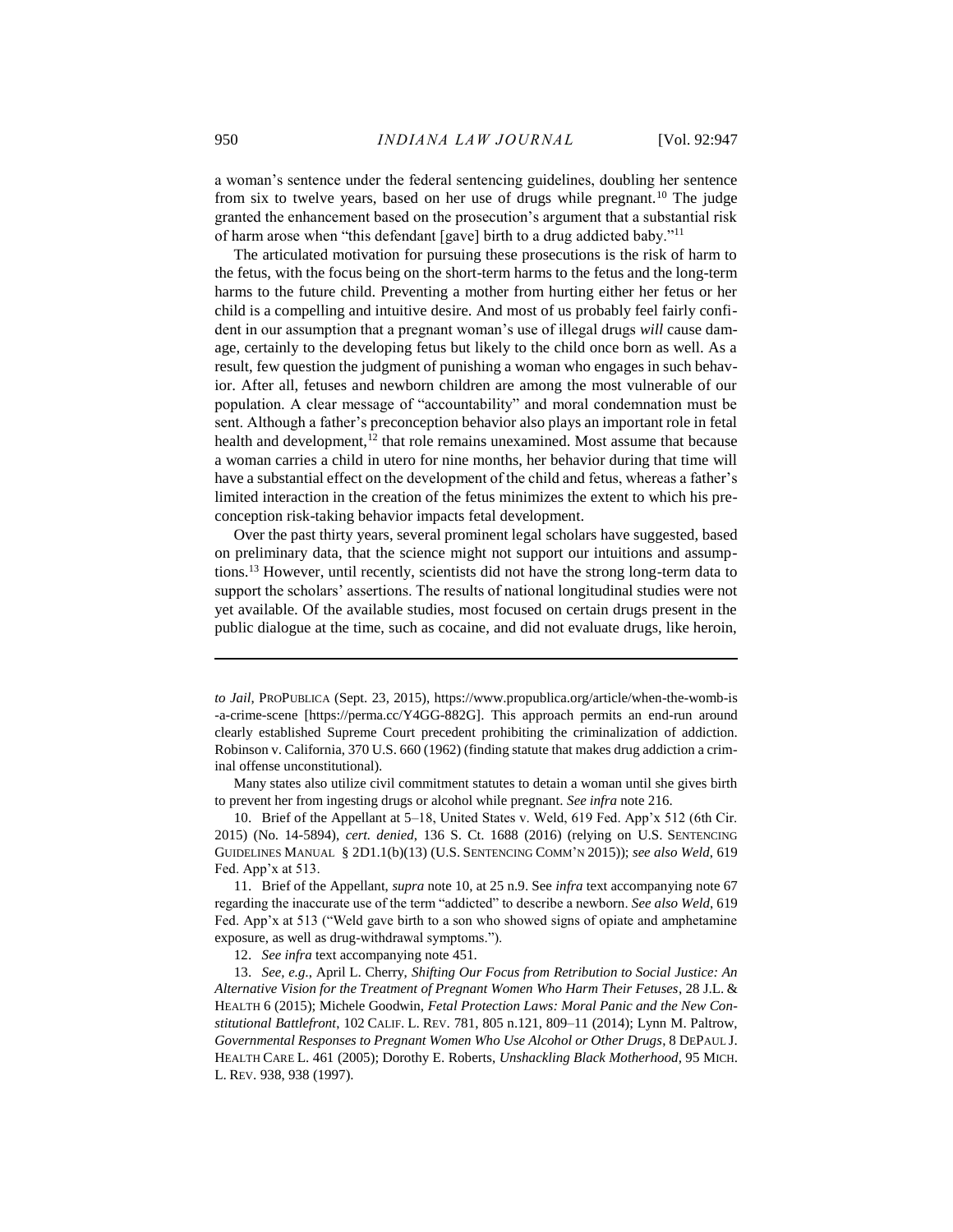that were largely ignored by society. Other drugs were not yet in regular use, either because they had not yet been approved by the FDA, such as buprenorphine, or because they simply were not used much at the time, like methamphetamine. Scientists also lacked much of the current knowledge about the role of genetics and epigenetics

As a result, the legal scholarship has not considered in depth the scientific evidence regarding the fetal and postnatal consequences of substance use by a woman during pregnancy. This Article is the first to examine the scientific literature and explore the legal implications of this data. Counter to most of our intuitions, the science challenges the purported ill effects offered to justify the use of the criminal law to punish a pregnant woman who uses, and often is addicted to, illegal drugs. The data undermines the prominent and common narratives about the damage a pregnant woman inevitably causes to her child if she consumes alcohol or drugs while pregnant.

In the vast majority of cases, exposure to drugs in utero does not result in the negative long-term effects legislators, and most of us, presume.<sup>14</sup> Despite recent increases in methamphetamine and heroin use, cocaine remains the drug used most by pregnant women who come to the attention of authorities.<sup>15</sup> Yet a recent longitudinal study concluded that children exposed to cocaine in their mother's womb did not exhibit long-term developmental consequences, even in adulthood.<sup>16</sup> Other similar studies on the effects of marijuana and opiate exposure in utero produced substantially similar results.<sup>17</sup>

14. *See, e.g.*, Lindsay Beyerstein, *Bad Medicine in Tennessee for Pregnant and Drug-Addicted Women,* AL JAZEERA AMERICA (Sept. 30, 2014, 5:00 AM), http:// america.aljazeera.com/articles/2014/9/30/tennessee-new-lawsb1391.html [https://perma.cc /NGF7-8FXL] (quoting Dr. Robert Newman, president emeritus at New York's Beth Israel Medical Center); Robert G. Newman et al., Open Letter to the Media and Policy Makers Regarding Alarmist and Inaccurate Reporting on Prescription Opioid Use by Pregnant Women (Mar. 11, 2013) http://advocatesforpregnantwomen.org/Opioid%20Open%20Letter %20-%20March%202013%20-%20FINAL.pdf [https://perma.cc/UY72-F258]; *see also, e.g.*, AM. NURSES ASS'N, OPPOSITION TO CRIMINAL PROSECUTION OF WOMEN FOR USE OF DRUGS WHILE PREGNANT AND SUPPORT FOR TREATMENT SERVICES FOR ALCOHOL DEPENDENT WOMEN OF CHILDBEARING AGE (1991); COMM. ON HEALTH CARE FOR UNDERSERVED WOMEN, AM. COLL. OF OBSTETRICIANS & GYNECOLOGISTS, SUBSTANCE ABUSE REPORTING AND PREGNANCY: THE ROLE OF THE OBSTETRICIAN-GYNECOLOGIST 1 (2011) (noting that prenatal care greatly reduces the negative effects of substance abuse during pregnancy); NAT'L PERINATAL ASS'N, POSITION PAPER: SUBSTANCE ABUSE AMONG PREGNANT WOMEN 2 (2011) ("Using the criminal justice system is a misguided attempt to protect the fetus, [and] undermines maternal and fetal wellbeing . . . .").

15. *See* Lynn M. Paltrow & Jeanne Flavin, *Arrests of and Forced Interventions on Pregnant Women in the United States, 1973–2005: Implications for Women's Legal Status and Public Health*, 38 J. HEALTH POL. POL'Y & L. 299, 315–16 (2013).

16. Katie McDonough, *Long-Term Study Debunks Myth of the "Crack Baby*,*"* SALON (July 23, 2013, 1:16 PM), http://www.salon.com/2013/07/23/longterm\_study\_debunks\_myth \_of\_the\_crack\_baby/ [https://perma.cc/V242-9JD7]; *see also* Paltrow & Flavin, *supra* note 15, at 333–34.

17. AM. COLL. OF OBSTETRICIANS & GYNECOLOGISTS, COMM. ON HEALTH CARE FOR UNDERSERVED WOMEN & AM. SOC'Y ADDICTIVE MED., COMMITTEE OPINION: OPIOID ABUSE,

 $\overline{a}$ 

in fetal development.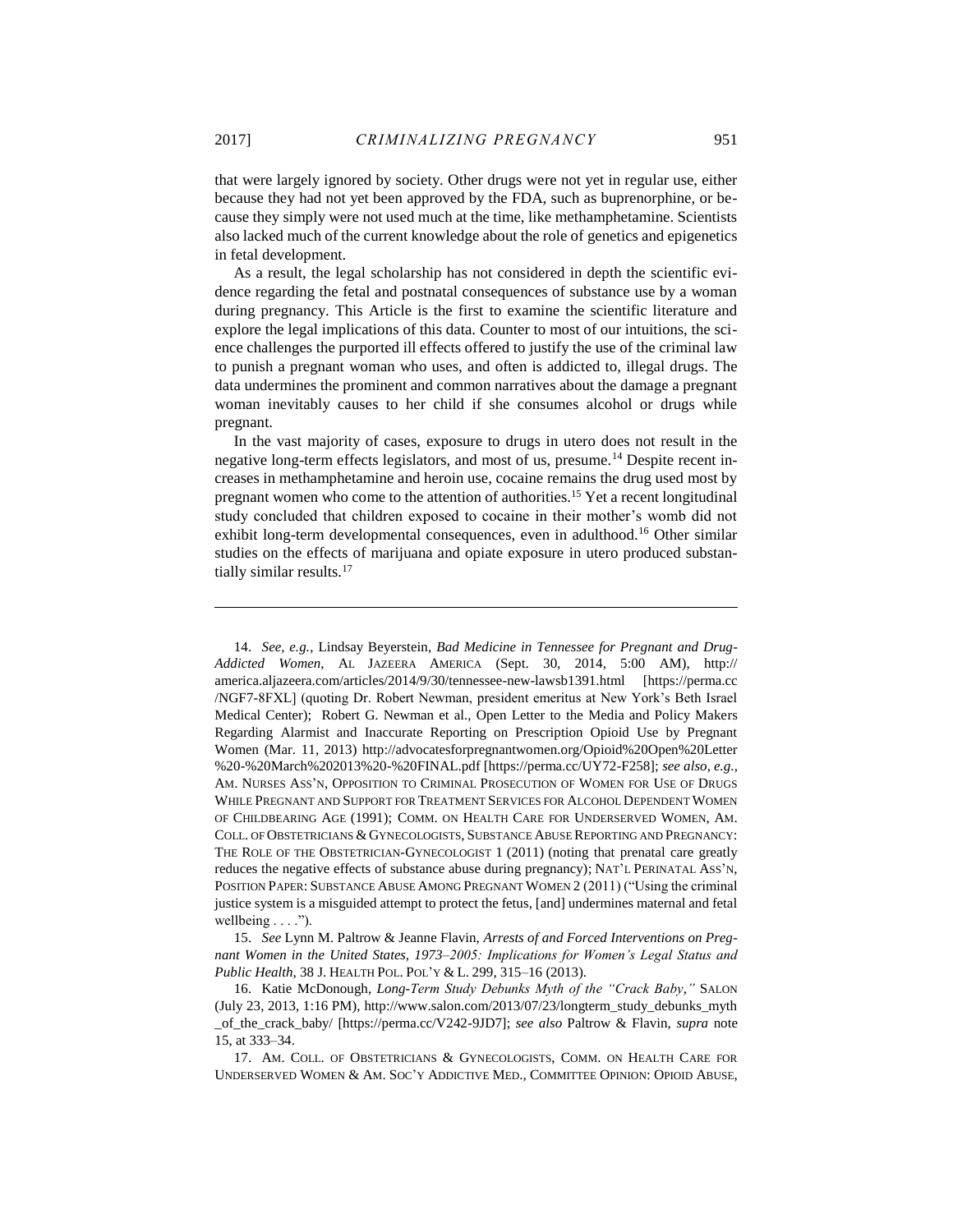In fact, many behaviors in which pregnant women engage have been documented and shown to be far more damaging to a developing fetus than using illegal drugs. For example, the lawful behaviors of smoking cigarettes, taking certain prescription drugs under the supervision of a physician, and in some women, drinking alcohol, each have an equal or greater negative effect on a developing fetus than illegal drugs. Likewise, environmental factors such as household violence have a more significant impact than any drug, legal or illegal, on the health and development of a fetus and child.<sup>18</sup>

The collateral consequences attributable to criminalizing a mother's use of illegal drugs are substantial. The prosecution of a woman for her behavior while pregnant tends to result in greater harm to the child, rather than less. If a pregnant woman using illegal drugs comes to the attention of law enforcement and prosecutorial authorities, odds are great that immediately after birth, her child will be taken away from her, in the name of the safety and protection of the child. Ample scientific and social science studies indicate that this removal of the child, without any evidence of actual harm, consistently results in poorer outcomes for that child, tending to cause greater long-term damage. To the extent a newborn experiences short-term withdrawal symptoms, taking her from her mother only cements the potential harmful effects of the drug.

In light of criminalization's ineffectiveness in addressing the potential harms from in utero maternal drug use, one has to question why states that use criminal statutes to prosecute pregnant women continue to pursue this course of action. At first blush, one might conclude that legislators, prosecutors, and courts are simply misguided. Perhaps they are unaware of the science and the potential negative impacts of prosecuting pregnant women and new mothers, despite the repeated entreaties of prominent doctors and medical organizations against this path. Certainly medical professionals have given the public reason to distrust their assessment of the benefits and harms to pregnant women on previous occasions.<sup>19</sup>

DEPENDENCE, AND ADDICTION IN PREGNANCY 5 (2012; reaffirmed 2016); Karol Kaltenbach & Hendrée Jones, *Maternal and Neonatal Complications of Alcohol and Other Drugs*, *in* LOWINSON AND RUIZ'S SUBSTANCE ABUSE: A COMPREHENSIVE TEXTBOOK 648 (Pedro Ruiz & Eric C. Strain eds., 5th ed. 2011); *see also infra* text accompanying note 198. *But see infra* text accompanying notes 165–68.

18. *See, e.g.*, Henrietta S. Bada, Carla M. Bann, Toni M. Whitaker, Charles R. Bauer, Seetha Shankaran, Linda LaGasse, Barry M. Lester, Jane Hammond & Rosemary Higgins, *Protective Factors Can Mitigate Behavior Problems After Prenatal Cocaine and Other Drug Exposures*, 130 J. PEDIATRICS e1479, e1480, e1482, e1483 tbl.2 (2012)*; cf. About Behavioral Risk Factor Surveillance System ACE Data*, CTRS. FOR DISEASE CONTROL & PREVENTION (Apr. 1, 2016), http://www.cdc.gov/violenceprevention/acestudy/ace\_brfss.html [https:// perma.cc/7MMV-C4AA**]**.

19. *See, e.g.*, DOROTHY ROBERTS, KILLING THE BLACK BODY 104–201 (1997) (discussing the racially charged policies from the 1990s and on that degrade the reproductive decisions of Black women by, among other methods, promoting controversial birth control methods and criminalizing drug use during pregnancy); Michele Goodwin, *Prosecuting the Womb*, 76 GEO. WASH. L. REV. 1657, 1689–90 (2008) (discussing how reproductive policies "specifically target and disenfranchise specific racial groups," leading to "arbitrary enforcement, attenuated adjudication, and inconsistent punishment," particularly in a Charleston, South Carolina hospital in the late 1990s); Reva Siegel, *Reasoning from the Body: A Historical Perspective on*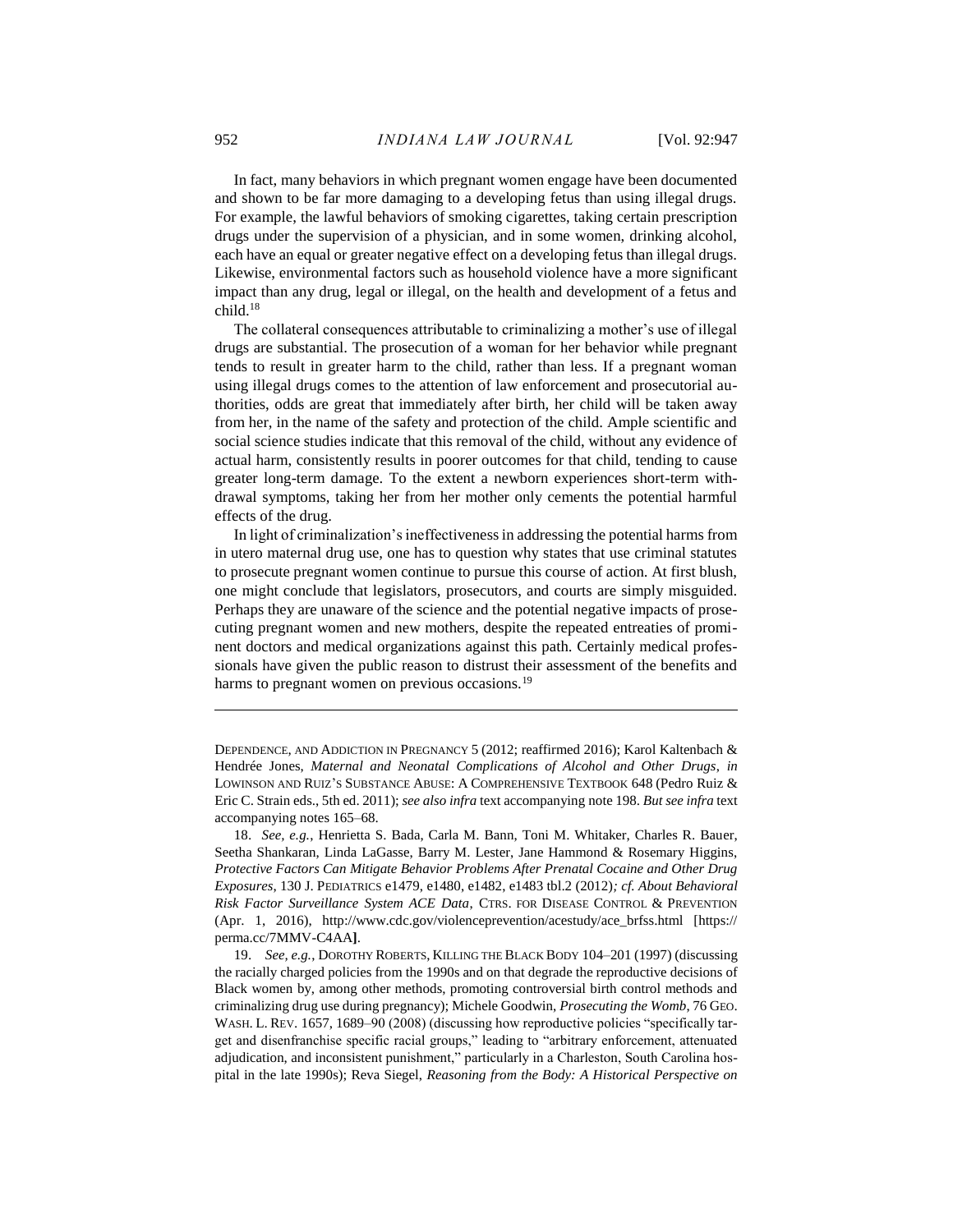This Article takes the position that more than simple lack of information and overreliance on intuition is at issue. Having reviewed the science, the demographics of pregnant drug, alcohol, and tobacco users, and the history of these prosecutions, this author concludes prosecutions of women for using drugs while pregnant are really about socioeconomics, gender, and fundamentally, race. Only when one includes and explores these factors does the narrative make sense. For example, if our society were truly concerned about harms caused by a woman's activities while pregnant, we would expect to see middle- and upper-class white women charged with child endangerment for lawfully taking prescription drugs, drinking alcohol, or smoking cigarettes while pregnant. Yet such prosecutions are rare to nonexistent. When anyone is prosecuted for their activities while pregnant, they are primarily, if not only, poor and African American women.<sup>20</sup>

This Article seeks to challenge the purported negative outcomes caused by in utero exposure to drugs and to elucidate other underexplored consequences stemming from our current punitive approach to this group of women. Part I examines the current scientific literature regarding the ingestion of illegal drugs by pregnant women. This Part then compares these studies with those examining the effects of exposure to alcohol and cigarettes in utero. After challenging the prevailing beliefs about the danger posed by these various factors, the Article turns in Part II to an exploration of the concrete effects resulting from an approach that views drug use by expectant women as a crime. Ultimately, in Part III, this Article concludes that our failure to accurately perceive and address the harms implicated by the criminalization of in utero exposure to drugs is yet another manifestation of deeply held misconceptions of poor women of color. The result is another example of the state's overreaching in an attempt to control poor and African American women's bodies in the name of the public good.

# I. THE FETAL HARM FALLACY

<span id="page-7-0"></span>Almost twenty-five years ago, in the wake of the crack cocaine epidemic, troubling stories circulated about babies born "addicted to crack." Reports alleged "socalled crack babies . . . had small heads and were easily agitated and prone to tremors and bad muscle tone."<sup>21</sup> Others claimed the babies were "aloof and avoided eye contact."<sup>22</sup> "Crack babies" became the prototypical symbol of bad mothering.<sup>23</sup> A billboard in Los Angeles in 1991 depicted a tiny African American baby, lying in a

*Abortion Regulation and Questions of Equal Protection*, 44 STAN. L. REV. 261, 283–84 (1992) (explaining that doctors originally opposed abortion as a way to establish themselves as professionals and to distinguish themselves from midwives).

<sup>20.</sup> Paltrow & Flavin, *supra* note 15, at 311; Roberts, *supra* note 13, at 938.

<sup>21.</sup> Susan FitzGerald, *"Crack Baby" Study Ends with Unexpected but Clear Result*, PHILLY.COM (July 22, 2013), http://web.archive.org/web/20161016031431/http://articles .philly.com/2013-07-22/news/40709969\_1\_hallam-hurt-so-called-crack-babies-funded-study [https://perma.cc/46D3-X878].

<sup>22.</sup> *Id.*

<sup>23.</sup> *Id*.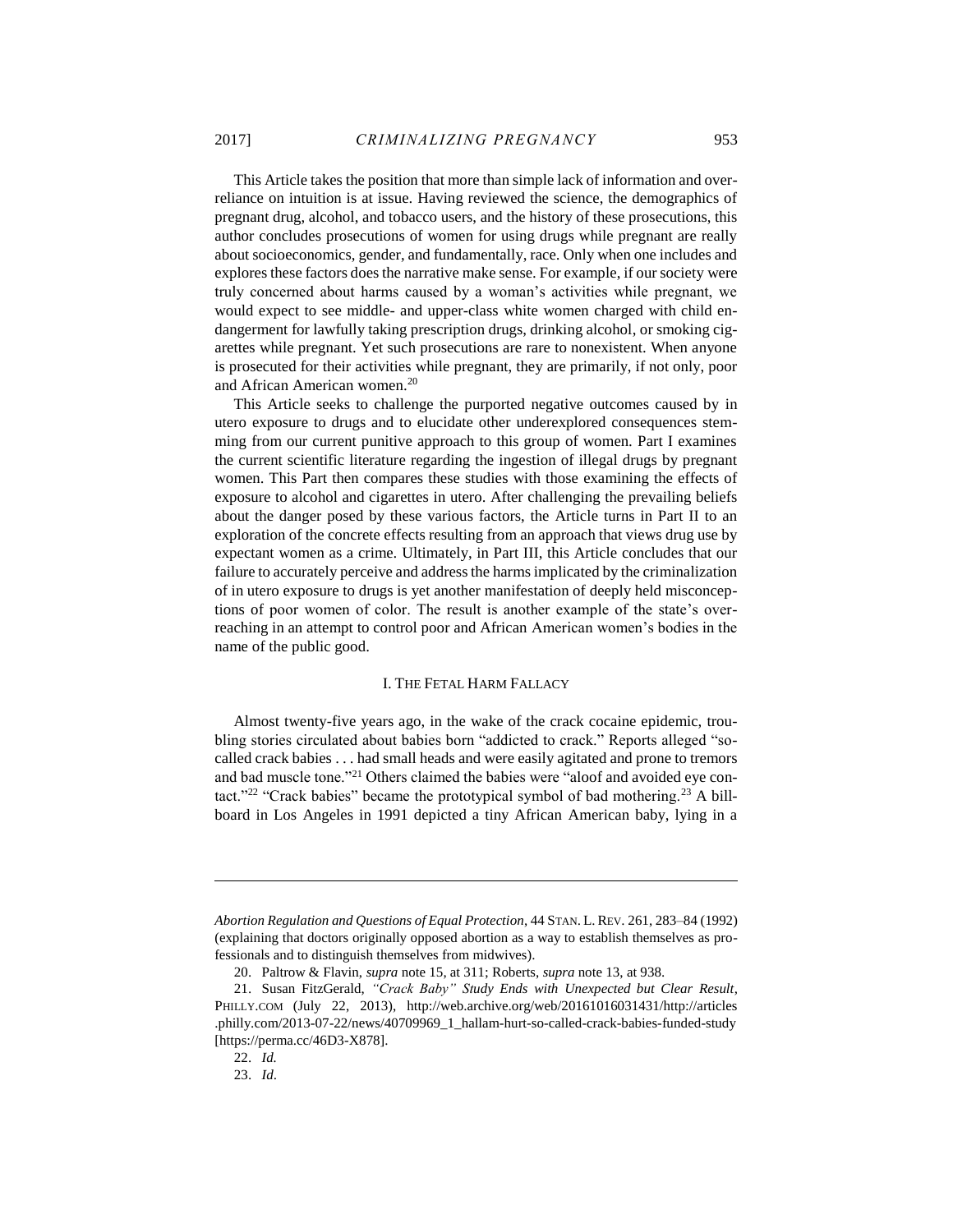hospital incubator with tubes coming from his nostrils, limbs, and head. The caption read: "He couldn't take the hit . . . If you're pregnant, don't take drugs."<sup>24</sup>

The fears of a generation of troubled children—children born with learning, emotional, and behavioral deficits who would overwhelm the school system and jails, be unable to hold a job, or form meaningful relationships—turned out to be unfounded. In fact, scientists and physicians have long suspected that the effects of cocaine use by pregnant mothers on their children are relatively small and short-term, and certainly not the "catastrophic effects" predicted.<sup>25</sup> A recent large-scale longitudinal study confirmed early scientific findings. Additionally, prominent physicians and medical advocacy groups have been outspoken in asserting that babies born with these illegal drugs in their system do not tend to have lasting problems.<sup>26</sup>

Despite this generally accepted professional understanding, legislatures have continued to endorse and propagate a flawed myth of maternal harm, largely based on race- and class-based ideas of motherhood, leading to laws that have little to no anchoring in medical realities. This Part begins with a brief introduction to how the law has treated pregnant women who use drugs over the past forty years. It then turns to a discussion of the validity of judicial and legislative assertions about the harms prenatal drug use cause to the developing fetus and subsequent child. In order to understand how little the law reflects the scientifically accepted understandings of the effects of both illegal and legal drugs, alcohol, and tobacco on fetuses and, subsequently, children, a review of current scientific and medical literature will follow.

<sup>24.</sup> LAURA E. GÓMEZ, MISCONCEIVING MOTHERS: LEGISLATORS, PROSECUTORS, AND THE POLITICS OF PRENATAL DRUG EXPOSURE 1 (1997).

<sup>25.</sup> *See, e.g.*, Deborah A. Frank, Marilyn Augustyn, Wanda Grant Knight, Tripler Pell & Barry Zuckerman, *Growth, Development, and Behavior in Early Childhood Following Prenatal Cocaine Exposure: A Systematic Review*, 285 JAMA 1613, 1614 (2001).

<sup>26.</sup> Beyerstein, *supra* note 14; Libby Copeland, *Oxytots*, SLATE: DOUBLEX (Dec. 7, 2014, 7:52 PM) http://www.slate.com/articles/double\_x/doublex/2014/12/oxytots\_and\_meth \_babies\_are\_the\_new\_crack\_babies\_bad\_science\_and\_the\_rush.html [https://perma.cc/9G5M -5T6S]; Newman et al., *supra* note 14; *see also* AM. NURSES ASS'N, *supra* note 14 ("[The American Nurses Association] recognizes alcohol and other drug problems as treatable illnesses. The threat of criminal prosecution is counterproductive in that it prevents many women from seeking prenatal care and treatment for their alcohol and other drug problems."); COMM. ON HEALTH CARE FOR UNDERSERVED WOMEN,*supra* note 14 (noting that prenatal care greatly reduces the negative effects of substance abuse during pregnancy); COUNCIL ON ADDICTION PSYCHIATRY, AM. PSYCHIATRIC ASS'N, POSITION STATEMENT: ASSURING THE APPROPRIATE CARE OF PREGNANT AND NEWLY-DELIVERED WOMEN WITH SUBSTANCE ABUSE DISORDERS (2016) ("The use of the legal system to address perinatal alcohol, tobacco, or other substance use disorders is inappropriate. APA opposes the criminal prosecution and incarceration of pregnant and/or newly delivered women on child abuse charges based on the use of substances during pregnancy."); NAT'L PERINATAL ASS'N, *supra* note 14 ("Using the criminal justice system is a misguided attempt to protect the fetus, [and] undermines maternal and fetal wellbeing . . . ."); Helene M. Cole, Am. Med. Ass'n Bd. of Trs., *Legal Interventions During Pregnancy: Court-Ordered Medical Treatments and Legal Penalties for Potentially Harmful Behavior by Pregnant Women*, 264 JAMA 2663 (1990) (analyzing the negative implications of using legal interventions to address drug use by pregnant women).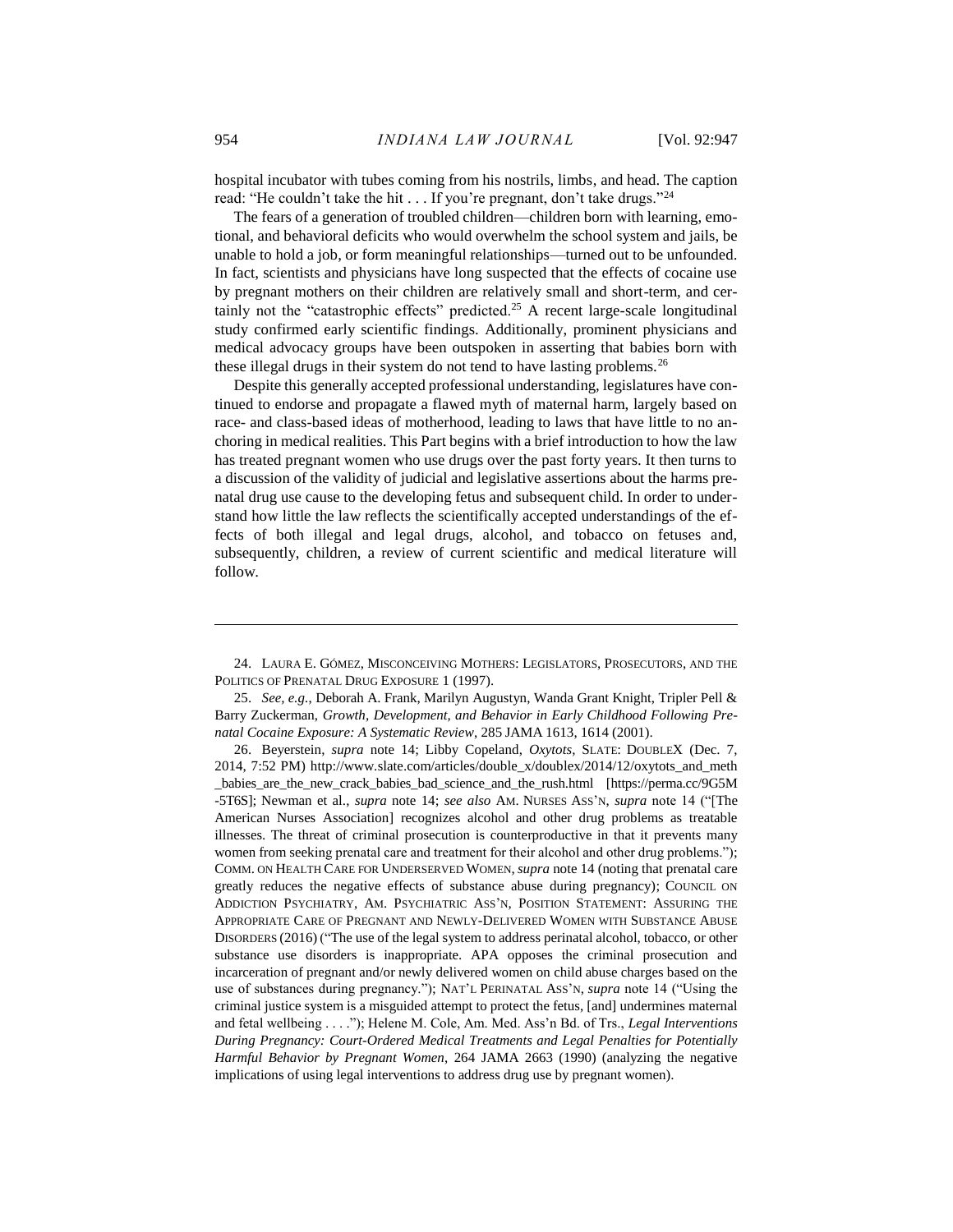# <span id="page-9-0"></span>*A. A Brief History of the Law's Treatment of Drug-Using Pregnant Women*

Although Tennessee's 2014 statute was the first in the nation to explicitly criminalize the use of illegal drugs by a pregnant woman, Tennessee is certainly not the first state to prosecute a woman for this behavior.<sup>27</sup> As of April 1992, approximately 167 women had been arrested on criminal charges because they used illegal drugs while pregnant.<sup>28</sup> These women came from twenty-four states, although a disproportionate number of them came from four particular counties in Florida and South Carolina.<sup>29</sup> None of the twenty-four states had criminal statutes aimed at punishing drug-using pregnant women; rather, prosecutors extended generally applicable criminal statutes to this group of women.<sup>30</sup> Prosecutors relied on a wide range of preexisting statutes, including criminal child support laws, contributing to the delinquency of a minor, child endangerment, delivery of drugs to a minor, assault with a deadly weapon, manslaughter, and homicide.<sup>31</sup> In the cases where the race of the woman could be identified, approximately 70% involved women of color.<sup>32</sup> Poor women were more likely to be prosecuted than those with financial means.<sup>33</sup>

A more recent study, analyzing data from 1973 until 2005, was published in 2011.<sup>34</sup> Lynn Paltrow and Jeanne Flavin reviewed data from legal, medical, news, and other periodical databases and obtained additional information through their own involvement with cases as well as through conversations with lawyers, judges, and health care providers.<sup>35</sup> Paltrow and Flavin identified 413 women against whom state action had been taken due to their behavior during pregnancy.<sup>36</sup> Not all of these cases involved allegations of drug use, but the majority did—approximately 84%.<sup>37</sup> These cases took place in every state except six, as well as at the federal level.<sup>38</sup> More than two-thirds of the cases came from ten states, again led by South Carolina and then Florida.<sup>39</sup> Approximately 71% of the women were economically disadvantaged, and approximately 59% were women of color.<sup>40</sup> African American women constituted 52% of those subject to state intervention in their pregnancies, whereas they constitute approximately  $6-7%$  of the general population.<sup>41</sup>

27. *See, e.g.*, LYNN M. PALTROW, AM. CIVIL LIBERTIES UNION FOUND., CRIMINAL PROSECUTIONS AGAINST PREGNANT WOMEN: NATIONAL UPDATE AND OVERVIEW (1992).

 $\overline{a}$ 

- 32. *Id.* at 6.
- 33. *Id.*

- 34. Paltrow & Flavin, *supra* note 15.
- 35. *Id.* at 301–02.
- 36. *Id.* at 309.
- 37. *Id.* at 315.

38. *Id.* at 309 (Delaware, Maine, Minnesota, Rhode Island, Vermont, and West Virginia marked the exceptions.).

- 39. *Id.*
- 40. *Id.* at 311.

41. *Id.* As of the latest census data from 2015, Black individuals made up 13.3% of the national population, and women make up 50.8%. *QuickFacts: United States*, U.S. CENSUS

<sup>28.</sup> *Id.* at 3. As of that time, two women had been arrested for drinking while pregnant. *Id.* at 5. One had her charges dropped because the state could not prove harm to the fetus. *Id.*

<sup>29.</sup> *Id.* at 3. 30. *Id.*

<sup>31.</sup> *Id.* at 4.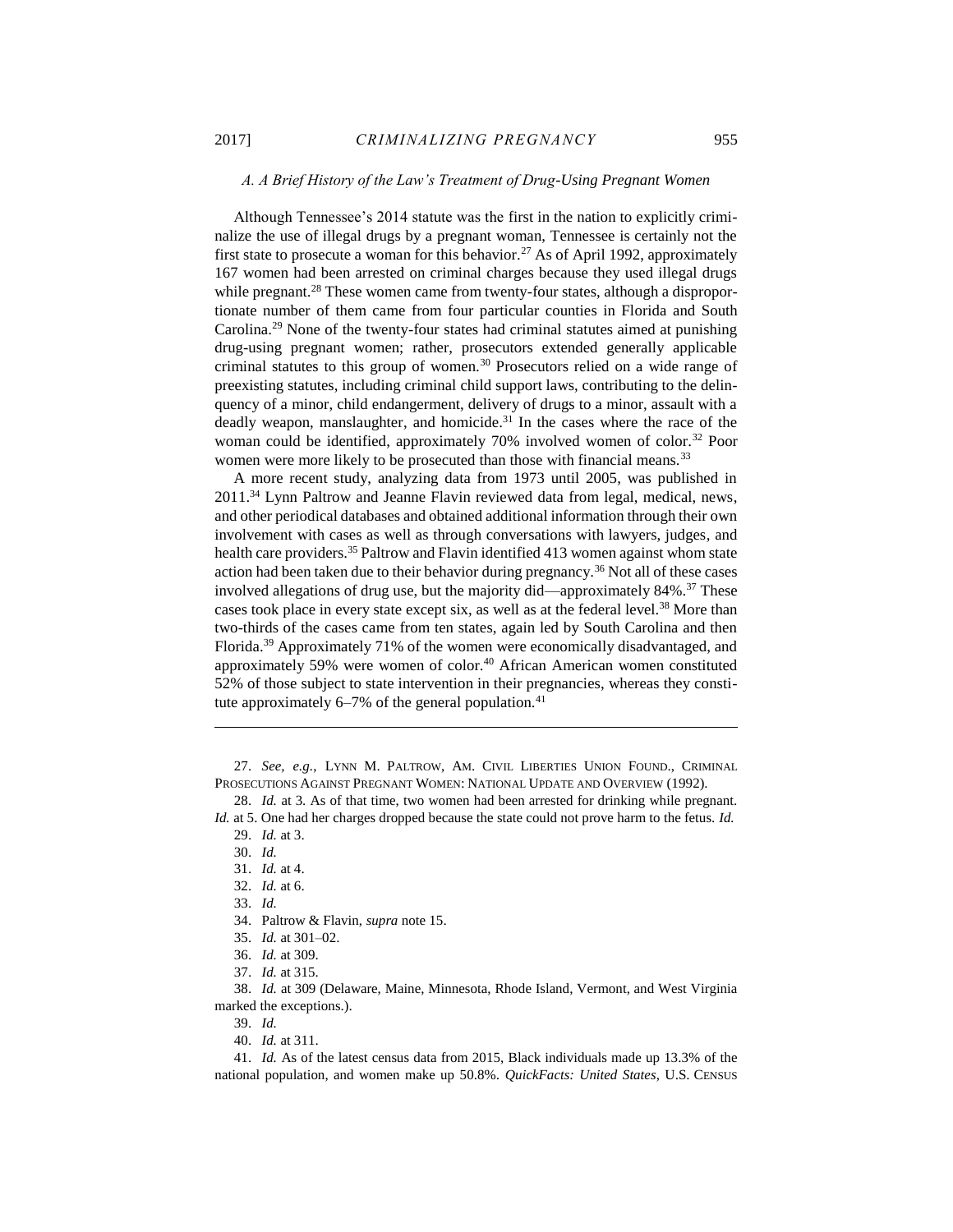Strikingly, in the majority of cases, no evidence of harm to the fetus or newborn was present.<sup>42</sup> Rather, in many cases, the criminal charges relied on a positive drug test or an identified "risk of harm."<sup>43</sup> Often, that "risk of harm" never evolved into an actual harm.<sup>44</sup> Even in cases where harm was alleged, the causal link between the pregnant woman's action or inaction and the identified harm often could not be established.<sup>45</sup>

The legal landscape changed in 1997, when the South Carolina Supreme Court found that a statute's prohibition on child abuse and endangerment applied to viable fetuses.<sup>46</sup> The state prosecuted Cornelia Whitner on a charge of criminal child neglect after her baby was born with cocaine in its system.<sup>47</sup> On appeal, Ms. Whitner argued that her lawyer was ineffective for failing to advise her that the statute under which she was convicted might not apply prenatally.<sup>48</sup> Finding that "South Carolina law has long recognized that viable fetuses are persons holding certain legal rights and privileges,"<sup>49</sup> the court held there was no "rational basis for finding a viable fetus is not a 'person' in the present context'' and affirmed Ms. Whitner's conviction.<sup>50</sup>

In addition to the fetal personhood argument, the court also looked to the underlying policy rationales for allowing a fetus to be a person in this particular context. The court first confirmed the general proposition that "[t]he abuse or neglect of a child at *any* time during childhood can exact a profound toll on the child herself as well as on society as a whole."<sup>51</sup> The court then continued, declaring "the consequences of abuse or neglect which takes [sic] place after birth often pale in comparison to those resulting from abuse suffered by the viable fetus before birth."<sup>52</sup> Although the court admitted that "the precise effects of maternal crack use during pregnancy are somewhat unclear," because Ms. Whitner's child was born "with cocaine in its system," and because "it is well documented and within the realm of public knowledge that such use can cause serious harm to the viable unborn child," the court found there to be no doubt that Ms. Whitner "endangered the life, health, and comfort of her child."<sup>53</sup> It concluded, "the State's interest in protecting the life and health of the viable fetus . . . is compelling."<sup>54</sup>

The South Carolina Supreme Court stood alone in its finding, despite numerous attempts by prosecutors in other states to persuade courts to follow it.<sup>55</sup> In 2013,

 $\overline{a}$ 

- 46. Whitner v. State, 492 S.E.2d 777, 778 (S.C. 1997).
- 47. *Id.* at 778–79.
- 48. *Id.* at 779.
- 49. *Id.*
- 50. *Id.* at 780.
- 51. *Id.* (emphasis in original).
- 52. *Id*.
- 53. *Id.* at 782.
- 54. *Id.* at 785.

55. *See, e.g.*, Reinesto v. Superior Court, 894 P.2d 733, 735–37 (Ariz. Ct. App. 1995); Reyes v. Superior Court, 141 Cal Rptr. 912, 912–15 (Cal. Ct. App. 1977); Johnson v. State,

BUREAU (last updated July 1, 2015), http://www.census.gov/quickfacts/table/PST045215/00 [https://perma.cc/QN4E-SAXU].

<sup>42.</sup> Paltrow & Flavin, *supra* note 15, at 317–18.

<sup>43.</sup> *Id.* at 318.

<sup>44.</sup> *Id.*

<sup>45.</sup> *Id.*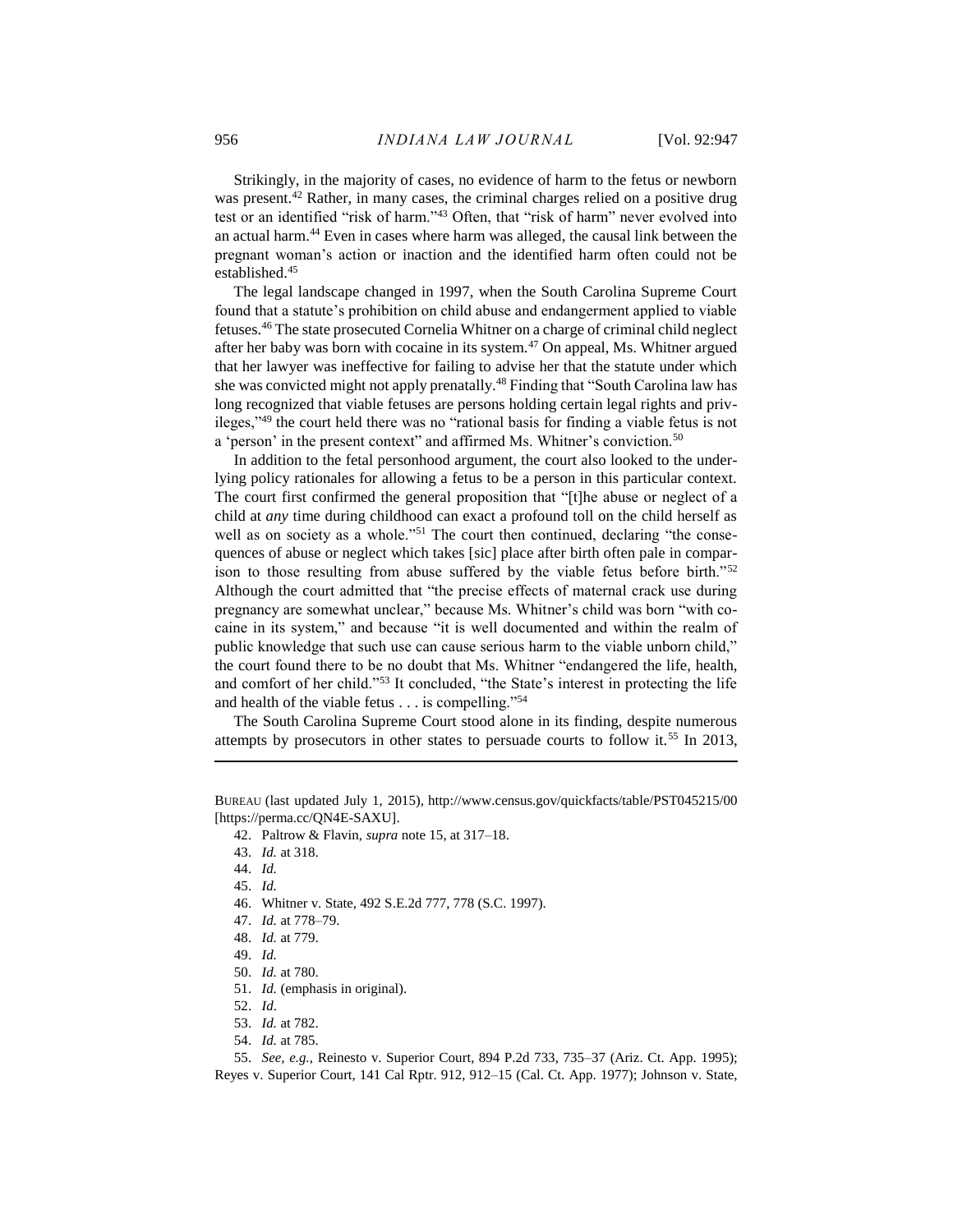Alabama became the only other state to join its ranks.<sup>56</sup> In a case with parallel facts to *Whitner*, one of the petitioners in *Ex parte Ankrom*, Hope Ankrom, was prosecuted after her child tested positive for cocaine at birth.<sup>57</sup> The Alabama Supreme Court combined Ms. Ankrom's case with Amanda Kimbrough's on appeal. Ms. Kimbrough's child tested positive for methamphetamine at birth.<sup>58</sup> However, Timmy Kimbrough also suffered other complications at his birth, only some of which may have been attributable to the methamphetamine, and he passed away shortly thereafter.<sup>59</sup> Prosecutors charged both women with chemical endangerment of a child.<sup>60</sup> Relying on the language in *Whitner*, the Alabama Supreme Court found the plain meaning of the word "child" in the context of the chemical endangerment statute includes "unborn children."<sup>61</sup> Similarly, it found the state had a legitimate interest in providing unborn children "protection from the use of a controlled substance by their mothers."<sup>62</sup> The Alabama Supreme Court reaffirmed its holding a year later.<sup>63</sup>

Tennessee's bill brought a new dimension to the legal landscape. Both South Carolina and Alabama's prosecution of women depended on an interpretation of the statutory term "person" or "human being" by the highest court.<sup>64</sup> Tennessee's legislature avoided wading into the territory of whether a fetus constitutes a human being,

56. *Ex parte* Ankrom, 152 So. 3d 397 (Ala. 2013).

57. *Id.* at 401–02.

58. *Id.* at 402.

59. *Id.* at 403.

60. *Id.* at 401.

61. *Id.* at 411, 419.

62. *Id.* at 418. The court did go on to clarify that although it agreed with *Whitner* on the issue of whether an "unborn child" is a person, it did not support *Whitner*'s distinction between an unborn child "before and after viability. . . . [In this context,] the viability distinction has no place in the laws of this State." *Id.* at 419.

63. *Ex parte* Hicks, 153 So. 3d 53, 57 (Ala. 2014). Recently, the Alabama legislature passed a bill to exempt pregnant women who use a controlled substance as directed by a medical provider, or with the "good faith belief" that their prescription was lawful, from the state's chemical endangerment law. Nina Martin, *Alabama Lawmakers Limit Drug Prosecutions in Pregnancy*, PROPUBLICA (May 4, 2016, 2:02 PM), https://www.propublica.org/article /alabama-lawmakers-limit-drug-prosecutions-in-pregnancy [https://perma.cc/ZSP4-UFRP]. Alabama Governor Robert Bentley signed the bill into law in May 2016. *Id.*

64. Likewise, some states have enacted laws in recent years that expand the scope of homicide statutes to extend to fetuses as well. *E.g.*, Goodwin, *supra* note 13, at 788.

<sup>602</sup> So. 2d 1288, 1292–95, 1296 (Fla. 1992); State v. Luster, 419 S.E.2d 32, 33–35 (Ga. Ct. App. 1992); State v. Aiwohi, 123 P.3d 1210, 1213–24 (Haw. 2005); Herron v. State, 729 N.E.2d 1008, 1010–11 (Ind. Ct. App. 2000); Commonwealth v. Welch, 864 S.W.2d 280, 281– 85 (Ky. 1993); Kilmon v. State, 905 A.2d 306, 313–14 (Md. 2006); People v. Hardy, 469 N.W.2d 50, 52–53 (Mich. Ct. App. 1991); State v. Wade, 232 S.W.3d 663, 664–65 (Mo. 2007); State v. Martinez, 137 P.3d 1195, 1195–97 (N.M. Ct. App. 2006); State v. Geiser, 763 N.W.2d 469, 470–74 (N.D. 2009); State v. Gray, 584 N.E.2d 710, 711–13 (Ohio 1992); *In re* Unborn Child of Starks, 18 P.3d 342, 345–48 (Okla. 2001); *Ex parte* Perales, 215 S.W.3d 418, 419–20 (Tex. Crim. App. 2007); State v. Dunn, 916 P.2d 952, 955–56 (Wash. Ct. App. 1996); State *ex rel.* Angela M.W. v. Kruzicki, 561 N.W.2d 729, 733–40 (Wis. 1997); *cf. In re* A.C., 573 A.2d 1235, 1242–47, 1252 (D.C. 1990) (en banc); *In re* Fetus Brown, 689 N.E.2d 397, 403–05 (Ill. App. Ct. 1997).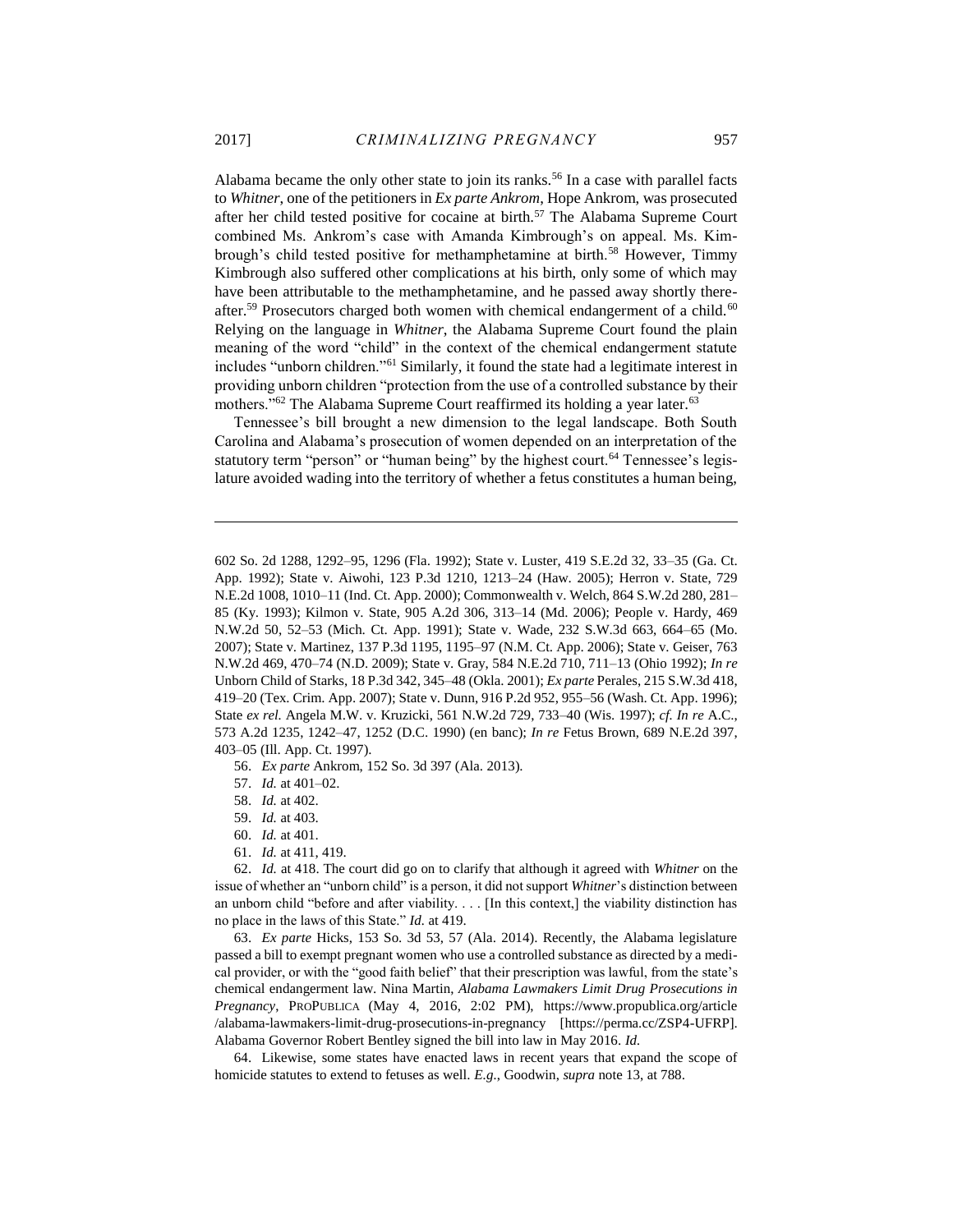and instead, explicitly criminalized the use of drugs by a pregnant woman.<sup>65</sup> Tennessee's law permitted, "prosecution of a woman for assault . . . for the illegal use of a narcotic drug . . . while pregnant, if her child is born addicted to or harmed by the narcotic drug and the addiction or harm is a result of her illegal use of a narcotic drug taken while pregnant."<sup>66</sup> The statute did not define "harm," and it disregarded the medical definition of "addiction." Contrary to what the law presumes, babies are not born "addicted" to illegal drugs because "[a]ddiction is a technical term that refers to compulsive behavior that continues in spite of adverse consequences. In fact, babies cannot be born 'addicted' to anything regardless of drug test results or indicia of physical dependence."<sup>67</sup> The law allowed for an affirmative defense if "the woman actively enrolled in an addiction recovery program before the child is born, remained in the program after delivery, and successfully completed the program, regardless of whether the child was born addicted to or harmed by the narcotic drug."<sup>68</sup> Although other states had tried to pass similar statutes over the past several decades, those statutes never made it through the legislative process, or they morphed into other, noncriminal laws.<sup>69</sup>

Prosecutors spearheaded the legislative effort in Tennessee, telling legislators "they needed stronger penalties to control addicted women's behavior."<sup>70</sup> One district attorney told a House committee the goal was to balance "deterrence with accountability and with treatment."<sup>71</sup> "I'm not out just to simply punish mothers, but I know human nature," he continued. "Sometimes the incentive to get in a program might be the fact that we can charge these mothers [with a crime]."<sup>72</sup> Another prosecutor in favor of the bill asserted that if the legislature passed the bill, it would hopefully "save the state money because these women, if they get cured of that addiction, are not going to be breaking into cars to feed that habit and then have to be housed out at the penal farm or at the Tennessee Department of Corrections or whatever the situation might warrant."<sup>73</sup>

65. TENN. CODE ANN. § 39-13-107 (2014), *amended by* TENN. CODE ANN. § 39-13-107 (Supp. 2016).

 $\overline{a}$ 

67. Newman et al.*, supra* note 14*; see also* KASIA MALINOWSKA-SEMPRUCH & OLGA RYCHKOVA, OPEN SOC'Y FOUNDS., THE IMPACT OF DRUG POLICY ON WOMEN 11 (2015) (observing how "erroneous ideas about neonatal 'addiction' circulate and gain a foothold in the popular mind, even to the point of calling into question decades of research and World Health Organization (WHO)" research).

- 69. Paltrow, *supra* note 13, at 462–65, 462 n.9, 463 nn.10–12.
- 70. Goldensohn & Levy, *supra* note 3.

71. *Hearing on S.B. 1391 Before S. Judiciary Comm.,* 108th Gen. Assemb. (Tenn. 2014) [hereinafter Mar. 18, 2014, S.B. 1391 Hearing] (statement of Barry Staubus, District Attorney for Sullivan County, at 2:12:49) http://wapp.capitol.tn.gov/apps/Billinfo/default.aspx ?BillNumber=SB1391&ga=108 (click "Video," then click third "video" link next to Mar. 18, 2014 hearing date, then click on the link for S.B. 1391 on the left side of the screen).

72. *Id.* at 2:13:30. Previous prosecutorial efforts to encourage judges to order birth control as a condition of probation or get correctional facilities to give out long-acting contraception in the jails were unavailing. Goldensohn & Levy, *supra* note 3.

73*. Hearing on H.B. 1295 Before the H. Criminal Justice Comm.*, 108th Gen. Assemb. (Tenn. 2013) (statement of Amy Weirich, District Attorney for Shelby County, at 30:40),

<sup>66.</sup> *Id.* § 39-13-107(c)(2).

<sup>68.</sup> § 39-13-107(c)(3).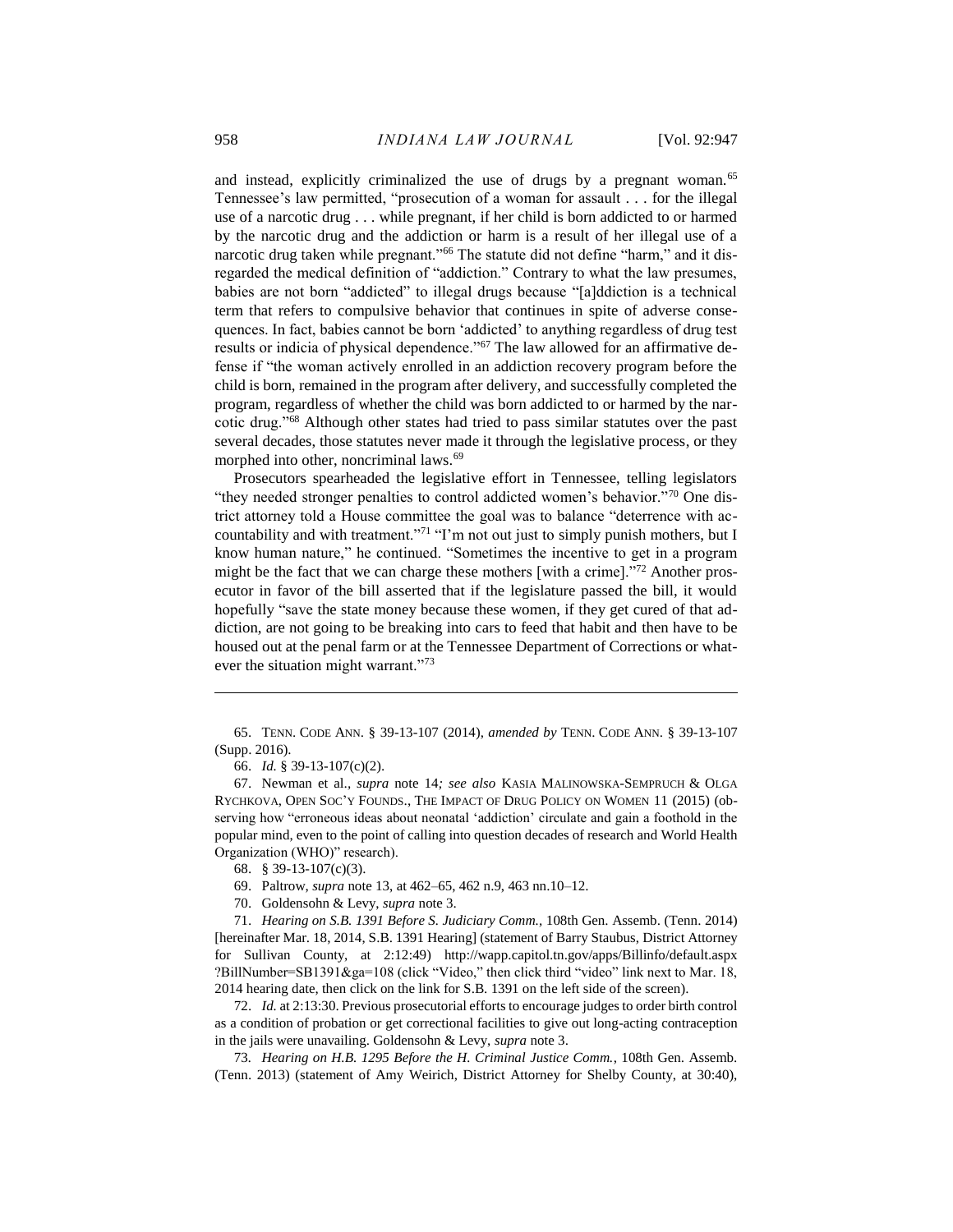Similarly, the bill's legislative sponsor, State Representative Terri Lynn Weaver, expressed an interest in holding addicts "accountable" for their use of drugs while pregnant. According to Representative Weaver, her bill was needed in order to reach "ladies . . . who would [not] consider prenatal care. These are ladies who are strung out on heroin and cocaine, and their only next decision is how to get their next fix. ... What they're thinking about ... is just money for the next high."<sup>74</sup> Despite no evidence to support her perception of pregnant addicts, she went on to depict these women as cornered by the police with "a syringe up their arm" and "life in their belly,"<sup>75</sup> and repeatedly asserted her view that drug-using pregnant women were "the worst of the worst."<sup>76</sup> Asserting that the bill was not punitive, Representative Weaver compared pregnant women who suffer from addiction to a five-year-old child, commenting that "they test you and they test you and then you have to spank 'em, and you've got some accountability there because you're trying to train them."<sup>77</sup>

Some prosecutors and legislators expressed a desire to help pregnant women seek drug treatment. As one prosecutor declared, the goal is "to hold a 'velvet hammer' over the heads of pregnant drug addicts to make them get treatment."<sup>78</sup> Or, in the words of another, "We're not looking to lock them up, we're looking to get them help."<sup>79</sup> Representative Weaver also asserted that her bill was designed to ensure pregnant women "get help."<sup>80</sup> This was a surprising argument, given that a year before, Tennessee passed a law that gave drug-using pregnant women priority spots in drug treatment programs and provided other protections intended to encourage drug treatment without penalizing the woman for her drug use.<sup>81</sup> However, many felt the

http://wapp.capitol.tn.gov/apps/BillInfo/Default.aspx?BillNumber=HB1295&GA=108 (click "Video," then click second "video" link next to Apr. 9, 2013, hearing date, then click on the link for H.B. 1295 on the left side of the screen).

<sup>74.</sup> *Debate on H.B. 1295*, 108th Gen. Assemb. (Tenn. 2014) (statement of Rep. Terri Lynn Weaver, at 5:12:48, 5:14:39), http://wapp.capitol.tn.gov/apps/BillInfo/Default.aspx ?BillNumber=HB1295&GA=108 [hereinafter Apr. 9, 2014, Debate on H.B. 1295] (click "Video," then click second "video" link next to Apr. 9, 2014, hearing date, then click on the link for H.B. 1295 on the left side of the screen).

<sup>75.</sup> *Id.* at 5:32:00.

<sup>76.</sup> *Id.* at 5:14:31, 5:40:57.

<sup>77.</sup> *Hearing on H.B. 1660 Before the H. Subcomm. on Criminal Justice,* 109th Gen. Assemb. (Tenn. 2016) (statement of Rep. Terri Weaver, at 2:30:03), http://wapp.capitol .tn.gov/apps/Billinfo/default.aspx?BillNumber=HB1660&ga=109 [hereinafter Mar. 15, 2016, H.B. 1660 Hearing] (click "Video," then click second "video" link next to Mar. 15, 2016, hearing date, then click on the link for H.B. 1660 on the left side of the screen).

<sup>78.</sup> Beyerstein, *supra* note 14. There are considerable issues that pregnant women face in getting treatment, not the least of which is the lack of available treatment options. *Id.* 

<sup>79.</sup> Goldensohn & Levy, *supra* note 3.

<sup>80.</sup> Abby Ohlheiser, *Tennessee Passes Legislation To Criminally Prosecute Drug-Addicted Pregnant Women*, ATLANTIC (Apr. 9, 2014), http://www.theatlantic.com/politics /archive/2014/04/tennessee-passes-legislation-to-criminally-prosecute-drug-addicted-pregnant -women/360424/ [https://perma.cc/8BWT-E6RA].

<sup>81.</sup> TENN. CODE. ANN. § 33-10-104(e), (f) (2015) ("[A] pregnant woman referred for drug abuse or drug dependence treatment at any treatment resource that receives public funding shall be a priority user of available treatment."); *see also* Ohlheiser, *supra* note 80.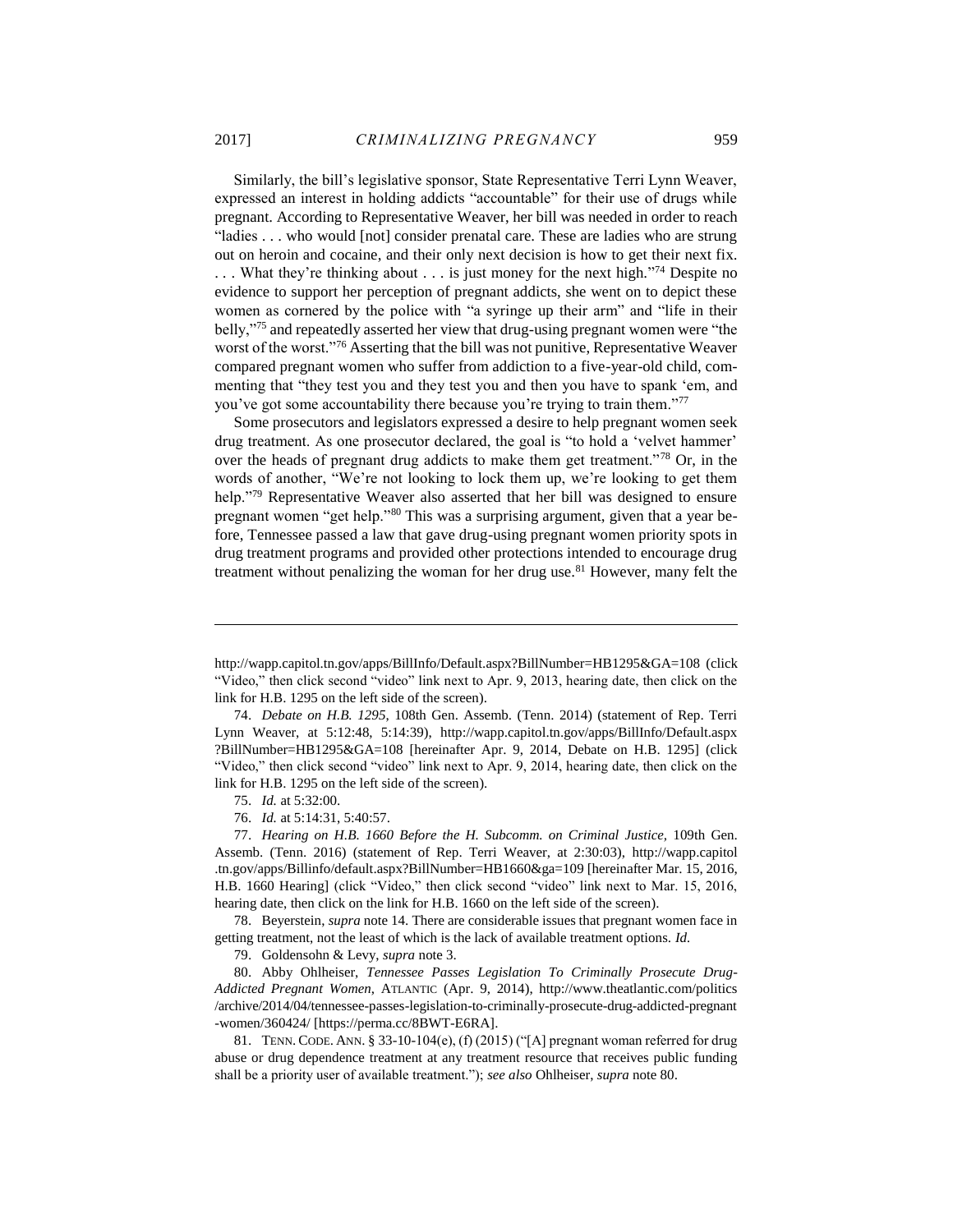Safe Harbor law did not go far enough, despite limited data on which to judge the law's success, and pushed for criminalization a year later.<sup>82</sup>

Fundamentally, both prosecutors and legislators repeatedly expressed concern about harm to the fetus and subsequent child. As the interim executive director of the state prosecutors' conference explained, "the district attorneys feel we have innocent children who are being harmed, in some cases to the point of death, and someone needs to be there for these children."<sup>83</sup> His predecessor also noted, "We don't have any problem with these mothers trying to get treatment and trying to get help, but if we have a child that's damaged because of this drug injection, or stillborn, we need the ability to prosecute these ladies."<sup>84</sup> Representative Weaver made a similar remark: "We have made a window for women who are pregnant to be above the law," she asserted, and her legislation's goal was to "sav[e] babies," to "answer for those who do not have a voice."<sup>85</sup> She continued, "any society that puts value on life would agree that these defenseless children deserve some protection."<sup>86</sup>

One might assume that the high rates of drug use in the state played a role in the proposal and passage of Tennessee's law. As of 2013, Tennessee led the nation in methamphetamine use<sup>87</sup> and had the second highest rate of *prescription* opiate consumption.<sup>88</sup> The legislators seemed particularly concerned with the effects of neonatal abstinence syndrome (NAS), a condition that only arises in the context of opioid use, including both prescription opiates as well as "street" drugs like heroin. NAS is a group of treatable side effects that include excessive and high-pitched crying, irritability, and poor sucking reflexes, among other symptoms.<sup>89</sup> A study of pregnant women found 33.6% of Medicaid-eligible pregnant women in Tennessee filled a lawful prescription for opioids at some point during their pregnancy.<sup>90</sup> Notably, 60%

85. Apr. 9, 2014, Debate on H.B. 1295, *supra* note 74 (statement of Rep. Terri Lynn Weaver, at 5:32:21, 5:41:24, 5:32:15).

86. *Id.* at 5:10:38.

 $\overline{a}$ 

88. Beyerstein, *supra* note 14. Dr. Stephen Patrick, a neonatologist at Vanderbilt University School of Medicine, testified before the Criminal Justice Subcommittee in a 2016 hearing. According to Dr. Patrick, as the opioid epidemic took off between 2000 and 2012, the presence of opioids increased five-fold nationwide, with Tennessee, Alabama, Michigan, and Kentucky each reflecting a rate of three times the national average. Mar. 15, 2016, H.B. 1660 Hearing, *supra* note 77 (statement of Dr. Stephen Patrick, at 1:33:45, 1:34:36–1:35:37)

89. AM. COLL. OF OBSTETRICIANS & GYNECOLOGISTS, *supra* note 17, at 5.

90. Rishi J. Desai, Sonia Hernandez-Diaz, Brian T. Bateman & Krista F. Huybrechts, *Increase in Prescription Opioid Use During Pregnancy Among Medicaid-Enrolled Women*, 123 OBSTETRICS & GYNECOLOGY 997, 999 (2014).

<sup>82.</sup> Goldensohn & Levy, *supra* note 3.

<sup>83.</sup> Tony Gonzalez & Dave Boucher, *Tennessee Targets Meth Abuse During Pregnancy*, WBIR.COM (Knoxville) (Apr. 8, 2015, 2:39 PM) http://legacy.wbir.com/story/news/crime /2015/04/08/tennessee-targets-meth-abuse-during-pregnancy/25474383/ [https://perma.cc /E6TB-E5YW].

<sup>84.</sup> Tony Gonzalez, *Remedies Differ on Dealing with Addicted Babies*, TENNESSEAN, Mar. 11, 2013, at A6, 2013 WLNR 6286732.

<sup>87.</sup> *Tennessee Now Leads the Nation in Meth Use, TBI Says*, WSMV.COM (Nashville) (May 6, 2013, 5:25 PM), http://www.wsmv.com/story/22045724/tennessee-now-leads-the -nation-in-meth-use-tbi-reports [https://web.archive.org/web/20161210030209/http://www.wsmv .com/story/22045724/tennessee-now-leads-the-nation-in-meth-use-tbi-reports].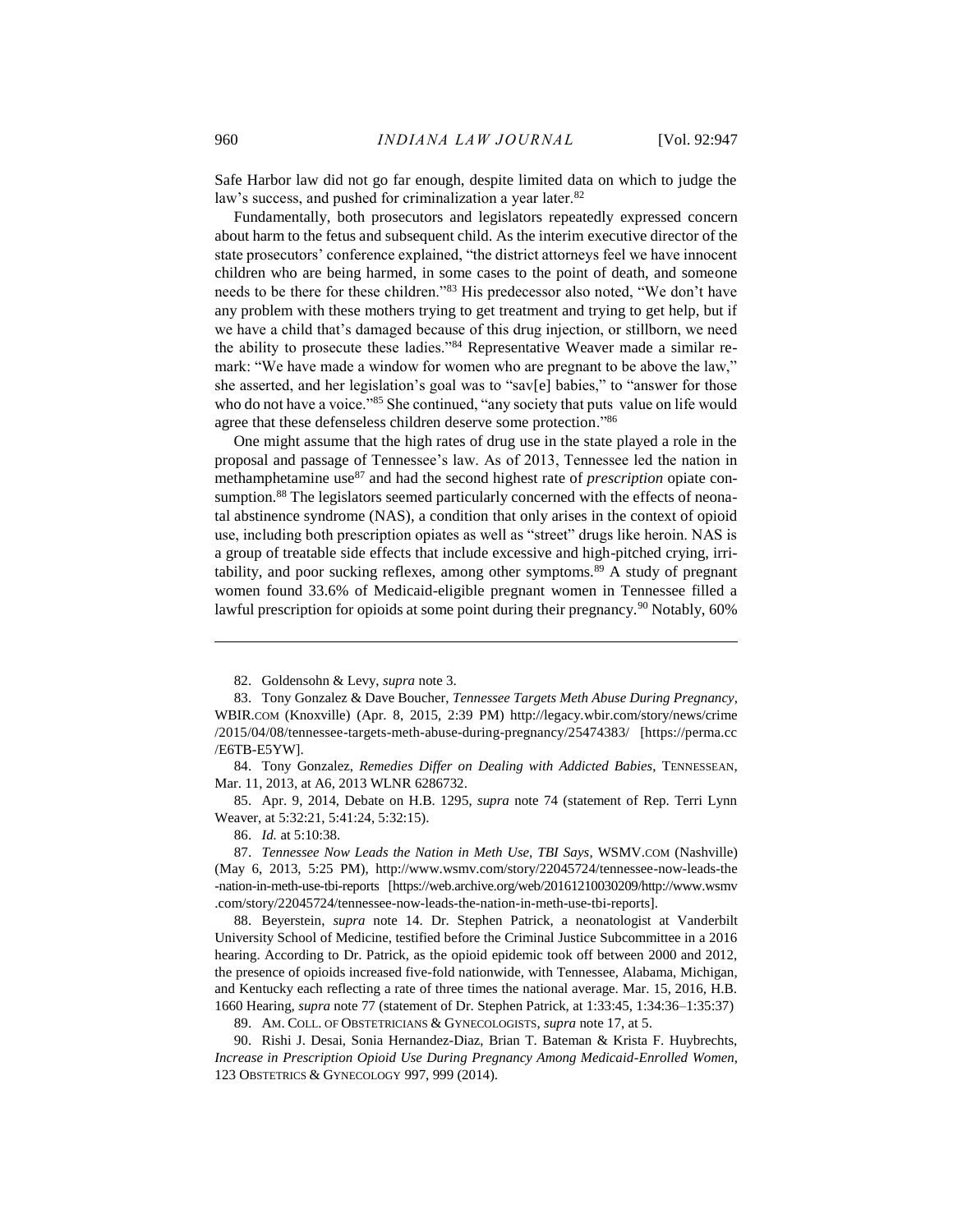of the babies born in Tennessee with NAS were born to mothers who had a lawful prescription for their medication.<sup>91</sup>

Yet it was not the high rates of lawful prescription opiate use, or even methamphetamine use, that motivated legislators to pass this law.<sup>92</sup> Legislators repeatedly referred to the scourges of cocaine and heroin as the target drugs. $93$  As a result, Tennessee's law only criminalized the use of *narcotics* by pregnant women—cocaine and opioids fell under this definition,  $94$  methamphetamine did not.  $95$  Additionally, the conduct of women who were prescribed opioids lawfully did not appear to be prohibited by the statute, regardless of any potential negative effects of the drug on the developing fetus or subsequent child.<sup>96</sup> Despite assertions that the lives of children were on the line, a search of Tennessee and U.S. databases revealed no deaths from NAS withdrawal since the condition was first diagnosed.<sup>97</sup>

Tennessee's bill passed convincingly in the state Senate and House with bipartisan support<sup>98</sup> and backing from both white and Black lawmakers, despite a range of

91. Lauren Rankin, *Proposed Tennessee Law Would Allow Drug-Addicted Pregnant Women To Be Prosecuted*, COSMOPOLITAN (Apr. 10, 2014), http://www.cosmopolitan.com /health-fitness/advice/a6337/drug-addicted-pregnant-women-tennessee-law/?src=rss [https:// perma.cc/L8VW-NTZ3].

92. *See* Melissa Jeltsen, *Please, Stop Locking Up Pregnant Women for Using Drugs*, HUFFINGTON POST (Jan. 11, 2016), http://www.huffingtonpost.com/entry/pregnant-drugs -crime\_us\_5692ea9ee4b0cad15e653dd0 [https://perma.cc/TH9L-9JMB].

93. Apr. 9, 2014, Debate on H.B. 1295, *supra* note 74 (statement of Rep. Terri Lynn Weaver, at 5:11:23, 5:23:09, 5:32:00).

94. Although cocaine is typically classified as a "narcotic" drug for federal and state drug law purposes, pharmacologically, cocaine is not actually a narcotic. *See* Carl B. Schultz, Note, *Statutory Classification of Cocaine as a Narcotic: An Illogical Anachronism*, 9 AM. J.L. & MED. 225, 225 (1983).

95. DRUG ENF'T ADMIN., U.S. DEP'T OF JUSTICE, DRUGS OF ABUSE, 2015 EDITION: A DEA RESOURCE GUIDE 36 (2015) ("'[N]arcotic' refers to opium, opium derivatives, and their semisynthetic substitutes. A more current term for these drugs, with less uncertainty regarding its meaning, is 'opioid.' Examples include the illicit drug heroin and pharmaceutical drugs like OxyContin[], Vicodin[], codeine, morphine, methadone, and fentanyl."). This appears to have been an oversight that legislators unsuccessfully "scrambled" to try and fix a year later. Gonzalez & Boucher, *supra* note 83. *See* S.B. 586, 109th Gen. Assemb., 1st Reg. Sess. (Tenn. 2015). The bill failed to pass the Senate Judiciary Committee.

96. The statute explicitly states that it does not apply to "any lawful act or lawful omission by a pregnant woman with respect to an embryo or fetus with which she is pregnant, or to any lawful medical or surgical procedure to which a pregnant woman consents." TENN. CODE ANN. § 39-13-107(c)(2) (2014), *amended by* TENN. CODE ANN. § 39-13-107 (Supp. 2016).

97. Mar. 15, 2016, H.B. 1660 Hearing, *supra* note 77 (statement of Mary Linden Salter, Executive Director of Tennessee Association of Alcohol, Drug, and Other Addiction Substances, at 2:12:35, 2:12:56).

98. *See HB 1295*, TENN. GEN. ASSEMBLY, http://wapp.capitol.tn.gov/apps/BillInfo /Default.aspx?BillNumber=HB1295&GA=108 (click on "Votes" link on right side of screen) (listing all representatives voting "aye" and "no" on the bill). The bill's co-sponsors were Representative Weaver, a white Republican who represents a somewhat rural district outside Nashville, and Senator Reginald Tate, a Black Democrat who represents a more urban constituency in Memphis. *See id.* (sponsorship noted on left side of screen). The votes in both chambers were not strictly on party lines. *See id.*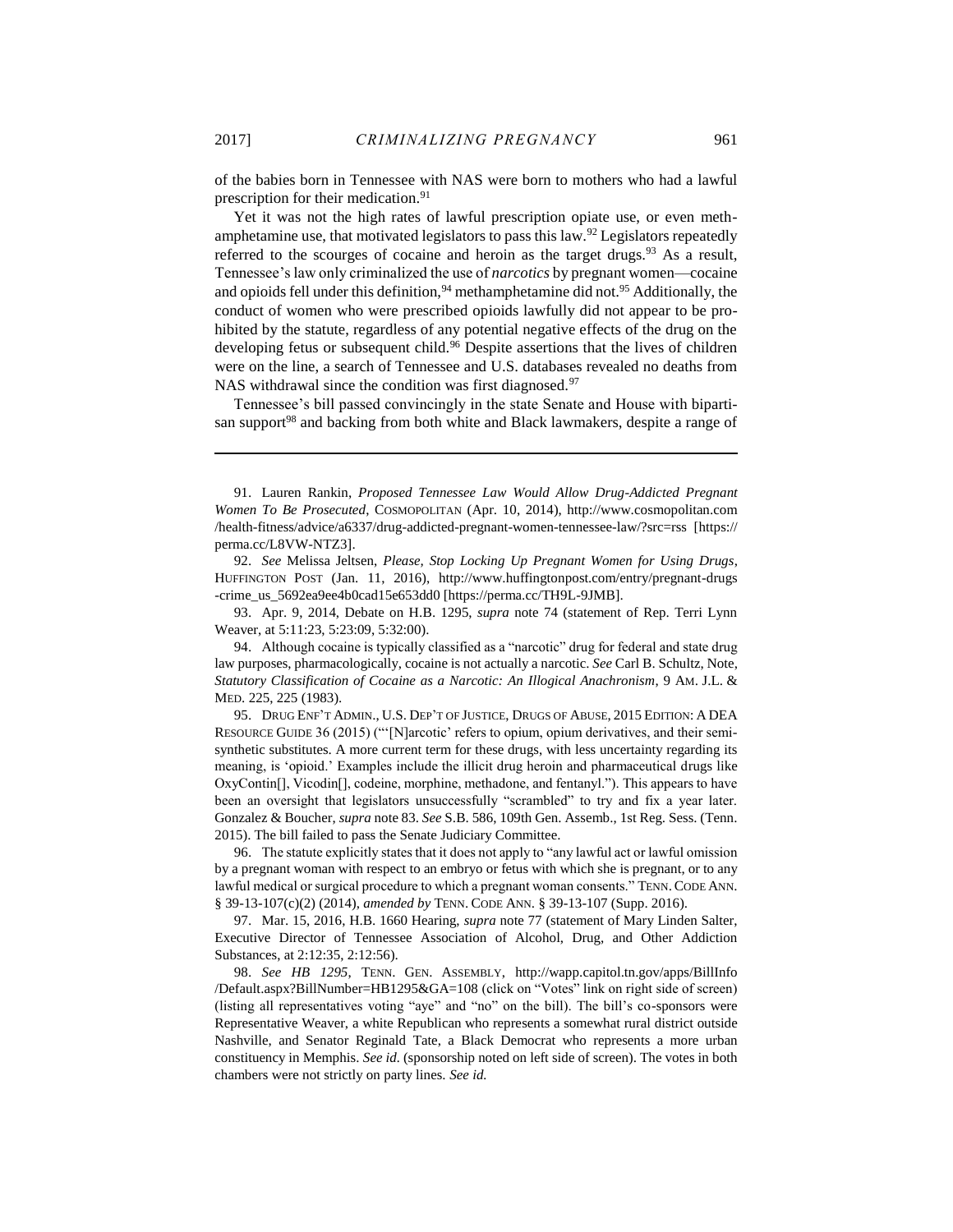objections from conservatives and liberals alike.<sup>99</sup> The law that passed in 2014 included a sunset provision to allow for legislators to review how the statute was working after a two-year period. However, the racial dynamics underlying the bill became apparent when the House bill came up for a vote. Representative Weaver, who is white, made a comment on the House floor about addicted women in Memphis having eight or nine babies addicted to drugs, drawing a sharp rebuke from one of her African American colleagues:

I don't know if you know . . . but that [comment] was very offensive. And so I just wanted to share that with you. Because all over the state of Tennessee, women are having babies because [sic] they're on drugs, not just in West Tennessee, and the implication [was that this is just occurring] in urban areas . . . . Actually, [women who are on drugs are having babies] also in rural areas.<sup>100</sup>

The underlying racial and gender dynamics surrounding the statute again became apparent during the House Committee hearings to renew the bill. In response to questions and apparent opposition to the bill by an African American, female representative out of Memphis, the white, male chair of the House Committee on Criminal Justice (a former prosecutor who supported allowing the law to remain in force) responded, "What we're saying is if *you* don't get the help that *you* need and then *your* child is born at full term and the day before or a couple days beforehand, *you* used one of these harmful substances and endangered *your* child—*you* used cocaine the night before—then we're going to hold . . . that parent accountable."<sup>101</sup> Prior to this exchange, committee members only referred to the abstract "woman" or "women" when discussing the targets of the bill.

After several days of hearings in March 2016, the House Subcommittee on Criminal Justice voted, in a three-three tie, to let the law expire.<sup>102</sup> The three members

Those objections would surface again in the spring of 2016, when the law came up for renewal.

<sup>99.</sup> *Id.* Objections ranged from concerns that the bill encouraged pregnant drug users to obtain abortions to the lack of available drug treatment facilities, from the question of funding to indications that the law would discourage pregnant women from getting prenatal care. *See, e.g.*, Mar. 18, 2014, S.B. 1391 Hearing, *supra* note 71 (statement of Sen. Doug Overby, at 2:14:29, 2:15:52); *id.* at 2:29:48 (statement of Mary Nell Bryan, Pres. of Children's Hospital Alliance of Tennessee, and employee of March of Dimes); *id.* at 2:54:27 (statement of Nathan Ridley, Tennessee Association of Alcohol, Drugs, and Other Addiction Services); Apr. 9, 2014, Debate on H.B. 1295, *supra* note 74, at 5:11:37 (statement of Rep. Sherry Jones); *id.* at 5:26:30 (statement of Rep. Bill Dunn).

<sup>100.</sup> Apr. 9, 2014, Debate on H.B. 1295, *supra* note 74 (statement of Rep. Brenda Gilmore, at 5:36:50). Representative Weaver apologized, *id.* at 5:37:36, but one of her white male colleagues from a primarily white, affluent Memphis suburb came to her defense, confirming that the "conversation about a lady having nine babies addicted to drugs is a true story," *id.* at 5:43:02 (statement of Rep. Mark White).

<sup>101.</sup> *Id.* at 3:13:28 (statement of Rep. William Lamberth) (emphasis added).

<sup>102.</sup> Joel Ebert, *Tennessee Law that Punishes Mothers of Drug-Dependent Babies To End*, TENNESSEAN (Mar. 23, 2016, 7:52 PM), http://www.tennessean.com/story/news/politics /2016/03/22/tennessee-law-punishes-mothers-drug-dependent-babies-end/82141832 [https://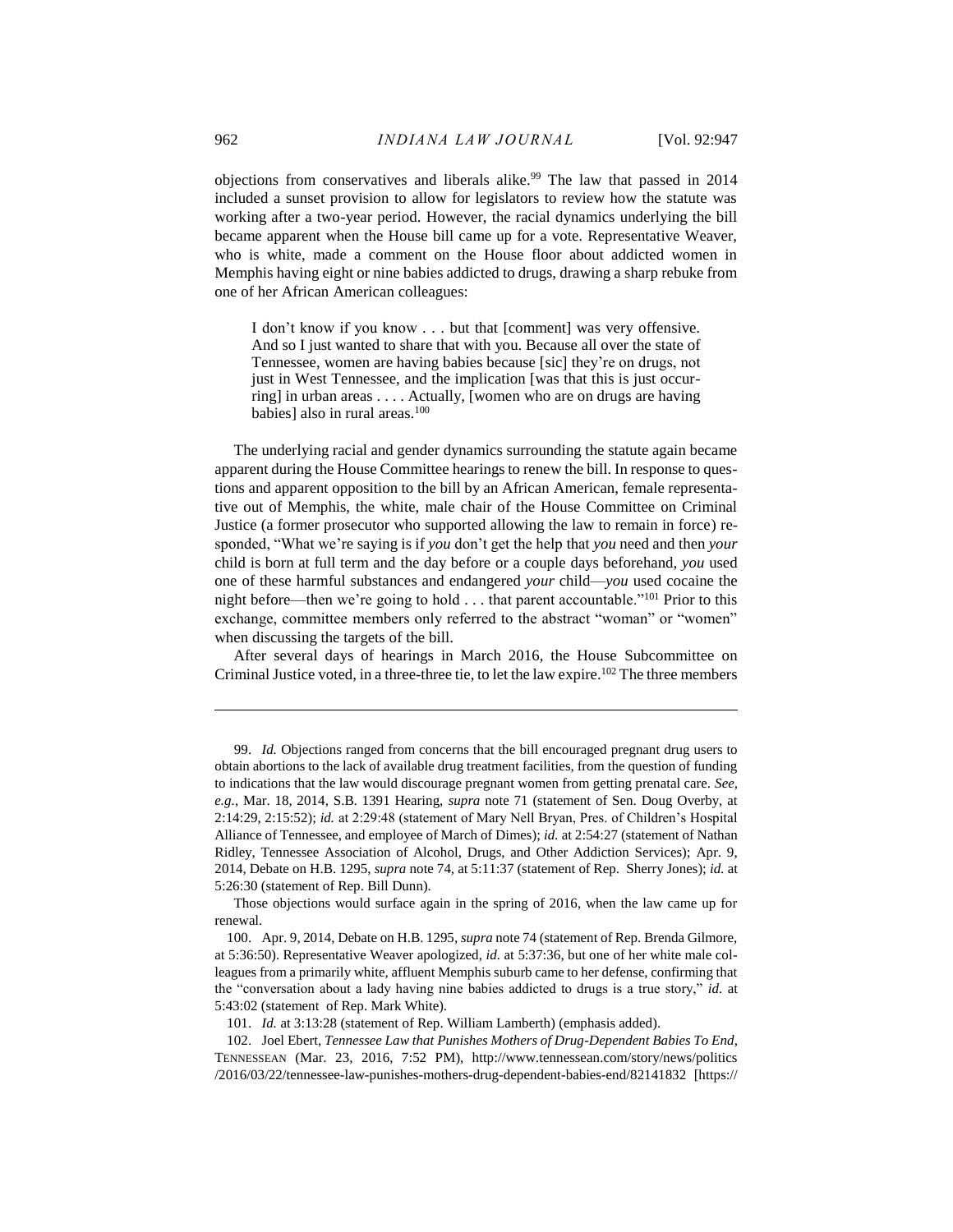rejecting the law—the one Black Committee member, joined by two lawyer colleagues—expressed concern about the "unintended consequences" of the statute, primarily that the law discouraged women from seeking drug treatment early in their pregnancies.<sup>103</sup> One dissenting member highlighted evidence that the brunt of the developmental damage from opioids occurs in the first trimester, in addition to evidence that if a woman using an opioid tried to stop using drugs after learning she was pregnant, the harm to both her and her fetus would be more significant.<sup>104</sup> The law was allowed to sunset on June 30, 2016.

Because Tennessee's law is the only one to have explicitly criminalized the use of drugs by pregnant women, it remained under close scrutiny throughout the two years it was in force. The number of infants born with NAS remained about the same over the two years the law was in effect—approximately 1000 infants annually were born with NAS at the time the law went into force as well as two years later.<sup>105</sup> No evidence suggested that the law itself, or the threat of being arrested under the law, prevented opioid use by pregnant women.<sup>106</sup> Notably, even after the bill's passage, approximately 80% of newborns experiencing withdrawal from NAS in Tennessee were exposed to lawfully prescribed drugs, not heroin or other illegal substances.<sup>107</sup> The statute did not contemplate ingestion of lawfully obtained prescriptions by a pregnant woman.

Statistics on the number of prosecutions under Tennessee's law during its two years in force are difficult to obtain, as lawmakers did not require any agency to track them.<sup>108</sup> As of the fall of 2015, at least ninety-seven women had been prosecuted under Tennessee's statute, and likely more.<sup>109</sup> However, approximately 16,000

 $\overline{a}$ 

104. *Id.* at 3:20:27 (statement of Rep. Andrew Farmer).

105. Mar. 15, 2016, H.B. 1660 Hearing, *supra* note 77 (statement of Dr. Stephen Patrick at 1:37:35).

106. *Id*.

107. *Id.* at 1:39:30. In fact, Dr. Patrick knew of only three cases in Tennessee where a newborn exposed to heroin in utero experienced drug withdrawal. *Id.* at 1:39:18. Dr. Patrick reported no spike in heroin-exposed infants in Tennessee during the time the law was in force. *Id.*

108. Gonzalez & Boucher, *supra* note 83.

109. Burke, *supra* note 8; Jeltsen, *supra* note 92 (noting that twenty-two women were prosecuted in Shelby County); Kylie McGivern, *Update on Law that Allows for Prosecution of Women who Give Birth to Drug-Dependent Babies*, WATE.COM (Knoxville) (Mar. 24, 2015, 9:18 PM), http://wate.com/2015/03/24/update-on-law-that-allows-for-prosecution-of-women -who-give-birth-to-drug-dependent-babies/ [https://perma.cc/N8YX-65MS] (noting ten prosecutions in a judicial circuit covering four counties and eight in Sullivan County). Only two-thirds of Tennessee's district attorneys offices responded to a survey sent out by the

perma.cc/U275-B5LY].

<sup>103.</sup> *Hearing on H.B. 1660 Before the H. Subcomm. on Criminal Justice*, 109th Gen. Assemb. (Tenn. 2016) (statement of Rep. Mike Stewart at 3:18:05), http:// wapp.capitol.tn.gov/apps/videowrapper/default.aspx?CommID=870000 (click "Video," then click second "video" link next to Mar. 22, 2016, hearing date, then click on the link for H.B. 1660 on the left side of the screen); *see also id.* at 3:18:45 (statement of Rep. Andrew Farmer) (observing that there is a "messaging" problem because both women who testified before the Committee previously were afraid to get help due to the existence of the law). Representative Andrew Farmer also expressed concern that the bill would encourage pregnant drug-using women to have an abortion. *Id.* at 3:10:50.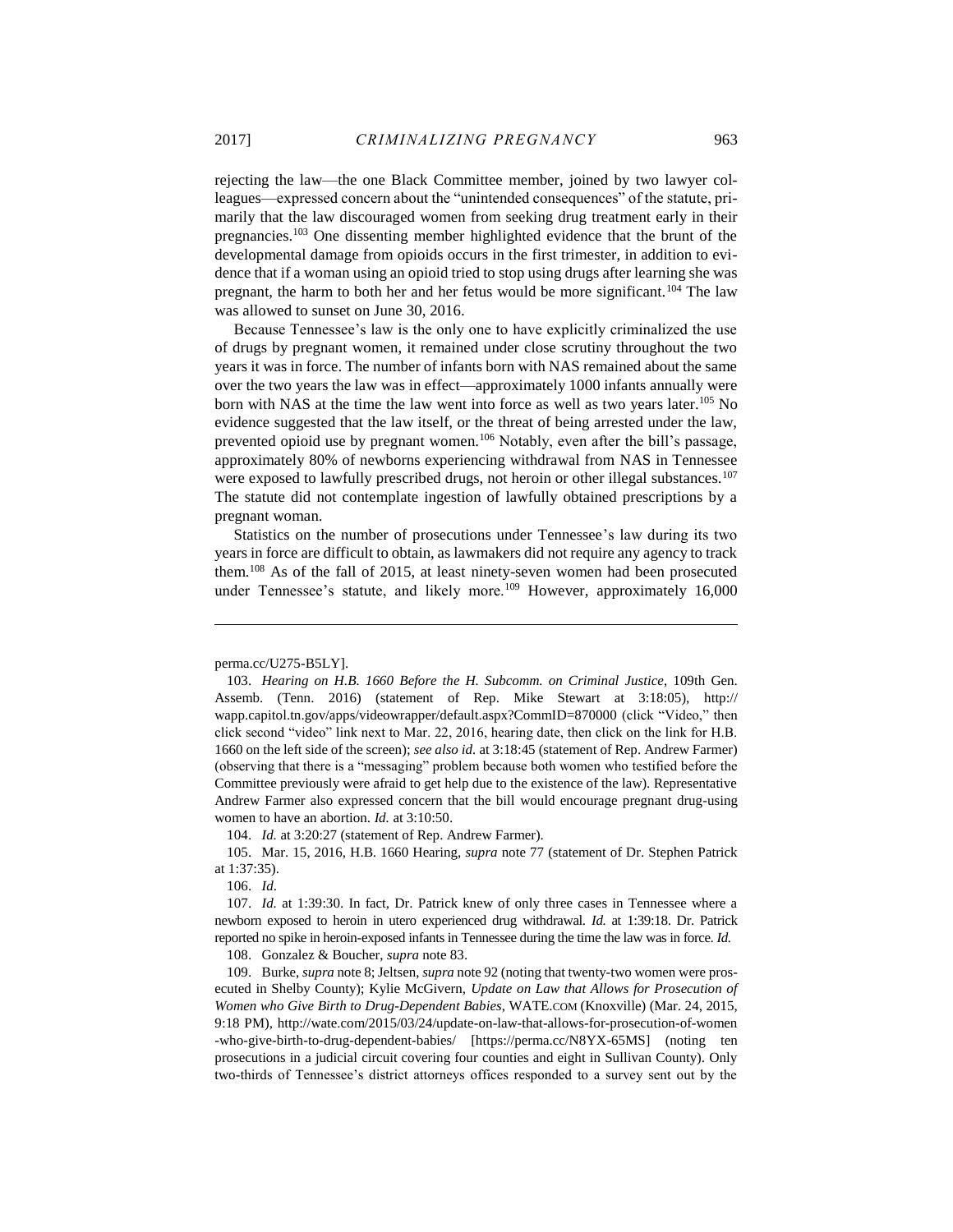substance-exposed babies were born in Tennessee during that same time period.<sup>110</sup> The most recent, publicly available demographic information documented background on arrests of only nine women, approximately 10% of the known arrests.<sup>111</sup> Five were Black, four white, all of them poor.<sup>112</sup> Eight of the nine qualified for a public defender.<sup>113</sup>

Since Tennessee passed its 2014 bill into law, four other states contemplated similar legislation. North Carolina's 2015 proposal mirrored Tennessee's almost exactly.<sup>114</sup> Oklahoma's legislation, proffered that same year, also closely resembled Tennessee's, although rather than allow evidence of drug treatment as an affirmative defense, Oklahoma's bill only permitted such evidence to be introduced in mitigation at sentencing.<sup>115</sup> Louisiana's 2015 proposed law redefined battery to allow for the prosecution of a woman who illegally uses any controlled dangerous substance while pregnant "if the child is born addicted to, or otherwise harmed by, the substance used while pregnant."<sup>116</sup>

Most recently, a Missouri legislator introduced a bill before the House, inspired by Tennessee's law but with a much broader reach.<sup>117</sup> Unlike the four states mentioned above, which each expanded (or proposed expanding) an existing criminal

Tennessee Department of Safety and Homeland Security. Burke, *supra* note 8. Prosecutions are most common in Sullivan County, in the far northeastern part of the state, and Shelby County, the county in which Memphis sits. Documentation from December 2014 indicated that two-thirds of the arrests under this new law occurred in Memphis, Goldensohn & Levy, *supra* note 3, despite Memphis prosecutors indicating that they "invoked the law very selectively, only pursuing cases when the babies tested positive and the mothers refused treatment," Burke, *supra* note 8.

110. Mar. 15, 2016, Hearing on H.B. 1660, *supra* note 77 (statement of Dr. Stephen Patrick, M.D., neonatologist, at 1:37:50), According to the presiding judge in Sevier and Grainger County Circuit Court, O. Duane Slone, between 2012 and 2013, 28.1% of babies born in Tennessee with NAS were in his district, followed by Knox County with 11.6% and Shelby County with 2.1%. *Id.* at 1:58:03 (statement of Hon. O. Duane Slone).

111. Goldensohn & Levy, *supra* note 3.

113. *Id.*

114. S.B. 297, 2015 Gen. Assemb., Reg. Sess. (N.C. 2015). North Carolina's bill was referred to the Committee on Rules and Operations of the Senate. *Senate Bill 297*, N.C. GEN. ASSEMBLY, http://www.ncleg.net/gascripts/BillLookUp/BillLookUp.pl?Session=2015&BillID =S297 [https://perma.cc/3HNV-62ME].

115. S.B. 559, 55th Leg., 1st Sess. (Okla. 2015) (as introduced). Oklahoma's proposed legislation was referred to the Criminal Justice and Corrections Committee. *Bill Information for SB 559*, OKLA. ST. LEGISLATURE, http://www.oklegislature.gov/BillInfo.aspx?Bill=SB559 &Session=1500 [https://perma.cc/7P6P-KG2Z].

116. S.B. 8, 2015 Reg. Sess. (La. 2015). An additional provision amended the homicide law to allow for the prosecution of a woman who used drugs while pregnant "if the child dies as a result of the use of the substance while pregnant." *Id.* Louisiana's bill was referred to the Senate Judiciary Committee. *SB8*, LA. ST. LEGISLATURE, https://legis.la.gov/Legis/BillInfo .aspx?s=15RS&b=SB8&sbi=y [https://perma.cc/QZM6-M7DN].

117. H.B. 1903, 98th Gen. Assemb., 2d Reg. Sess. (Mo. 2016). The legislator proposing the bill proposed an identical bill last year. That bill was referred to the Select Committee on State and Local Governments. *H.B. 1284*, MO. HOUSE REPRESENTATIVES (2015) http://www .house.mo.gov/BillActions.aspx?bill=HB1284&year=2015&code=R [https://perma.cc/7YB2

<sup>112.</sup> *Id.*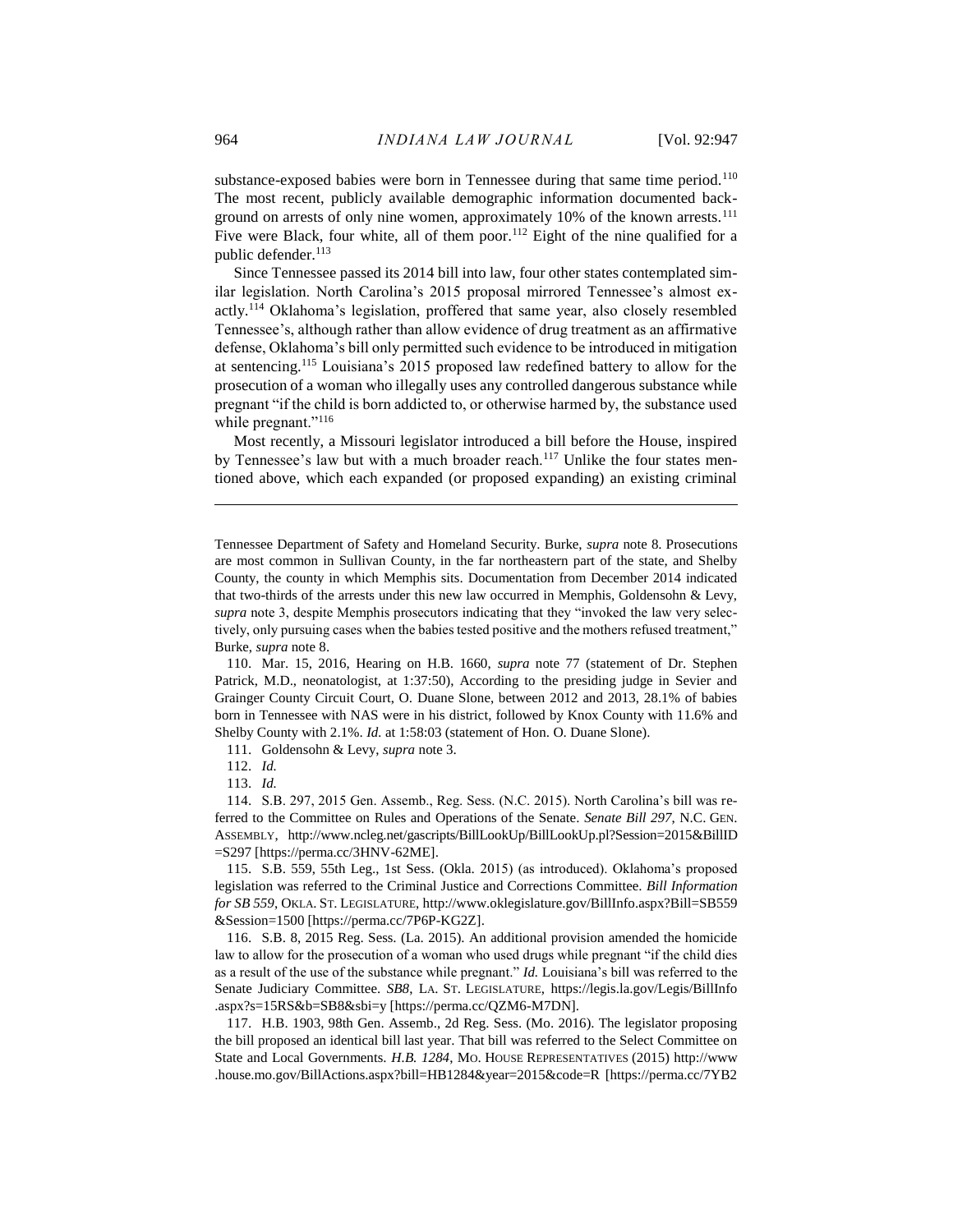statute to allow its scope to cover fetuses, Missouri's proposal created a new crime of "abuse of an unborn child."<sup>118</sup> A woman can be convicted of this crime if she "knowingly ingests, injects, consumes, inhales, or otherwise uses a narcotic drug or controlled substance without a prescription" while she is pregnant *or* "knows or reasonably should have known" she was pregnant.<sup>119</sup> The child need not be born "addicted to or harmed by" the drug for the woman's actions to be criminal.<sup>120</sup> Rather, if the child shows evidence of harm, the charge moves up from a misdemeanor class B offense to a misdemeanor class A offense.<sup>121</sup> If the child dies, the offense becomes a class D felony.<sup>122</sup> As with Tennessee's bill, the legislator sponsoring Missouri's proposed legislation indicated his goal was to "get women into treatment before they give birth."<sup>123</sup> "I want to make sure these ladies get the help they need," he said.<sup>124</sup> As a result, a woman who commits any of these offenses may be referred to a drug treatment program, if permitted by the court.<sup>125</sup> As of this writing, none of these bills has been passed into law.

Despite the lack of success with reducing NAS and opioid use by pregnant women under Tennessee's statute, other states appear ready to continue what Tennessee started. Thus it remains important to look closely at the motivations and justifications offered in support of this type of prosecution.

# *B. The Effects of Illicit Drug Use In Utero*

<span id="page-19-0"></span>Underlying the actions of the state courts, legislators, and prosecutors in their decisions to allow the pursuit of criminal charges against women for using drugs while pregnant is the intuitive belief that such drug use causes harm, or at the very least, a serious risk of harm, to both the developing fetus and the child subsequently born. This next Part explores the scientific evidence in order to determine whether our intuitions are actually supported by the science.

Typically, maternal prenatal substance abuse has been defined in relation to three types of addictive substances: alcohol, tobacco, and illegal drugs.<sup>126</sup> According to a

 $\overline{a}$ 

125. H.B. 1903.

126. Barry M. Lester, Lynne Andreozzi & Lindsey Appiah, *Substance Use During Pregnancy: Time for Policy To Catch Up with Research*, HARM REDUCTION J., Apr. 20, 2004, at 1. Absent from that conceptualization are prescription drugs that are technically legal, but still

<sup>-5</sup>E3N]. Earlier this month, the House referred the current bill to the Committee on Children and Families. *H.B. 1903*, MO. HOUSE REPRESENTATIVES (2016) http://www.house.mo.gov /BillActions.aspx?bill=HB1903&year=2016&code=R [https://perma.cc/5FYL-EYC2].

<sup>118.</sup> H.B. 1903.

<sup>119.</sup> *Id.*

<sup>120.</sup> *Id.*

<sup>121.</sup> *Id.*

<sup>122.</sup> *Id.* 

<sup>123.</sup> *Missouri Looks at Criminalizing Using Drugs While Pregnant*, CBS ST. LOUIS (Jan. 4, 2016, 7:54 PM), http://stlouis.cbslocal.com/2016/01/04/missouri-looks-at-criminalizing -using-drugs-while-pregnant/ [https://perma.cc/8RGK-DYXP].

<sup>124.</sup> Jon Swedien, *Nixa Lawmaker Wants To Add Criminal Penalties for Drug Use During Pregnancy*, SPRINGFIELD NEWS-LEADER (Jan. 2, 2016, 5:58 PM), http://www.news -leader.com/story/news/politics/2016/01/02/nixa-lawmaker-wants-add-criminal-penalties-pregnant -drug-use/78133798/ [https://perma.cc/FG8R-55UU].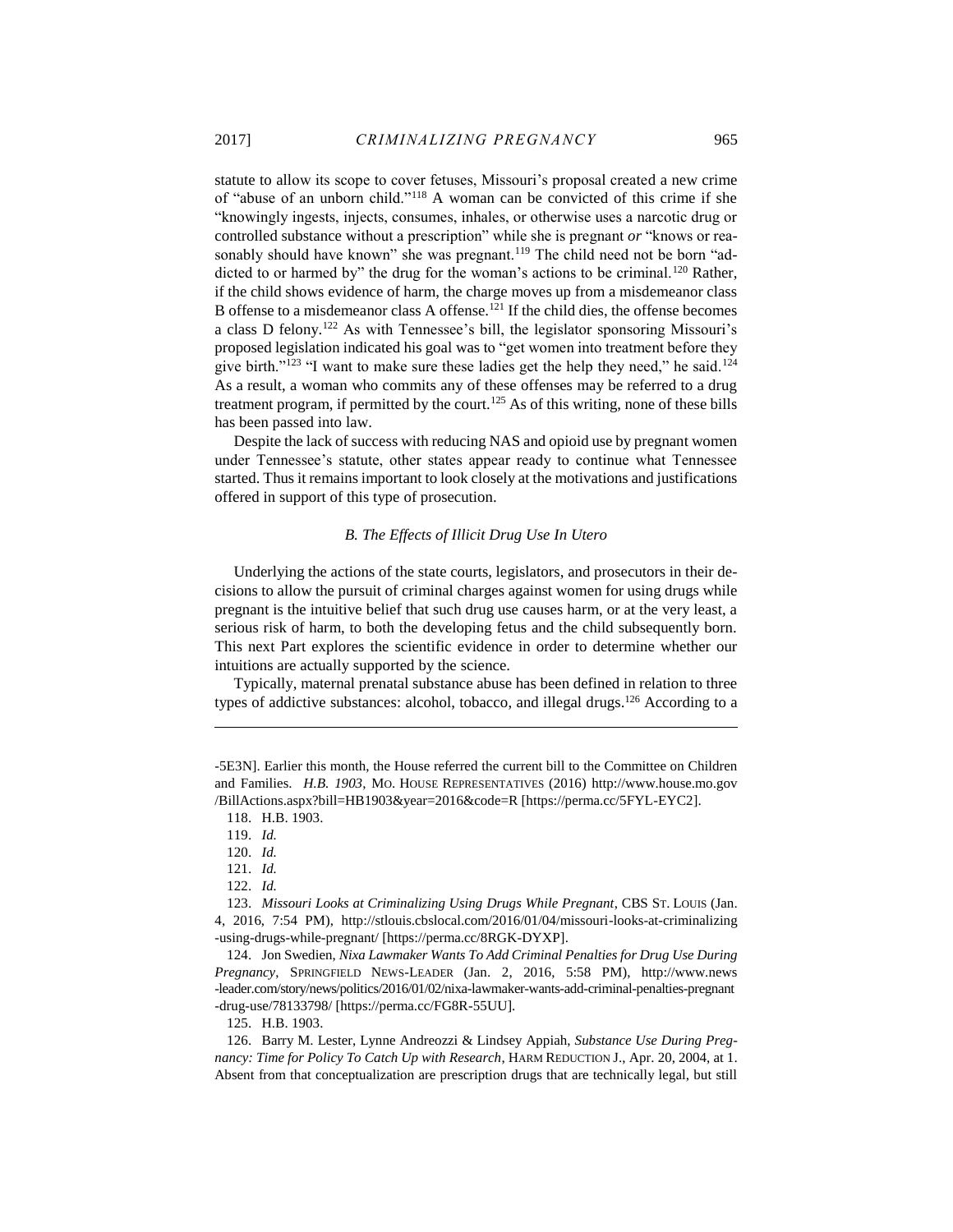recent national study, approximately 5.4% of pregnant women nationwide use illicit drugs, 9.4% consume alcohol, and 15.4% smoke tobacco cigarettes.<sup>127</sup> These rates have remained fairly consistent over the past decade.<sup>128</sup> However, substantial overlap exists. "Approximately 32% of women who use illicit drugs during pregnancy also use alcohol and cigarettes."<sup>129</sup>

Recent longitudinal studies have begun to explore pregnant women's use of legally authorized prescription drugs. Yet medications vary in their prenatal effects and scientists are only beginning to look comprehensively and comparatively at the effects of various prescriptions on fetal and childhood development. As a result, most conversations about prenatal substance abuse focus on the three substances listed in the preceding paragraph, despite increasing evidence of prescription drug use and abuse by pregnant women.

Illicit drugs constitute the smallest percentage of addictive substances pregnant women ingest. Yet, over a thirty-two-year period between 1973 and 2005, pregnant women were arrested or subjected to restrictions on physical liberty at least 348 times due to an allegation that they had used an illegal drug.<sup>130</sup> Between 2005 and December 2014, another 380 cases arose,<sup>131</sup> marking a rapid acceleration in the criminalization of drug use by pregnant mothers.

Arrests and prosecutions disproportionately affect poor women and women of color,<sup>132</sup> even though wealthier women and white women are as likely to use substances—including alcohol and tobacco—and far more likely than others to voluntarily report substance use during pregnancy.<sup>133</sup> White pregnant women are "less

128. *Id.*

 $\overline{a}$ 

129. Lester et al., *supra* note 126, at 4.

130. Paltrow & Flavin, *supra* note 15, at 301, 304, 315.

131. Copeland, *supra* note 26.

132. Paltrow & Flavin, *supra* note 15, at 311*; see also* LENORA LAPIDUS, NAMITA LUTHRA, ANJULI VERMA, DEBORAH SMALL, PATRICIA ALLARD & KIRSTEN LEVINGSTON, CAUGHT IN THE NET: THE IMPACT OF DRUG POLICIES ON WOMEN AND FAMILIES 15 (2005); Gina Kolata, *Bias Seen Against Pregnant Addicts*, N.Y. TIMES, July 20, 1990, at A13; Martin, *supra* note 9; *cf.*  GÓMEZ, *supra* note 24, at 94–95 (explaining that jurisdictions with increasing proportions of racial minorities were more likely to prosecute women for using drugs while pregnant). In large part, poor women are more likely to be prosecuted because public hospitals, where those with lower incomes tend to receive medical care, are more likely than private hospitals to test pregnant women for drugs and more likely to report women whose tests show drug use. *See*  Kolata, *supra*; *infra* Part II.A.

133. Ira J. Chasnoff, Harvey J Landress & Mark E. Barrett, *The Prevalence of Illicit-Drug or Alcohol Use During Pregnancy and Discrepancies in Mandatory Reporting in Pinellas County, Florida*, 322 NEW ENG. J. MED. 1202, 1202 (1990); Jennifer R. Havens, Leigh Ann Simmons, Lisa M. Shannon & Wendy F. Hansen, *Factors Associated with Substance Use* 

potentially addictive. However, this Article will contemplate the abuse of prescription drugs as well.

<sup>127.</sup> SUBSTANCE ABUSE & MENTAL HEALTH SERVS. ADMIN., U.S. DEP'T OF HEALTH & HUMAN SERVS., RESULTS FROM THE 2013 NATIONAL SURVEY ON DRUG USE AND HEALTH: SUMMARY OF NATIONAL FINDINGS 26, 37, 51 (2014). The definition of "illicit drugs" for purposes of the survey includes "marijuana/hashish, cocaine (including crack), heroin, hallucinogens, inhalants, or prescription-type psychotherapeutics (pain relievers, tranquilizers, stimulants, and sedatives) used nonmedically." *Id.* at 1.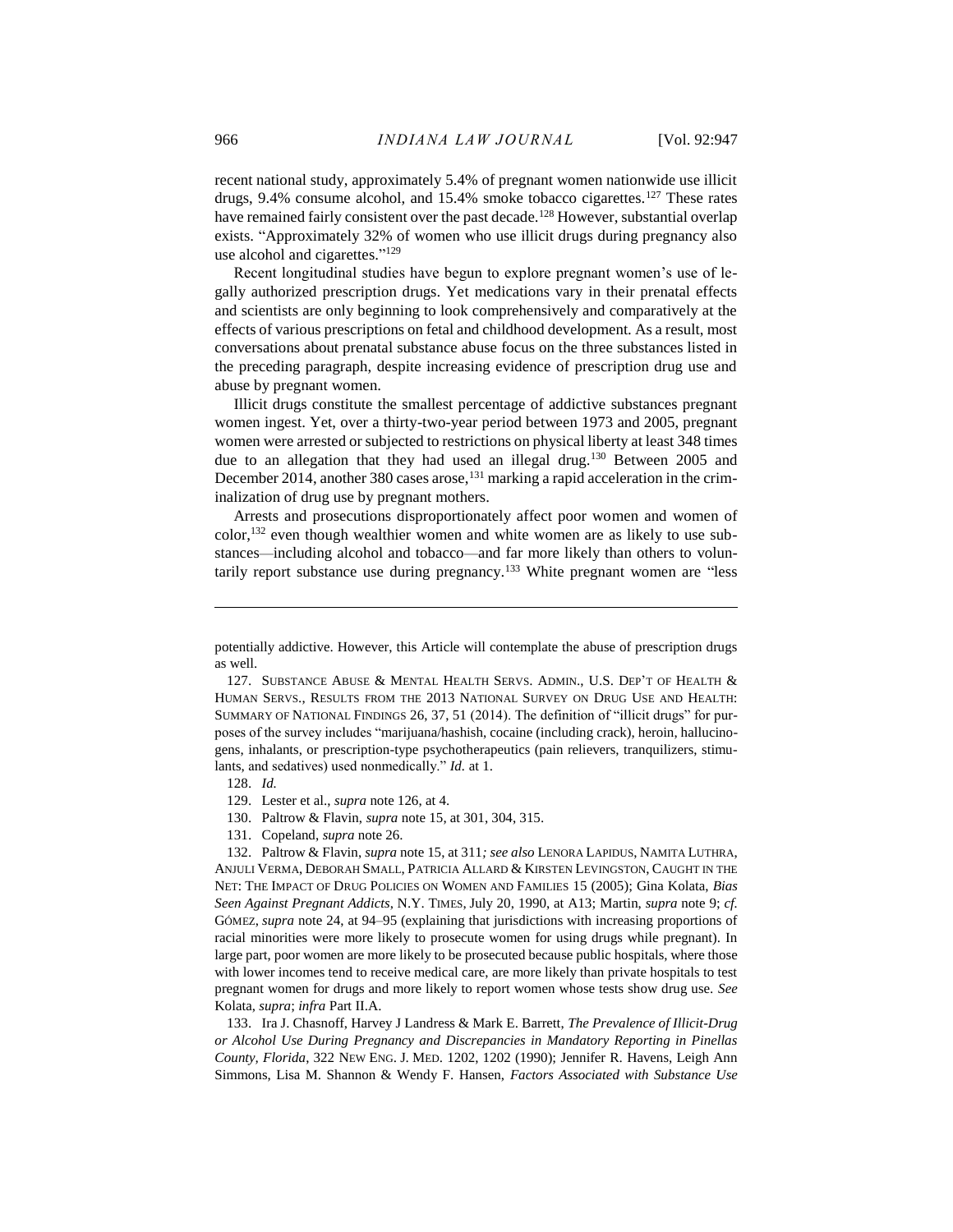likely to be screened for substance abuse compared to Black women" and are less likely to have substance use documented in their charts than both Black and Latina women.<sup>134</sup> Women who seek care in public clinics and hospitals, usually women of lower socioeconomic status, also are much more likely to be screened than those of greater means who tend to visit private doctors' offices or hospitals.<sup>135</sup>

Despite illicit drug use being relatively rare among pregnant women, criminal laws focus on this behavior, overlooking other maternal, paternal, and external factors that play a greater role in a fetus and child's development. Rather than rely on scientific research, our laws assess harm based on the social meaning of different drugs.<sup>136</sup> As several notable scientists observed, "Illicit drugs are the most often targeted drugs in the fight against maternal substance abuse, because they are perceived to produce the most harmful side effects in both the mothers and the children."<sup>137</sup> These perceptions do not always match up with reality, however.

<span id="page-21-0"></span>This next Part looks in more detail at the accepted medical knowledge regarding the consumption of illegal drugs by pregnant women.

#### 1. Cocaine

Cocaine was the first major illegal drug to inspire the expansive and aggressive use of criminal laws to punish pregnant women for its use.<sup>138</sup> Cocaine remains the drug most used by women subject to arrest or court intervention.<sup>139</sup> Eighty-one percent of pregnant women involved in cases where authorities intervened to curtail her liberty involved an allegation of cocaine use.<sup>140</sup> Although initial studies suggested that children exposed to cocaine in utero were "irreparably doomed and damaged,"<sup>141</sup>

137. Lester et al., *supra* note 126, at 7.

*During Pregnancy: Results from a National Sample*, 99 DRUG & ALCOHOL DEPENDENCE 89, 93 (2009).

<sup>134.</sup> Havens et al., *supra* note 133, at 93; *see also* Bonnie D. Kerker, John M. Leventhal, Mark Schlesinger & Sarah M. Horwitz, *Racial and Ethnic Disparities in Medical History Taking: Detecting Substance Use Among Low-Income Pregnant Women*, 16 ETHNICITY &DISEASE 28, 30–31 (2006); Bonnie D. Kerker, Sarah M. Horwitz & John M. Leventhal, *Patients' Characteristics and Providers' Attitudes: Predictors of Screening Pregnant Women for Illicit Substance Use*, 28 CHILD ABUSE & NEGLECT 209, 209 (2004).

<sup>135.</sup> ROBERTS, *supra* note 19, at 173–74.

<sup>136.</sup> Copeland, *supra* note 26 (citing Dr. Deborah Frank).

<sup>138.</sup> Twenty-five years before Mallory Loyola's arrest in Tennessee, Jennifer Clarise Johnson, a twenty-three-year-old crack addict, was the first woman in the United States to be convicted for exposing her baby to drugs while pregnant. Johnson v. State, 578 So. 2d 419 (Fla. Dist. Ct. App. 1991), *overruled by* 602 So.2d 1288 (Fla. 1992); Dorothy E. Roberts, *Punishing Drug Addicts Who Have Babies: Women of Color, Equality, and the Right of Privacy*, 104 HARV. L. REV. 1419, 1420 (1991). Ms. Johnson, who lived in Florida, told an investigator she smoked marijuana and ingested crack cocaine three to four times every other day during her pregnancy. *Johnson*, 602 So.2d at 1291. She suffered a crack overdose a month before her daughter was born and used crack cocaine the morning she gave birth. *Id.* Ms. Johnson was convicted of two counts of delivering a controlled substance to a minor. *Id.* at 1290.

<sup>139.</sup> Paltrow & Flavin, *supra* note 15, at 315–16.

<sup>140.</sup> *Id.* at 315.

<sup>141.</sup> Lester et al., *supra* note 126, at 7.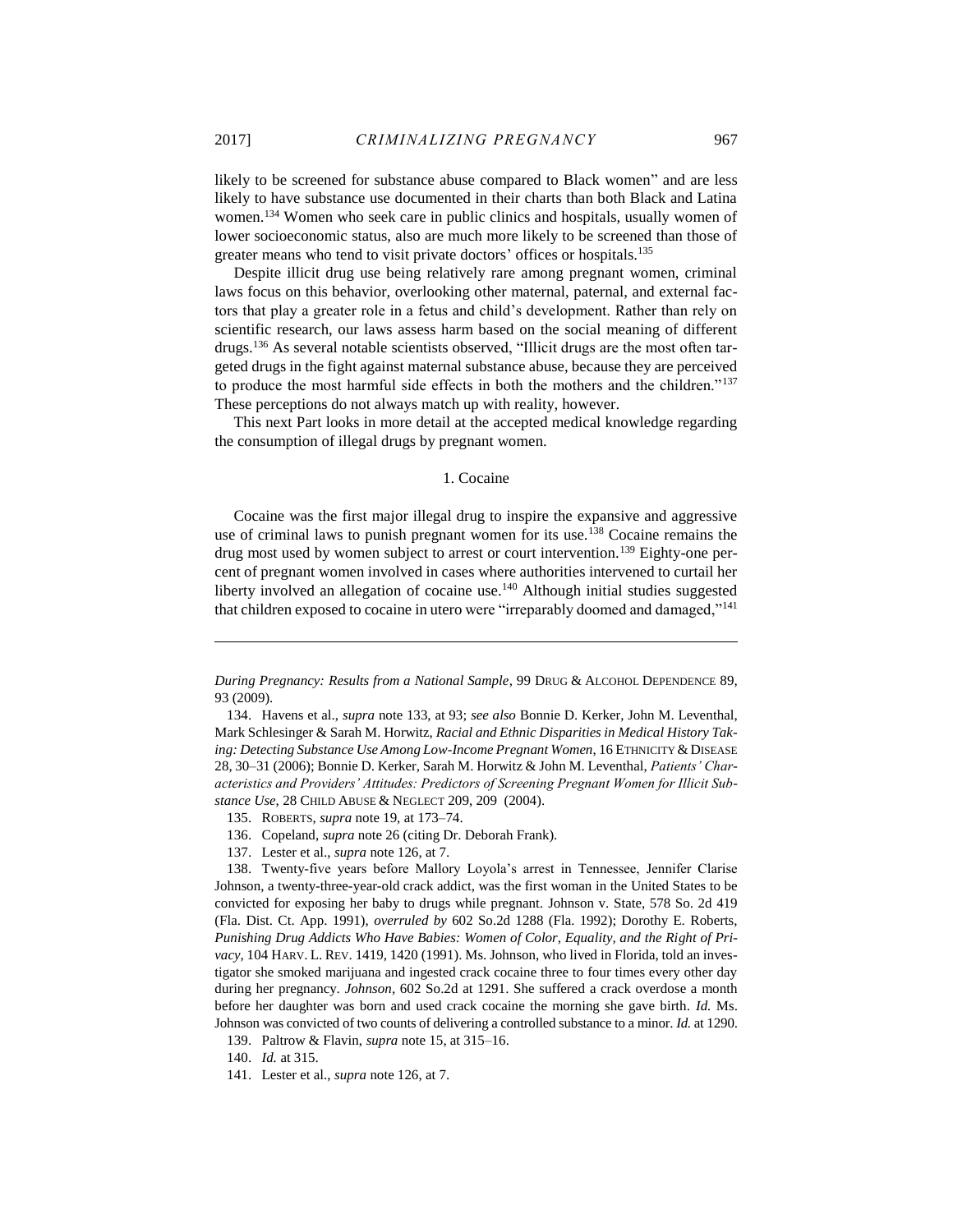numerous subsequent studies, including a national large-scale, longitudinal study,<sup>142</sup> debunked those findings.

Now, scientists generally acknowledge that their initial suppositions and studies were incorrect.<sup>143</sup> Children exposed in utero to cocaine do not end up with developmental or behavioral differences markedly distinct from similarly situated children who did not receive such exposure. Rather, studies have documented that prenatal exposure to cocaine does not have a negative effect on a child's weight, length, or head circumference,<sup>144</sup> has little impact on "children's scores on nationally normed assessments of cognitive development," <sup>145</sup> has not shown consistent negative effects on cognitive or psychomotor development,  $146$  inhibitory control,  $147$  memory,  $148$  or receptive language,<sup>149</sup> revealed no association with a reduction in receptive or expressive language skills,<sup>150</sup> and has shown no effect on motor development.<sup>151</sup> Cocaine exposure in utero has not been shown to affect toddler play or problem-solving abilities, or to cause behavioral disturbances,<sup>152</sup> although there is some evidence that prenatal exposure to cocaine may contribute to difficulties with sustained attention and behavioral self-regulation starting during adolescence.<sup>153</sup> However, gestational cocaine exposure does not appear to have an effect on teenage pregnancy rates, school failure rates, drug use, or court adjudication.<sup>154</sup>

Home environments and violence, by contrast, did affect these outcomes.<sup>155</sup> In fact, one of the important findings to come out of the studies of prenatal cocaine exposure is the critical observation that "early cognitively stimulating experiences in

 $\overline{a}$ 

150. Frank et al., *supra* note 25, at 1616.

<sup>142.</sup> Laura M. Betancourt, Wei Yang, Nancy L. Brodsky, Paul R. Gallagher, Elsa K. Malmud, Joan M. Giannetta, Martha J. Farah & Hallam Hurt, *Adolescents with and Without Gestational Cocaine Exposure: Longitudinal Analysis of Inhibitory Control, Memory and Receptive Language*, 33 NEUROTOXICOLOGY & TERATOLOGY 36 (2011).

<sup>143.</sup> Dr. Ira Chasnoff, whose work first suggested the negative implications of cocaine on a fetus, later recanted his initial findings and published numerous other studies with contrary results. *E.g.*, CAROL MASON, KILLING FOR LIFE: THE APOCALYPTIC NARRATIVE OF PRO-LIFE POLITICS 92–93 (2002).

<sup>144.</sup> Frank et al., *supra* note 25, at 1615.

<sup>145.</sup> *Id.*

<sup>146.</sup> *Id.* at 1616.

<sup>147.</sup> Betancourt et al., *supra* note 142, at 41.

<sup>148.</sup> *Id.*

<sup>149.</sup> *Id.*

<sup>151.</sup> *Id.*

<sup>152.</sup> *Id.* at 1617.

<sup>153.</sup> John P. Ackerman, Tracy Riggins & Maureen M. Black, *A Review of the Effects of Prenatal Cocaine Exposure Among School-Aged Children*, 125 J. PEDIATRICS 554, 563 (2010) *see also* Bada et al., *supra* note 18, at e1479, e1482, e1484 (2012). However, most of the studies reaching this conclusion involved children exposed to multiple substances in utero, including cocaine, tobacco, marijuana, and alcohol, Ackerman et al., *supra*, at 555, 563; Bada et al., *supra* note 18*,* at e1480–82, making it difficult to ascertain with certainty that cocaine exposure was the cause of these attention and behavior deficiencies.

<sup>154.</sup> Betancourt et al., *supra* note 142, at 43.

<sup>155.</sup> *Id.*; Bada et al., *supra* note 18, at e1482, e1485.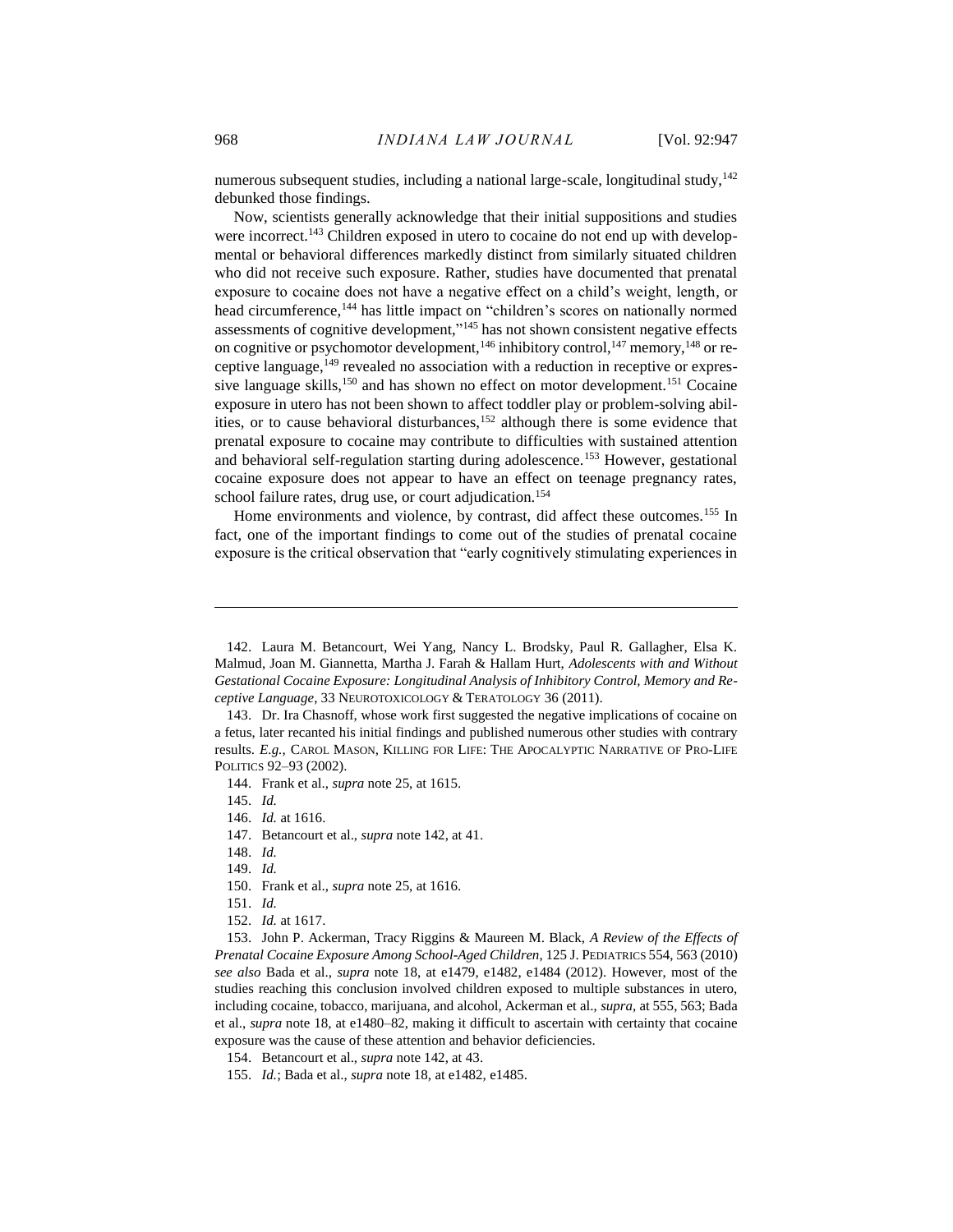the home environment are critical for later learning."<sup>156</sup> Caretaker involvement is "significantly associated" with decreases in any potential behavioral issues.<sup>157</sup> Cocaine-exposed children with high resilience, many friends, and family resources experienced fewer attention and behavioral problems.<sup>158</sup> As children get older, childhood experience likely plays a more significant role in later cognitive functioning than what occurred in utero.<sup>159</sup>

At least one state court has acknowledged that "cocaine is no more harmful to a fetus than nicotine use, poor nutrition, lack of prenatal care, or other conditions commonly associated with the urban poor."<sup>160</sup> Yet that court is in the minority. Legislators, courts, and prosecutors all continue to rely on the narrative of dangerous crack-addicted mothers who are birthing damaged, ineducable children who are on an inevitable path toward criminality and prison, ignoring the reality that few, if any, statistically significant differences exist in the long-term health and life outcomes between those babies exposed to cocaine in utero and those not exposed.<sup>161</sup>

#### 2. Amphetamines

<span id="page-23-0"></span>The second most commonly used drug by pregnant women who have come into contact with the justice system is methamphetamine/amphetamines.<sup>162</sup> The number of pregnant women using methamphetamine while pregnant tripled between 1994 and  $2006$ ,  $^{163}$  although several studies indicate that fewer than one percent of women use methamphetamine while pregnant.<sup>164</sup> The prenatal effects of methamphetamine are only beginning to be studied, and are complicated by the fact that women who use methamphetamine frequently use tobacco, alcohol, and other drugs as well, skewing the outcomes of the studies.<sup>165</sup>

Previous studies suggested the possibility of results somewhat similar to cocaine. For example, they indicated the risk of disrupting the development of the fetus was unlikely.<sup>166</sup> In a review of current studies, the American College of Obstetricians and

 $\overline{a}$ 

164. Sheri Della Grotta, Linda L. LaGasse, Amelia M. Arria, Chris Derauf, Penny Grant, Lynne M. Smith, Rizwan Shah, Marilyn Huestis, Jing Liu & Barry M. Lester, *Patterns of Methamphetamine Use During Pregnancy: Results from the Infant Development, Environment, and Lifestyle (IDEAL) Study*, 14 MATERNAL & CHILD HEALTH J. 519, 520 (2010).

<sup>156.</sup> Betancourt et al., *supra* note 142, at 41.

<sup>157.</sup> Bada et al., *supra* note 18, at e1482.

<sup>158.</sup> *Id.* 

<sup>159.</sup> Betancourt et al., *supra* note 142, at 44.

<sup>160.</sup> McKnight v. State, 661 S.E.2d 354, 358 n.2 (S.C. 2008).

<sup>161.</sup> McDonough, *supra* note 16.

<sup>162.</sup> Paltrow & Flavin, *supra* note 15, at 315.

<sup>163.</sup> Nwando Eze, Lynne M. Smith, Linda L. LaGrasse, Chris Derauf, Elana Newman, Amelia Arria, Marilyn A. Huestis, Sheri A. Della Grotta, Lynne M. Dansereau, Charles Neal & Barry M. Lester, *School-Aged Outcomes Following Prenatal Methamphetamine Exposure: 7.5-Year Follow-Up from the Infant Development, Environment, and Lifestyle Study*, 170 J. PEDIATRICS 34, 34 (2016).

<sup>165.</sup> *Id.*; *see also* Loretta P. Finnegan & Stephen R. Kandall, *Maternal and Neonatal Effects of Alcohol and Drugs*, *in* SUBSTANCE ABUSE: A COMPREHENSIVE TEXTBOOK 805 (Joyce H. Lowinson et al. eds., 4th ed. 2005).

<sup>166.</sup> AM. COLL. OF OBSTETRICIANS & GYNECOLOGISTS, COMM. ON HEALTHCARE FOR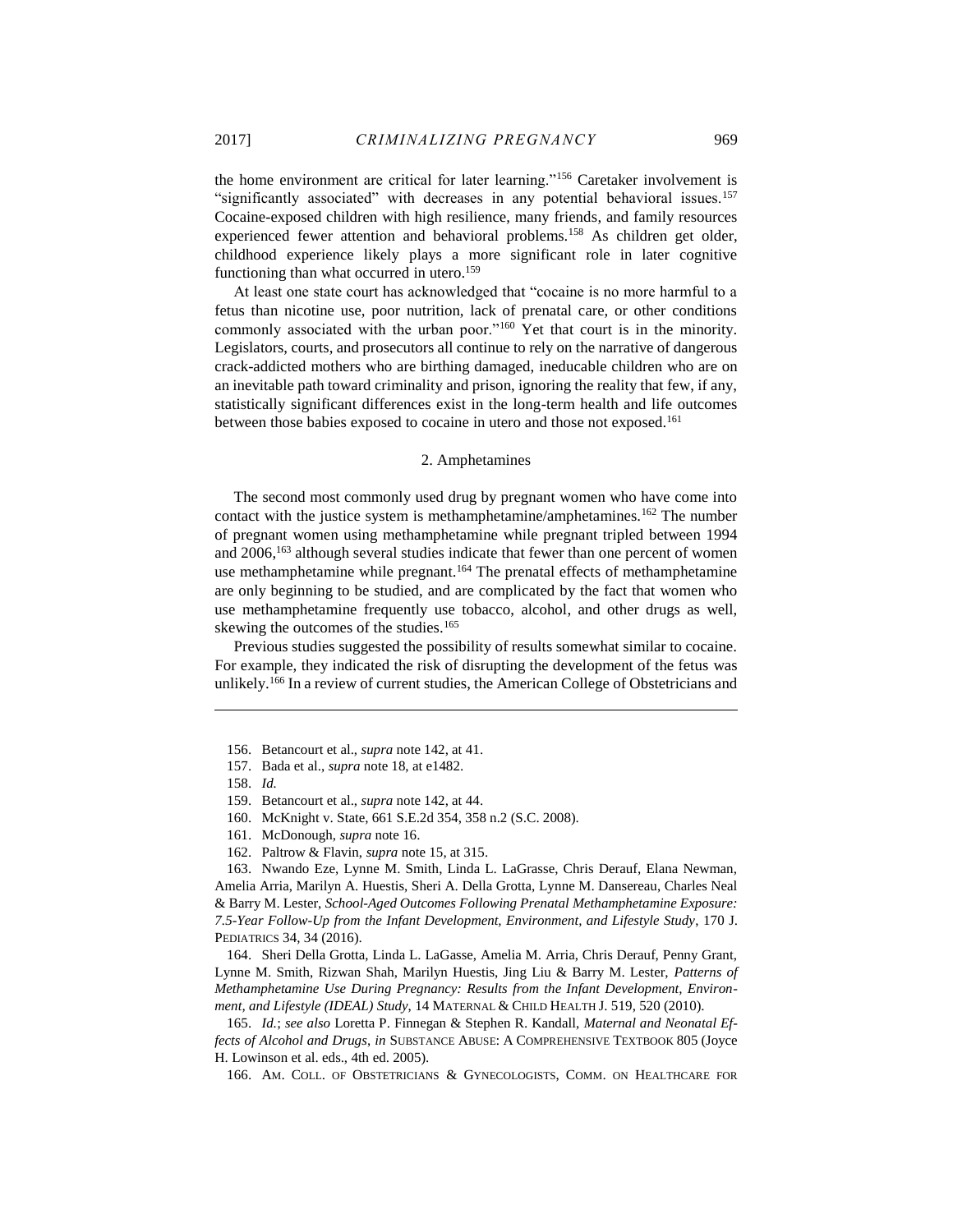Gynecologists (ACOG) summarized its findings on the possible long-term effects of methamphetamine in utero: children ages three to sixteen were similar in motor skills, nonverbal intelligence, and short-term spatial memory, but showed potential issues with attention span, verbal memory, visual/motor integration, and long-term spatial memory, behavioral problems, poorer psychosocial well-being, and lower academic achievement.<sup>167</sup>

The National Institute of Drug Abuse is currently in the midst of a populationbased longitudinal study to evaluate developmental outcomes in mothers who used amphetamines while pregnant.<sup>168</sup> Early results suggest findings slightly more troubling than those found with prenatal exposure to cocaine. Although the multicenter longitudinal study indicates no cognitive differences in children exposed to methamphetamine in utero, it has revealed increased emotional reactivity, anxiety, and depression in children ages three and five.<sup>169</sup> At age five, attention problems also began to manifest.<sup>170</sup> By age seven-and-a-half, some of the children exhibited more aggressive, rule-breaking behavior.<sup>171</sup>

However, several other indications make it less clear that methamphetamine is the source of these deficits. The study found that children prenatally exposed to methamphetamines faced other significant adversity in their early years, such as extreme poverty or a change in caregiver before the age of three, which were "strong determina[nts] of adverse behavioral outcomes in methamphetamine exposed children" and associated with behavioral and emotional control issues.<sup>172</sup> Additionally, many of the women who gave birth to children with these deficits also drank alcohol and smoked cigarettes, making the specific effects of methamphetamine less certain.<sup>173</sup> ACOG has clarified there "is no syndrome or disorder that can specifically be identified for babies who were exposed in utero to methamphetamine."<sup>174</sup> Because these

UNDERSERVED WOMEN, METHAMPHETAMINE ABUSE IN WOMEN OF REPRODUCTIVE AGE 2 (2011); *See also* R.J. Felix, C.D. Chambers, L.M. Dick, K.A. Johnson & K.L. Jones, *Prospective Pregnancy Outcome in Women Exposed to Amphetamines*, 61 TERATOLOGY 441, 441 (2000); Bertis B. Little, Laura M. Snell & Larry C. Gilstrap III, *Methamphetamine Abuse During Pregnancy: Outcome and Fetal Effects*, 72 OBSTETRICS & GYNECOLOGY 541, 543 (1988); James J. Nora, Dan G. McNamara & F. Clarke Fraser, *Dexamphetamine Sulphate and Human Malformations*, 289 LANCET 570, 571 (1967).

<sup>167.</sup> AM. COLL. OF OBSTETRICIANS & GYNECOLOGISTS*, supra* note 166, at 2; Eze et al., *supra* note 163, at 34.

<sup>168.</sup> *What Are the Risks of Methamphetamine Abuse During Pregnancy?*, NAT'L INST. ON DRUG ABUSE (2013), http://www.drugabuse.gov/publications/research-reports/methamphetamine /what-are-risks-methamphetamine-abuse-during-pregnancy [https://perma.cc/V59S-57A3].

<sup>169.</sup> Eze et al., *supra* note 163, at 34–35.

<sup>170.</sup> *Id.* at 35.

<sup>171.</sup> *Id.* at 36.

<sup>172.</sup> *Id.* at 36–37.

<sup>173.</sup> *See infra* Parts I.C–D for information about the effects of alcohol and cigarettes on fetal and childhood development; *see also* Eze et al., *supra* note 163, at 36.

<sup>174.</sup> Amicus Curiae Brief of Medical & Public Health, Reproductive Justice, & Criminal Justice System Reform Experts & Organizations in Support of the Appellant & Urging Resentencing at 7 n.10, United States v. Weld, 619 Fed. App'x 512 (6th Cir. 2015) (No. 14- 5894) (quoting an ACOG report about methamphetamine use during pregnancy).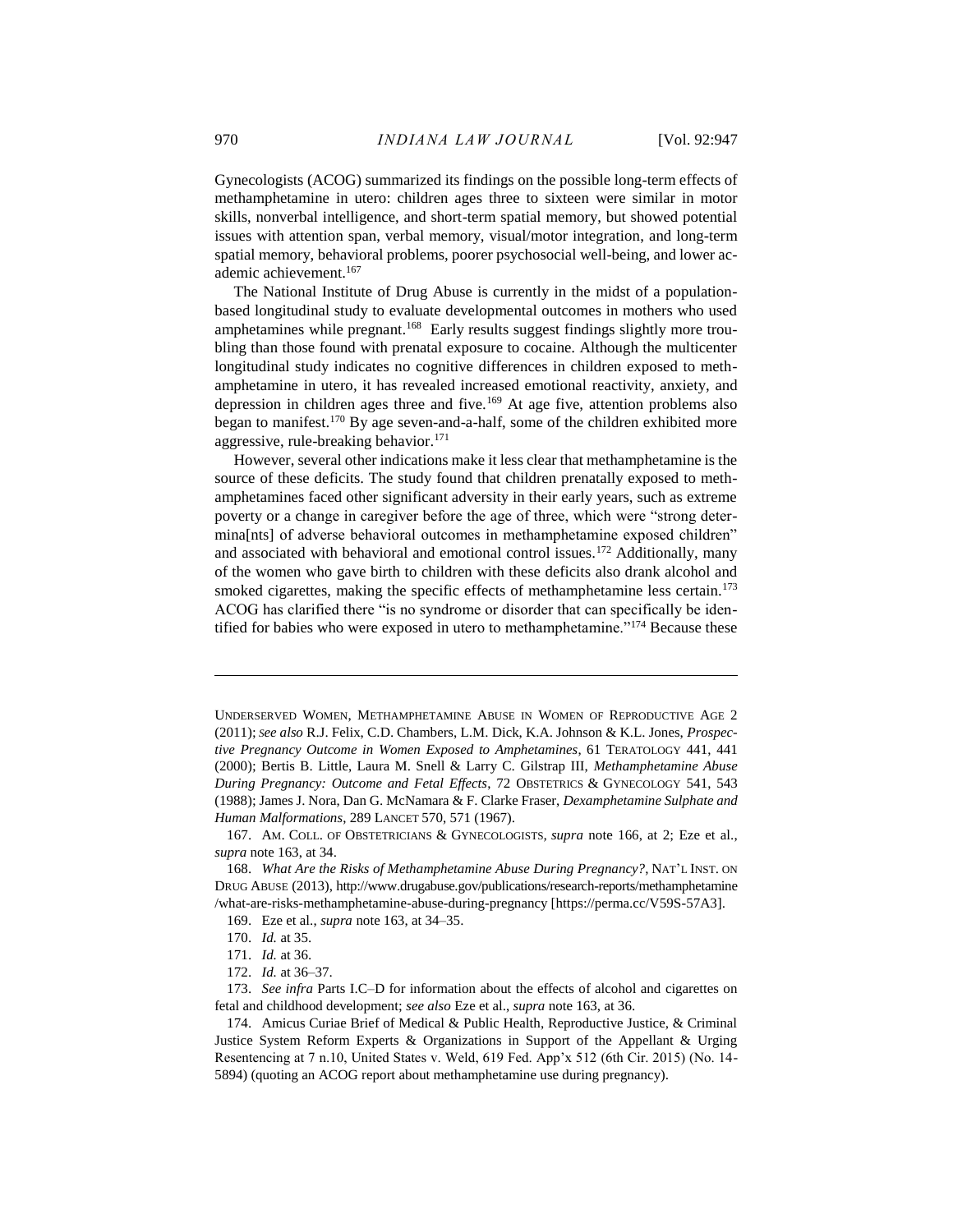<span id="page-25-0"></span>studies are in the early phase, the possibility remains that, as with cocaine, the scientific findings will not end up supporting the initial indications of methamphetamine's negative effects.

# $3.$  Opioids<sup>175</sup>

Opioids come in both legal and illegal forms. They include morphine, codeine, Vicodin, Demerol, oxycodone, heroin, and methadone. Only a very small number of women nationally use opioids while pregnant, and more women abuse prescription pain relievers than illegal opiates.<sup>176</sup> According to a 2008 study, 0.1% of pregnant women were estimated to have used heroin in the past thirty days, and 1% reported "nonmedical use of opioid-containing pain medication."<sup>177</sup> Another study suggests the numbers are slightly higher.<sup>178</sup>

One of the primary conditions associated with the use of opioids by pregnant women is Neonatal Abstinence Syndrome (NAS).<sup>179</sup> Some babies exposed to opioids in utero are born with NAS, a group of treatable side effects of prenatal exposure to prescription medications and heroin.<sup>180</sup> Some of the most prominent side effects include excessive and high-pitched crying, irritability, and poor sucking reflexes, among other symptoms.<sup>181</sup> The condition itself has not been associated with any long-term adverse effects.<sup>182</sup>

Conversely, reducing a pregnant woman's opiate intake, or forcing/encouraging her to cease the use of opioids altogether while pregnant, is much more dangerous to the fetus. In the first trimester, withdrawal can cause miscarriage.<sup>183</sup> In the third trimester, premature labor or stillbirth may result.<sup>184</sup> As a result, for many years, the

 $\overline{a}$ 

184. *Id.*

<sup>175.</sup> *See supra* note 95 for how "opioid" is defined.

<sup>176.</sup> *See* Sonia Minnes, Adelaide Lang & Lynn Singer, *Prenatal Tobacco, Marijuana, Stimulant, and Opiate Exposure: Outcomes and Practice Implications*, 6 ADDICTION SCI. & CLINICAL PRAC. 57, 65 (2011).

<sup>177.</sup> AM. COLL. OF OBSTETRICIANS & GYNECOLOGISTS, *supra* note 17 (citing Ali Azadi & Gary A. Dildy III, *Universal Screening for Substance Abuse at the Time of Parturition*, 198 AM. J. OBSTETRICS & GYNECOLOGY e30-2 (2008)).

<sup>178.</sup> *Id.*

<sup>179.</sup> Babies born with NAS are often referred to as "addicted." However, this term is not applicable to newborns. *See supra* text accompanying note 67.

<sup>180.</sup> AM. COLL. OF OBSTETRICIANS & GYNECOLOGISTS,*supra* note 17, at 5. However, "not all infants born to drug-dependent mothers show withdrawal symptomatology." Finnegan  $\&$ Kandall, *supra* note 165, at 814.

<sup>181.</sup> AM. COLL. OF OBSTETRICIANS & GYNECOLOGISTS, *supra* note 17, at 5.

<sup>182.</sup> *See* Beyerstein, *supra* note 14 (noting that NAS is a "transient condition" and quoting Dr. Newman, president emeritus at New York's Beth Israel Medical Center, as saying "[t]here has never been any evidence suggesting that [NAS] leads to lasting problems."); Walter K. Kraft & John N. van den Anker, *Pharmacological Management of the Opioid Neonatal Abstinence Syndrome*, 59 PEDIATRIC CLINICS OF N. AM. 1147 (2012) ("[I]mportan[tly], there is no evidence of long-term adverse outcomes in children treated with pharmacological agents in comparison with infants who do not require treatment for NAS . . . .").

<sup>183.</sup> Martin, *supra* note 9.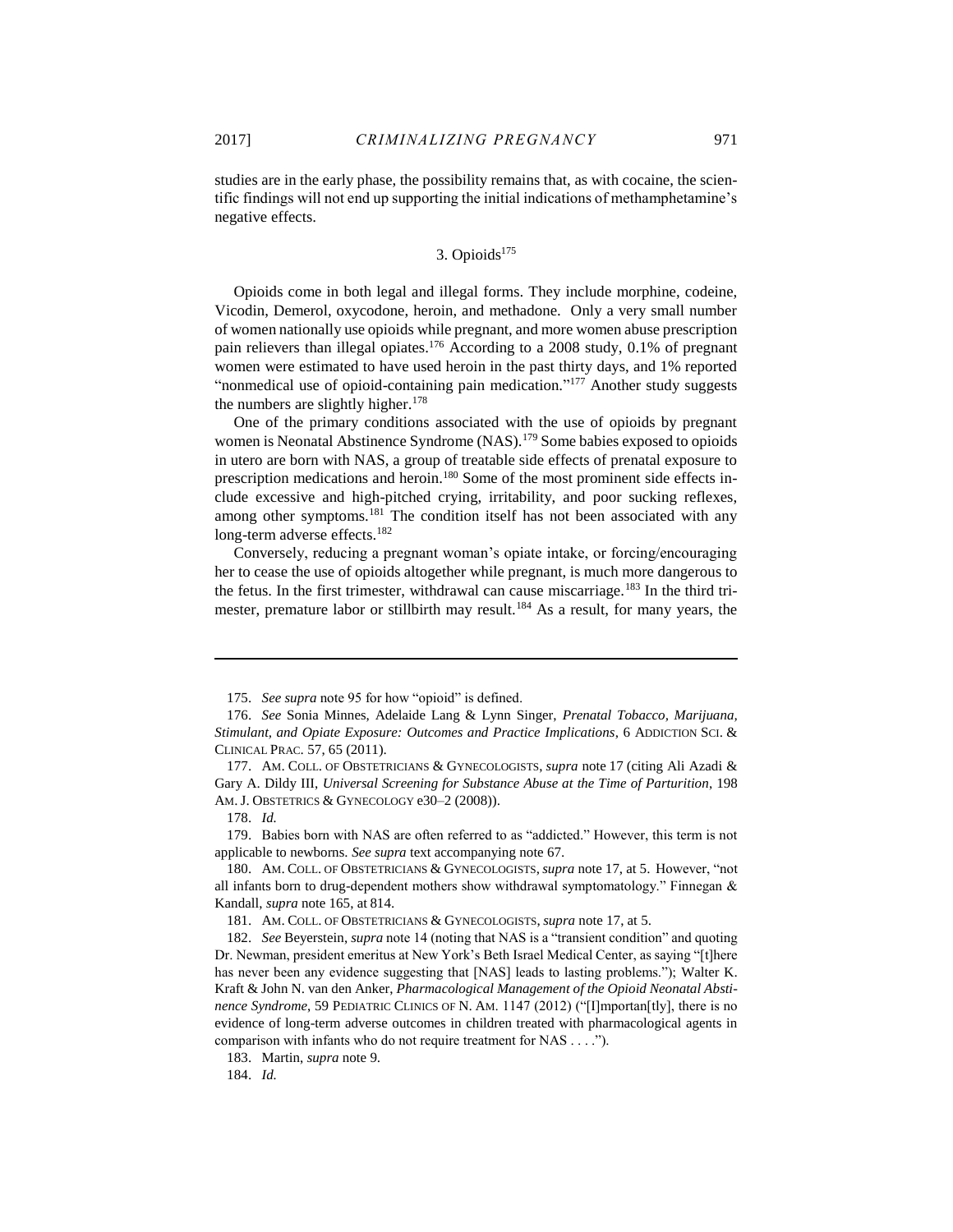preferred method of addressing a pregnant woman's opioid use has been maintenance of opioid intake, preferably through the use of methadone as opposed to other opioids.<sup>185</sup> According to ACOG, methadone maintenance during pregnancy is "part of a comprehensive package of prenatal care."<sup>186</sup> Buprenorphine, another opioid, is increasingly recommended and used in a manner similar to methadone.<sup>187</sup>

Studies have not found significant differences in cognitive development between children up to five years of age exposed to methadone and those who are not, controlling for age, race, and socioeconomic status.<sup>188</sup> In fact, children exposed to heroin or methadone in utero function in the normal range of mental and motor development through ages five to six.<sup>189</sup> Most opioids do not carry an increased risk of birth defects, with the exception of codeine, and even those risks are fairly small.<sup>190</sup> Limited data are available on long-term outcomes of infants exposed to opioids in utero. 191

More women today abuse prescription pain relievers than illegal opioids.<sup>192</sup> Although most laws either explicitly or implicitly prohibit the prosecution of women using opioids under the care of a physician, a national study of over a million women from 2000 to 2007 revealed that an average of 21.6% filled a prescription for an opioid during pregnancy.<sup>193</sup> Codeine and hydrocodone accounted for the majority of prescriptions filled.<sup>194</sup> Prescriptions for methadone and buprenorphine were rarely filled.<sup>195</sup>

# 4. Marijuana

<span id="page-26-0"></span>Although tobacco and alcohol are the most common addictive substances pregnant women ingest, marijuana is the leading illegal<sup>196</sup> drug. A recent study found that 3.7% of pregnant women use marijuana.<sup>197</sup>

The evidence from numerous well-controlled studies concludes there are

186. AM. COLL. OF OBSTETRICIANS AND GYNECOLOGISTS, *supra* note 17, at 3

188. *Id.* at 5.

 $\overline{a}$ 

189. Finnegan & Kandall, *supra* note 165, at 822. However, chronic untreated heroin use during pregnancy "is associated with" the potential for restricted fetal growth and an increased risk of other significant difficulties during pregnancy. AM. COLL. OF OBSTETRICS AND GYNECOLOGISTS, *supra* note 17, at 2.

190. AM. COLL. OF OBSTETRICIANS AND GYNECOLOGISTS, *supra* note 17, at 2. Multiple studies reveal a small increased risk of congenital heart defects with the use of codeine. *Id.*

191. *Id.* at 5.

192. Minnes et al., *supra* note 176, at 61.

194. *Id.* at 999.

195. *Id.*

196. Although marijuana has been decriminalized and even legalized in some states, at the time of the cited study data, 2002–2003, *see* Havens et al., *supra* note 133, at 92, no state had yet legalized marijuana.

197. *Id.* at 91.

<sup>185.</sup> *Id.*; *see also* AM. COLL. OF OBSTETRICIANS AND GYNECOLOGISTS, *supra* note 17, at 3; SUBSTANCE ABUSE & MENTAL HEALTH SERVS. ADMIN., METHADONE TREATMENT FOR PREGNANT WOMEN (rev. ed. 2014).

<sup>187.</sup> *Id.* at 3–4.

<sup>193.</sup> Desai et al., *supra* note 90, at 998.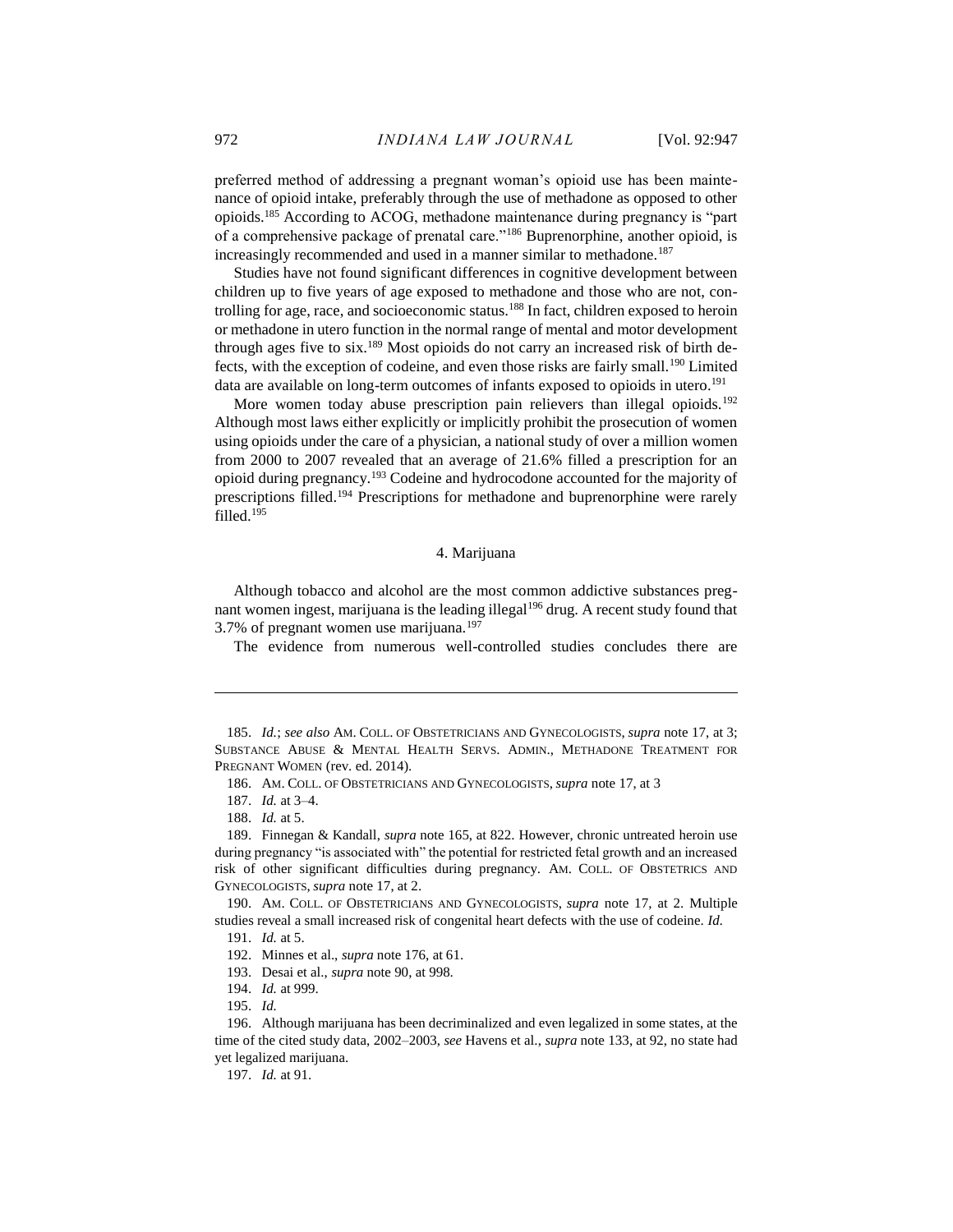"minimal to no effects" of prenatal exposure.<sup>198</sup> Some evidence suggests this is because the placenta acts as a barrier, limiting exposure to THC, although the evidence is not conclusive.<sup>199</sup> In utero marijuana exposure is not associated with any major fetal growth or physical abnormalities.<sup>200</sup> Numerous studies have shown no association with low birth weight, gestational age, or preterm birth.<sup>201</sup> Likewise, school-aged children exposed to marijuana in utero did not show any lower IQs, although some showed deficits in problem solving, memory, and attention up to the age of sixteen.<sup>202</sup> This may be due to the fact that smoking marijuana produces five times the amount of carbon monoxide as tobacco smoking.<sup>203</sup> Additionally, as with amphetamines, scientists often have trouble discerning what may be the effects of marijuana and what is attributable to the concurrent use of alcohol, tobacco, or other illegal drugs, as well as the effects of poverty, malnutrition, lack of prenatal care, and intimate partner violence, with which there is often overlap.<sup>204</sup>

#### *C. The Effects of Alcohol In Utero*

<span id="page-27-0"></span>In contrast to findings indicating relatively few harmful effects to a fetus from most illegal drugs, the negative effects of excessive alcohol consumption during pregnancy are well documented and established, yet not criminalized. Medical experts continue to assert that both alcohol and tobacco are the most dangerous addictive drugs to a developing fetus.<sup>205</sup> Fetal Alcohol Syndrome (FAS) has been recognized in medical literature since 1968, and it contributes to slow growth, damage to the nervous system, facial abnormalities, and developmental delays.<sup>206</sup> Although

<sup>198.</sup> Kaltenbach & Jones, *supra* note 17, at 657; *See also* Marleen M.H.J. van Gelder, Jennita Reefhuis, Alissa R. Caton, Martha M. Werler, Charlotte M. Druschel & Nel Roeleveld, *Characteristics of Pregnant Illicit Drug Users and Associations Between Cannabis Use and Perinatal Outcome in Population-Based Study*, 109 DRUG & ALCOHOL DEPENDENCE 243, 244 (2010); Minnes et al., *supra* note 176, at 61. *But see* Mohammad R. Hayatbakhsh, Vicki J. Flenady, Kristen S. Gibbons, Ann M. Kingsbury, Elizabeth Hurrion, Abdullah A. Mamun & Jake M. Najman, *Birth Outcomes Associated with Cannabis Use Before and During Pregnancy*, 71 PEDIATRIC RES. 215, 217 (2012).

<sup>199.</sup> Marylou Behnke & Vincent C. Smith, *Prenatal Substance Abuse: Short- and Longterm Effects on the Exposed Fetus*, 131 J. PEDIATRICS e1009, e1012 (2013). This is distinct from other drugs, for which the placenta does not have this effect. *Id. But see* AM. COLL. OF OBSTETRICIANS &GYNECOLOGISTS,COMM. ON OBSTETRIC PRACTICE, MARIJUANA USE DURING PREGNANCY AND LACTATION 2 (2015) (noting that in animal models, THC crossed the placenta but resulted in fetal exposure levels that were 10% of maternal exposure levels).

<sup>200.</sup> Minnes et al., *supra* note 176, at 61.

<sup>201.</sup> van Gelder et al., *supra* note 198, at 244.

<sup>202.</sup> Minnes et al., *supra* note 176, at 61.

<sup>203.</sup> Behnke et al., *supra* note 199, at e1012; *see also* AM. COLL. OF OBSTETRICIANS & GYNECOLOGISTS, *supra* note 199, at 2.

<sup>204.</sup> AM. COLL. OF OBSTETRICIANS AND GYNECOLOGISTS, *supra* note 199, at 2.

<sup>205.</sup> Havens et al., *supra* note 133, at 93*; see also* Krzysztof M. Kuczkowski, *The Effects of Drug Abuse on Pregnancy*, 19 CURRENT OPINIONS OBSTETRICS & GYNECOLOGY 578 (2007); Melanie A. Manning & H. Eugene Hoyme, *Fetal Alcohol Spectrum Disorders: A Practical Clinical Approach to Diagnosis*, 31 NEUROSCIENCE & BIOBEHAVIORAL REVS. 230 (2007).

<sup>206.</sup> Lester et al., *supra* note 126, at 5.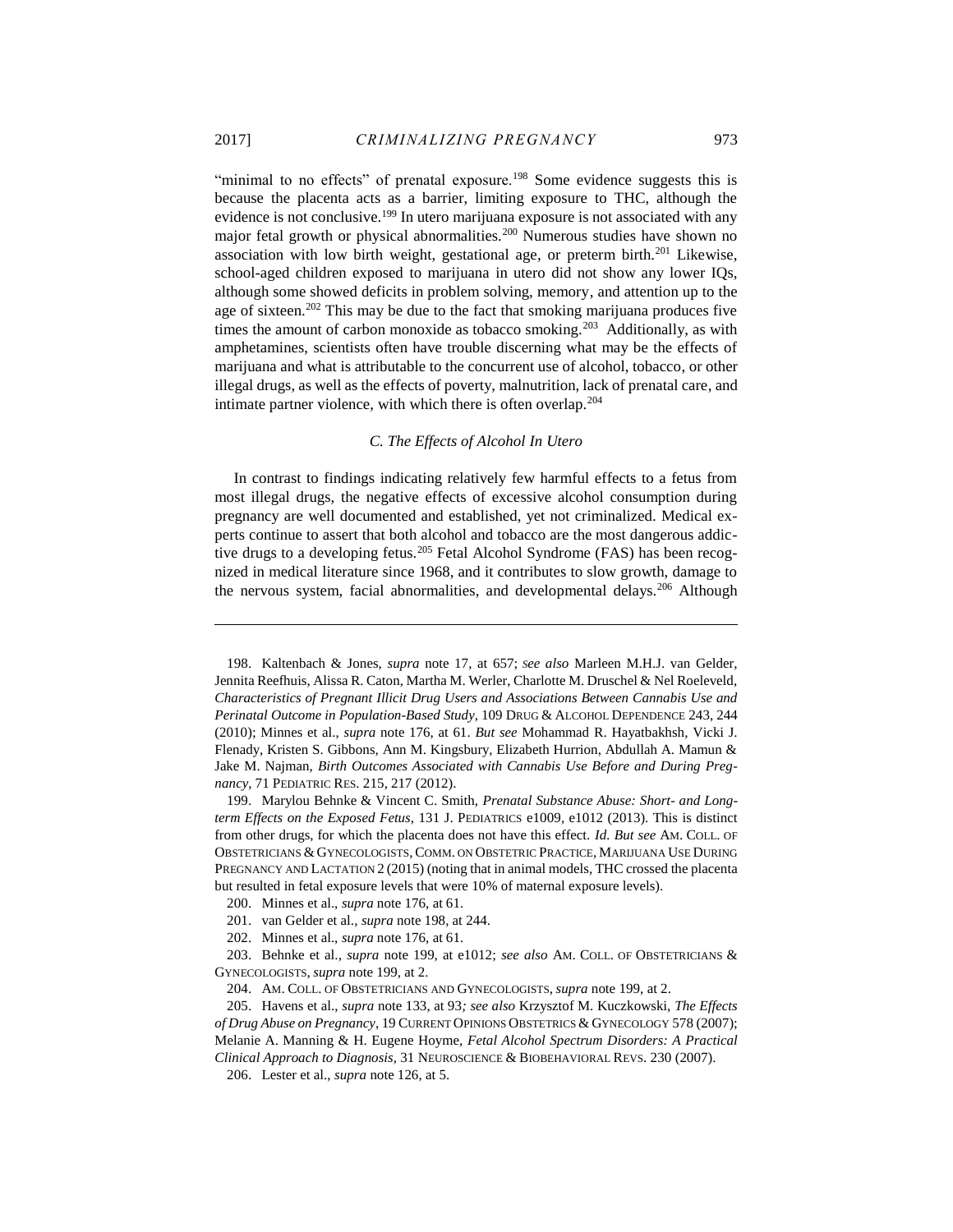"high levels" of alcohol consumption are the undisputed cause of FAS, what constitutes a "high level" is unclear.<sup>207</sup> Fetal Alcohol Spectrum Disorder (FASD), which is much more prevalent than FAS, "encompasses all patients displaying some of the clinical features of fetal alcohol exposure."<sup>208</sup> The syndromes falling under the FASD umbrella include cognitive deficits, growth retardation, memory deficits, poor motor skills, facial abnormalities, and behavioral problems.<sup>209</sup>

Despite the well-documented effects and presence of FAS and FASD, only 5–10% of women who drink during pregnancy give birth to children manifesting these syndromes.<sup>210</sup> Numerous factors contribute to the presence or absence of FAS/FASD, including poor nutrition and health, the quantity of alcohol consumed over the course of the pregnancy, frequency and duration of alcohol exposure, and the developmental stage of the fetus at the time of consumption.<sup>211</sup> Additionally, recent genetic studies have revealed that certain genes are more susceptible to the negative effects of alcohol than others.<sup>212</sup> Both a mother's genetic background and

 $\overline{a}$ 

209. *Id.*

210. *Id.*; *cf.* COMM.TO STUDY FETAL ALCOHOL SYNDROME,INST. OF MED., FETAL ALCOHOL SYNDROME: DIAGNOSIS, EPIDEMIOLOGY, PREVENTION, AND TREATMENT 10 (Kathleen Stratton et al. eds., 1996); Ernest L. Abel*, An Update on Incidence of FAS: FAS is Not an Equal Opportunity Birth Defect*, 17 NEUROTOXICOLOGY & TERATOLOGY 437, 437–39 (1995); Claire D. Coles, *Impact of Prenatal Alcohol Exposure on the Newborn and the Child*, 36 CLINICAL OBSTETRICS & GYNECOLOGY 255, 255 (1993) (noting that only 5–10% of women who drink while pregnant do so at high enough levels to pose a risk to their fetuses).

211. Abel, *supra* note 210, at 441; Coles, *supra* note 210, at 263–64; Lossie et al., *supra*  note 208, at 1; Susan E. Maier & James R. West*, Drinking Patterns and Alcohol-Related Birth Defects*, 25 ALCOHOL RES. & HEALTH 168, 168 (2001); Philip A. May, Jason Blankenship, Anna-Susan Marais, J. Phillip Gossage, Wendy O. Kalberg, Belinda Joubert, Marise Cloete, Ronel Barnard, Marlene De Vries, Julie Haskin, Luther K. Robinson, Colleen M. Adnams, David Buckley, Melanie Manning, Charles D.H. Parry, H. Eugene Hoyme, Barbara Tabachnick & Soraya Seedat, *Maternal Alcohol Consumption Producing Fetal Alcohol Spectrum Disorders (FASD): Quantity, Frequency, and Timing of Drinking*, 133 DRUG & ALCOHOL DEPENDENCE 502, 510 (2013).

212. David Gilliam, *Embryo Transfers Between C57BL/6J and DBA/2J Mice: Examination of a Maternal Effect On Ethanol Teratogenesis*, FRONTIERS IN GENETICS, December 2014, at 5; Dan Goldowitz, Alexandre A. Lussier, Julia K. Boyle, Kaelan Wong, Scott L. Lattimer, Candis Dubose, Lu Lu, Michael S. Kobor & Kristin M. Hamre, *Molecular Pathways Underpinning Ethanol-Induced Neurodegeneration*, FRONTIERS IN GENETICS, July 2014, at 4–11; Morgan L. Kleiber, Eric J. Diehl, Benjamin I. Laufer, Katarzyna Mantha, Aniruddho Chokroborty-Hoque, Bonnie Alberry & Shiva M. Singh , *Long-Term Genomic and Epigenomic Dysregulation as a Consequence of Prenatal Alcohol Exposure: A Model for Fetal Alcohol Spectrum Disorders*, FRONTIERS IN GENETICS, June 2014, at 5–7, 9–10; Michael S. Kobor & Joanne Weinberg, *Focus On: Epigenetics and Fetal Alcohol Spectrum Disorders*, 34 ALCOHOL RES. & HEALTH 29 (2011); Lossie et al., *supra* note 208; Edward A. Mead & Dipak K. Sarkar*, Fetal Alcohol Spectrum Disorders and Their Transmission Through Genetic and Epigenetic Mechanisms*, FRONTIERS IN GENETICS, June 2014, at 6–7.

<sup>207.</sup> *Id.* at 6.

<sup>208.</sup> Amy C. Lossie, William M. Muir, Chiao-Ling Lo, Floyd Timm, Yunlong Liu, Whitney Gray & Feng C. Zhou, *Implications of Genomic Signatures in the Differential Vulnerability to Fetal Alcohol Exposure in C57BL/6 and DBA/2 Mice*, FRONTIERS GENETICS, June 2014, at 1.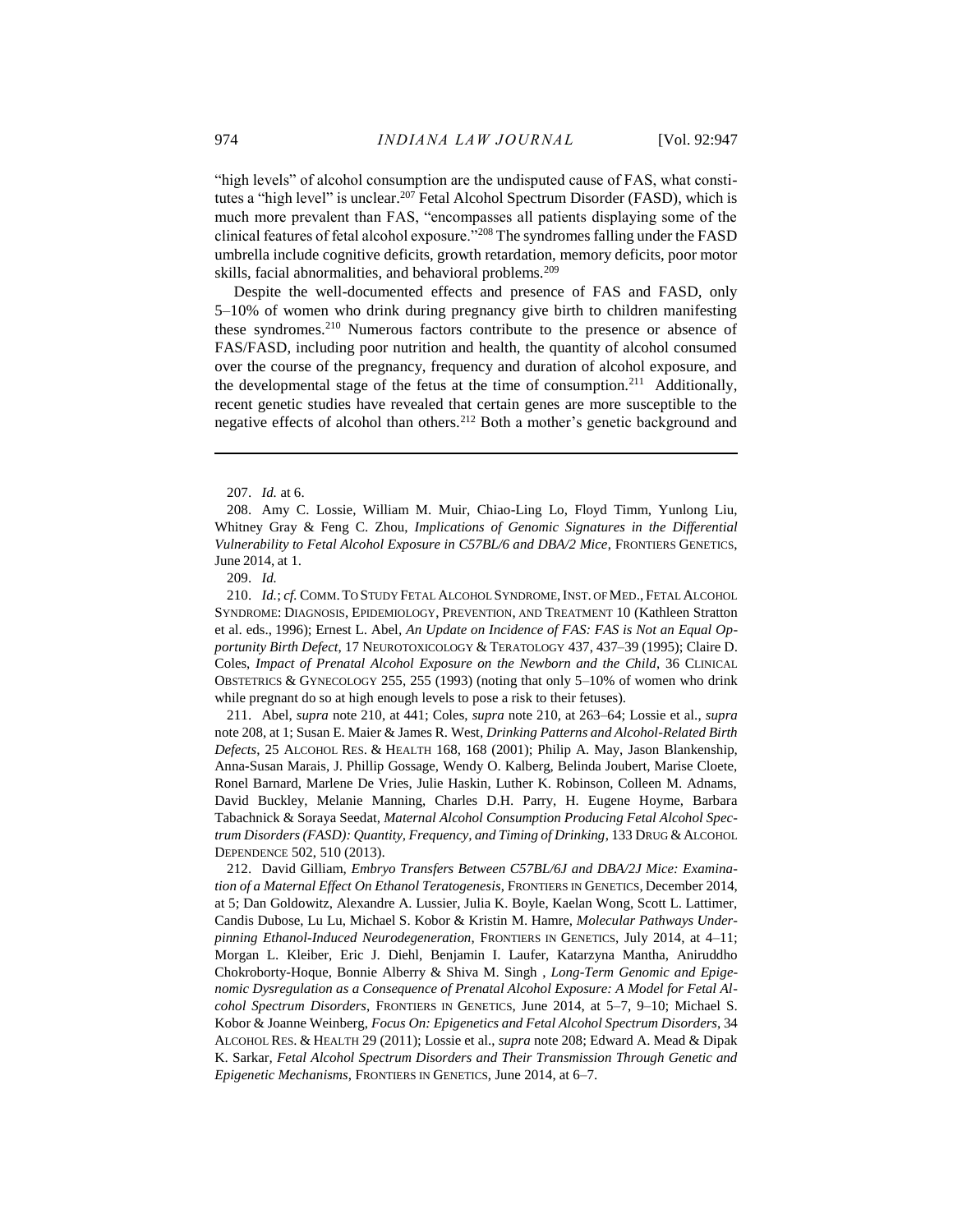environmental or "epigenetic"<sup>213</sup> factors contribute significantly to the likelihood that a fetus will be affected by maternal alcohol intake.<sup>214</sup> Although scientists only recently have begun to figure out which genes play a role and which do not, numerous studies conducted over the past forty years leave the findings firmly established.<sup>215</sup>

Notwithstanding the commonly known and identifiable effects of FAS and FASD, to this author's knowledge, no state has prosecuted a woman for consuming alcohol while pregnant,<sup>216</sup> nor has any legislature criminalized the intake of alcohol by pregnant women.<sup>217</sup> In forty-one of 348, or about 11%, of identifiable cases of arrest or forced legal intervention between 1973 and 2005, alcohol consumption was mentioned, but only in addition to other illegal drug use.<sup>218</sup>

# *D. The Effects of Cigarettes In Utero*

<span id="page-29-0"></span>Of the three categories of addictive substances outlined above, tobacco use is the most prevalent among pregnant women, $2^{19}$  and, research would suggest, the most dangerous. Tobacco is one of the more harmful addictive substances on the fetus. As one expert noted, "[I]f substances were ranked in terms of the severity of their devastating consequences to fetal and maternal health, the two legal substances of alcohol and tobacco would likely decidedly trump the negative consequences associated with illicit substances such as cocaine, heroin, and marijuana."<sup>220</sup>

Cigarette smoke contains approximately 4000 chemical compounds, including

<sup>213.</sup> "Epigenetic" is defined as relating to or arising from nongenetic influences on gene expression. *See, e.g.*, Siddhartha Mukherjee, *Same but Different: How Epigenetics Can Blur the Line Between Nature and Nurture*, NEW YORKER (May 2, 2016), http://www.newyorker .com/magazine/2016/05/02/breakthroughs-in-epigenetics [https://perma.cc/7C74-VGSK].

<sup>214.</sup> Abel, *supra* note 210, at 441; Gilliam, *supra* note 212, at 2, 5; Goldowitz et al., *supra* note 212, at 2; Kleiber et al., *supra* note 212, at 1–2, 5–10; Kobor & Weinberg, *supra* note 212; Lossie et al., *supra* note 208, at 2; Mead & Sarkar*, supra* note 212, at 1, 3–7.

<sup>215.</sup> *See, e.g.*, Katherine K. Christoffel & Ira Salafsky, *Fetal Alcohol Symdrome in Dizygotic Twins*, 87 J. PEDIATRICS 963 (1975); Goldowitz et al., *supra* note 212, at 1; Raili S. Riikonen, *Difference in Susceptibility of Teratogenic Effects of Alcohol in Discordant Twins Exposed to Alcohol During the Second Half of Gestation*, 11 PEDIATRIC NEUROLOGY 332 (1994); Ann P. Streissguth & Philippe Dehaene*, Fetal Alcohol Syndrome in Twins of Alcoholic Mothers: Concordance of Diagnosis and IQ*, 47 AM. J. MED. GENETICS 857 (1993).

<sup>216.</sup> However, several states allow for the detention or civil commitment of women for drinking alcohol while pregnant. *See* MINN. STAT. ANN. § 253B.02, subd. 2 (West 2014) (authorizing civil commitment of persons who are "chemically dependent," defined to include a "pregnant woman who has engaged during the pregnancy in habitual or excessive use, for a nonmedical purpose" of drugs or alcohol); S.D. CODIFIED LAWS § 34-20A-63 (2011) (authorizing civil commitment of women who are "pregnant and abusing alcohol or drugs"); WIS. STAT. ANN. § 48.193 (West 2011) (permitting state authorities to take a woman into custody if they believe she is pregnant and demonstrates "habitual lack of self-control" in the use of alcoholic beverages or controlled substances).

<sup>217.</sup> *But see supra* note 216.

<sup>218.</sup> Paltrow & Flavin, *supra* note 15, at 316.

<sup>219.</sup> *See, e.g.*, Havens et al., *supra* note 133, at 91.

<sup>220.</sup> Kaltenbach & Jones, *supra* note 17, at 648.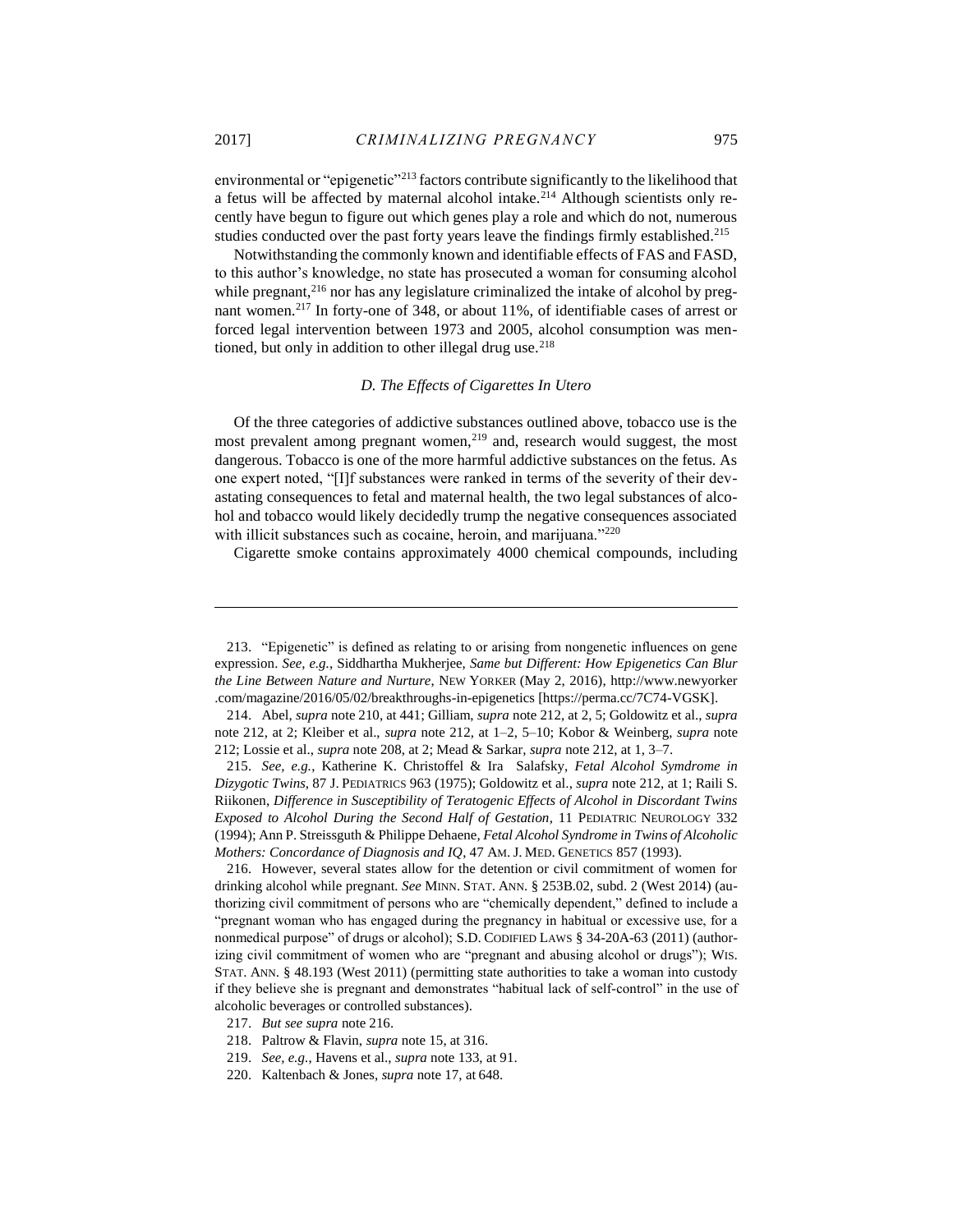carbon monoxide, approximately thirty of which are dangerous to the fetus.<sup>221</sup> Cigarette smoke reduces uterine blood flow by up to 38%, results in low birth weight, and interferes with normal placental function and fetal development, particularly the developing nervous system and brain.<sup>222</sup> Some studies have linked prenatal nicotine exposure to sudden infant death syndrome (SIDS) as well as short- and longer-term behavioral and cognitive problems and effects on IQ and attention deficits.<sup>223</sup>

Despite its known dangers, tobacco use is not illegal for pregnant women, and, as with alcohol, neither legislators nor prosecutors have sought to criminalize or prosecute women for using tobacco while pregnant. In a review of cases involving forced legal intervention of pregnant women, the fact that a woman smoked cigarettes was mentioned in only 3% of cases.<sup>224</sup>

# *E. Prescription and Over-the-Counter Drugs*

<span id="page-30-0"></span>Historically, the medical and legal communities only contemplated the effects of illicit drugs, alcohol, and tobacco on fetal and childhood development. Little attention was paid to prescription or over-the-counter drugs. As a result, "there is insufficient information on the risks and safety for the vast majority of medications, whether they are obtained by a prescription or over the counter."<sup>225</sup> Given the exponentially increasing use of prescription and over-the-counter drugs by pregnant women<sup>226</sup> —both under the care of a physician and outside the care of a physician—the medical community has begun to place greater focus on this line of inquiry. To date, only one study, based on data from the Centers for Disease Control and the Slone Epidemiology Center, has evaluated prescription medication use during pregnancy over a significant period of time.<sup>227</sup> We are still awaiting studies on over-the-counter medications.<sup>228</sup>

According to the longitudinal study of prescription medicine use by pregnant women, over the past thirty years, pregnant women have increased their use of prescription drugs by more than  $68\%$ .<sup>229</sup> By 2008, nine out of every ten women took

229. *Id.* at 51.e3.

<sup>221.</sup> Behnke, *supra* note 199, at e1011; Lester*, supra* note 126, at 6.

<sup>222.</sup> Lester, *supra* note 126, at 6; *see also* Behnke, *supra* note 199, at e1011–12; Havens et al., *supra* note 133, at 89.

<sup>223.</sup> Lester*, supra* note 126, at 6; *see also* Minnes et al., *supra* note 176, at 59–60.

<sup>224.</sup> Paltrow & Flavin, *supra* note 15, at 316.

<sup>225.</sup> Allen A. Mitchell, Suzanne M. Gilboa, Martha M. Werler, Katherine E. Kelley, Carol Louik & Sonia Hernández-Díaz, *Medication Use During Pregnancy, with Particular Focus on Prescription Drugs: 1976–2008*, 205 AM. J. OBSTETRICS & GYNECOLOGY 51.e1, 51.e1 (2011).

<sup>226.</sup> *See infra* notes 229–30 and accompanying text.

<sup>227.</sup> Mitchell et al., *supra* note 225.

<sup>228.</sup> In large part, this is due to the difficulty in obtaining data on over-the-counter drug use by pregnant women. Scientists can obtain clearer data on prescription drugs from electronic medical records and insurance claims, but those sources do not systematically capture data on over-the-counter drug use. *Id.* at 51.e6. There is also a dearth of data on whether written prescriptions are filled or filled but not taken, as well as on prescriptions shared among family members or friends. *Id.* at 51.e6–e7.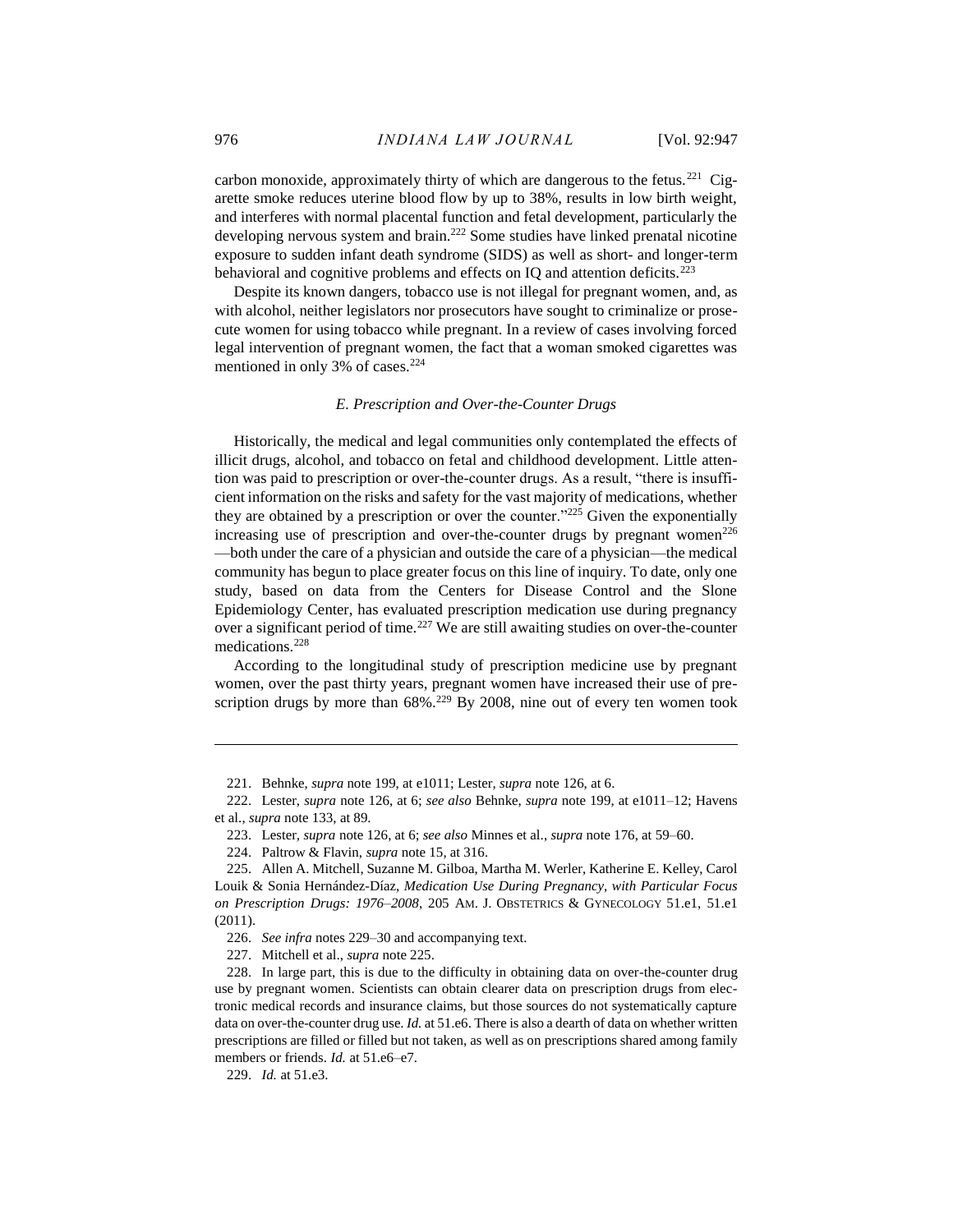medication while pregnant, and about seven out of ten took medication requiring the prescription of a physician.<sup>230</sup>

Many researchers suspect that prescription medications may cause damage to developing fetuses and children. For example, recent research indicated that a particular type of epilepsy drug can cause neurological problems, including autism spectrum disorder.<sup>231</sup> More extensive research needs to be done in order to determine the potential consequences of taking common medications.

At this point, however, so long as a pregnant woman is using prescription drugs with a valid prescription, legislators seem to not be particularly concerned about the potential harmfulness of those drugs. In fact, four of the five states to enact or propose legislation criminalizing drug use by pregnant women have carved out an explicit exception for lawful acts by a pregnant woman or medication prescribed by a physician.<sup>232</sup> Over-the-counter medications similarly are not contemplated by statutes or legislators. Only drugs deemed illegal or illegally used without a doctor's supervision are worthy of criminalization.

This differential legal treatment of a medication solely based on whether a woman has a lawful prescription suggests that harm to the fetus and subsequent child are not the primary concern of legislators, but that harm, perhaps, is a pretext for some other motivation behind these laws. A closer look at the demographics of the primary users of each type of drug provides a clearer picture as to what the underlying motivations might be.

<sup>230.</sup> *Id.* at 51.e3–4. Interestingly, which prescription medications pregnant women use has evolved over time. Pregnant women used some medications, such as progesterone and amoxicillin, consistently over the thirty-three-year period of the study. *Id.* at 51.e5. Amoxicillin is the most-used common prescription medication, used by almost 4% of women between 1997 and 2003, followed by other antibiotics and progesterone, each used between 2% and 3% of pregnant women. *Id.* at 51.e7 tbl.2. Over that same period, use of antinausea medication and antidepressants have increased dramatically, with 7.5% of pregnant women using antidepressants in recent years, whereas other drugs were removed from the market or made over-the-counter, obviously decreasing their use or scientists' ability to track their use. *Id*. at 51.e5–e6.

<sup>231.</sup> Press Release, Brown Univ., Tadpole Model Links Drug Exposure to Autism-Like Effects (Feb. 17, 2015), http://news.brown.edu/articles/2015/02/tadpoles [https://perma.cc /8J3B-YFJ2].

<sup>232.</sup> TENN. CODE ANN. § 39-13-107(c)(1) (2014) ("Nothing in [this statute] shall apply to any lawful act or lawful omission by a pregnant woman with respect to an embryo or fetus with which she is pregnant . . . ."), *amended by* TENN. CODE ANN. § 39-13-107 (Supp. 2016); H.B. 1903, 98th Gen. Assemb., 2d Reg. Sess. (Mo. 2016) ("A person commits the offense of abuse of an unborn child . . . if such person knowingly ingests, injects, consumes, inhales, or otherwise uses a narcotic drug or a controlled substance without a prescription while such person is pregnant . . . ."); S.B. 297, 2015 Gen. Assemb., Reg. Sess. (N.C. 2015) ("This section shall not apply to any lawful act or lawful omission by a pregnant woman with respect to an unborn child with which she is pregnant . . . ."); S.B. 559, 55th Leg., 1st Sess. (Okla. 2015) (as introduced) ("This section shall not apply to any lawful act or omission by a pregnant woman with respect to an embryo or fetus with which she is pregnant . . . ."); *cf.* S.B. 8, 2015 Reg. Sess. (La. 2015) (marking no exception for women acting lawfully or under the care of a physician, but criminalizing women who use drugs "illegally" while pregnant).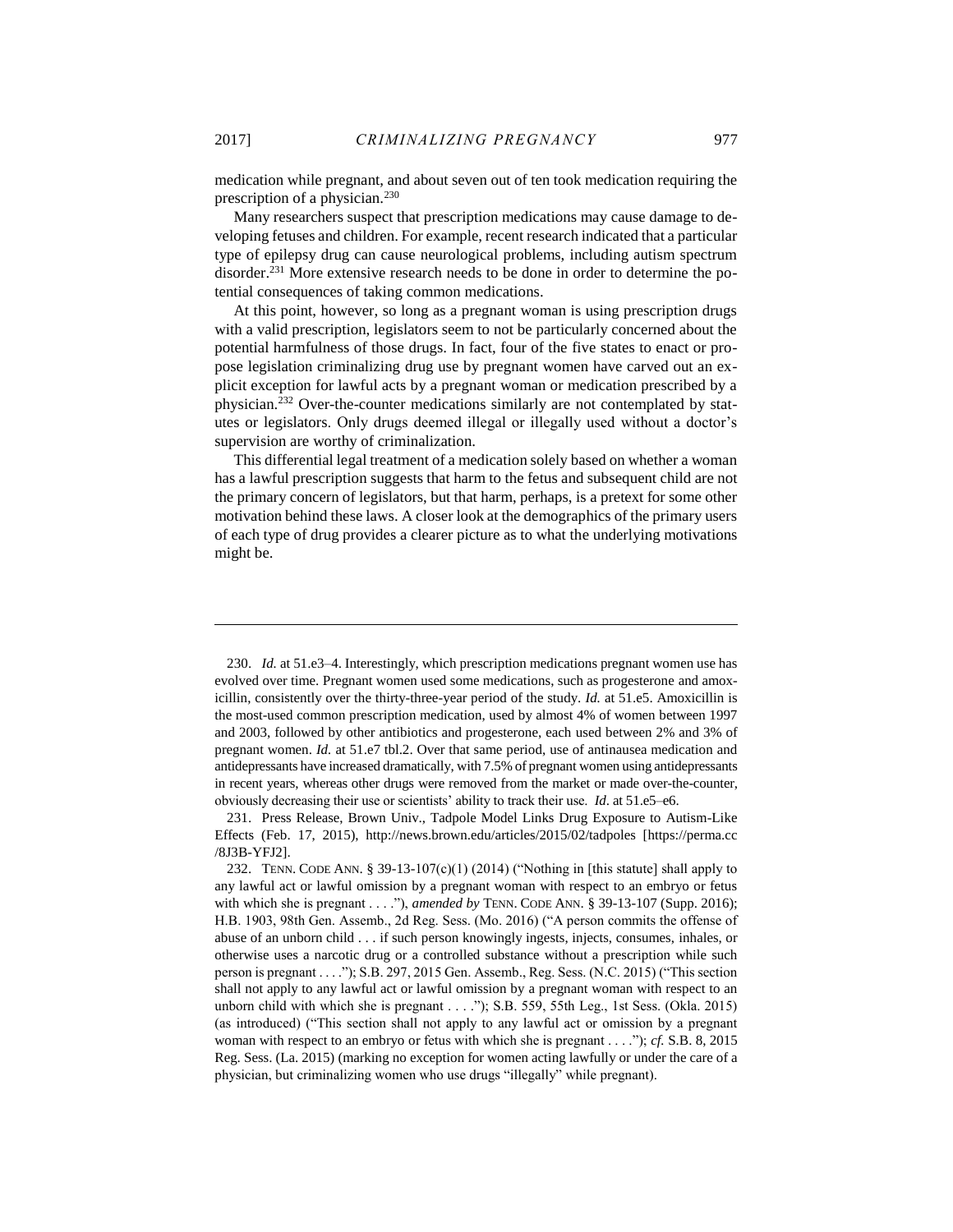#### *F. Demographics of Substance Use by Pregnant Women*

<span id="page-32-0"></span>Most of the women arrested for consuming illegal drugs while pregnant are of financially limited means, and historically, women of color, with Black women overrepresented. <sup>233</sup> In many ways, this result is unsurprising, given the fears and prejudices stemming from the crack cocaine epidemic of the 1980s and early 1990s. As mentioned previously, most women who came into contact with the criminal justice system for using drugs while pregnant between 1973 and 2005 were cocaine users.<sup>234</sup> Not incidentally, the majority of those women were indigent (71%) or women of color (59%).<sup>235</sup> Studies from the early 1990s confirm that pregnant Black women of lesser economic means appear to have used cocaine at a higher rate than pregnant women of other races.<sup>236</sup> Yet the existence of such a correlation is only the beginning of the story.

The association between the rates of cocaine use and prosecutions for such behavior begins to reveal how class and race have influenced, and continue to influence, what behaviors are criminalized. In the context of criminal laws, particularly drug laws relating to poor women of childbearing age, states use class and race as proxies for deviant behavior.<sup>237</sup> Whatever illegal drug appears to be in most regular use by poor women seems to spur on a new series of laws, or interpretations of existing laws, aimed at controlling poor women's reproductive capacities. Harkening back to the stories of "crack babies" from an earlier time, about ten years ago, news articles began discussing "meth babies," who purportedly "ma[d]e the crack baby look like a walk in the nursery," and more recently, "oxytots," describing children born dependent to prescription opioids.<sup>238</sup>

Economic status appears to be an increasingly important factor in predicting which women will be subject to arrest for their drug use while pregnant. Authoritative data on the use of other substances by pregnant women confirm that the link between poor women's behavior and criminalization is causal, rather than merely correlated. Pregnant methamphetamine users tend to be white, young, unmarried, of lower socioeconomic status, and with less than a high school education.<sup>239</sup> Likewise, women who ingest marijuana while pregnant tend to be younger, white, with a lower level of education, and higher rates of unemployment and low pay.<sup>240</sup>

Opioids are a bit more complicated, in part because some of them can be obtained and ingested legally, and in part because of the increasingly white, middle-class

 $\overline{a}$ 

238. Copeland, *supra* note 26.

<sup>233.</sup> *See supra* Part I.A.

<sup>234.</sup> *See supra* Part I.B.1.

<sup>235.</sup> *See* Paltrow & Flavin, *supra* note 15, at 311.

<sup>236.</sup> Chasnoff et al., *supra* note 133, at 1204; Finnegan & Kendall, *supra* note 165, at 822. This author has been unable to locate any more recent national data.

<sup>237.</sup> *See infra* Part III.B.

<sup>239.</sup> AM. COLL. OF OBSTETRICIANS & GYNECOLOGISTS, *supra* note 166, at 3; Eze et al., *supra* note 163, at 36; Grotta et al., *supra* note 164.

<sup>240.</sup> Gelder et al., *supra* note 198, at 244–45; *see also* Caitlin E. Martin, Nyaradzo Longinaker, Katrina Mark, Margaret S. Chisolm & Mishka Terplan, *Recent Trends in Treatment Admissions for Marijuana Use During Pregnancy*, 9 J. ADDICTIVE MED. 99, 100 (2015).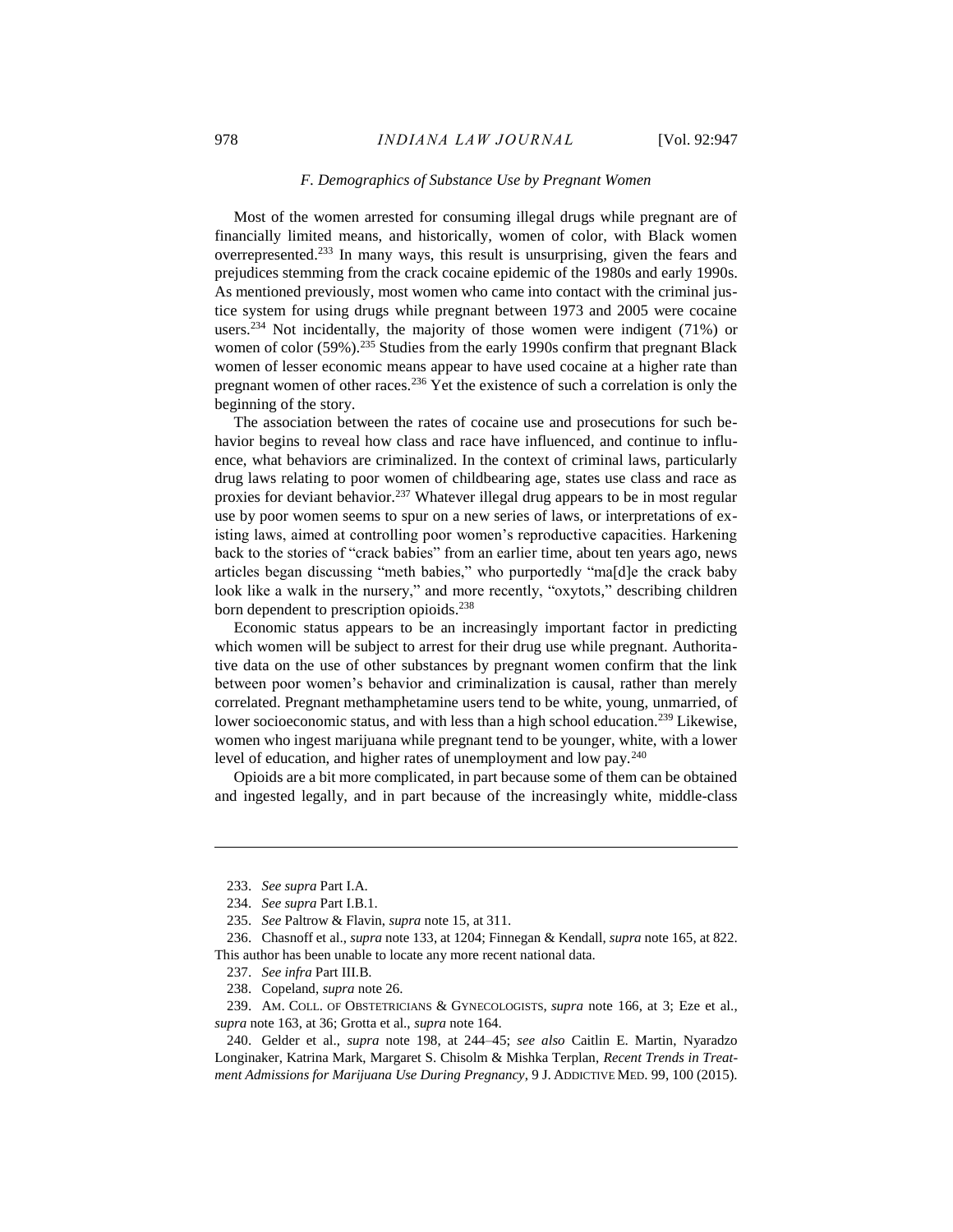nature of heroin use in this country.<sup>241</sup> The use of illegal opioids by pregnant women disproportionately occurs in rural and suburban settings.<sup>242</sup> Pregnant opioid-using women from rural areas tend to be white and young, but they are also more likely to be employed than similarly situated urban opioid users.<sup>243</sup> Pregnant rural users are more likely to use prescription opioids illegally, whereas pregnant urban users, who are often Black, are more likely to use heroin.<sup>244</sup>

Nevertheless, heroin increasingly is considered a "white person's scourge."<sup>245</sup> Although it once primarily affected inner-city, minority communities, heroin is now being used with regularity by younger, middle-class white people outside urban areas.<sup>246</sup> With the shift in demographics, legislators, the public, and even the previous President of the United States<sup>247</sup> increasingly have called for a public health approach, rather than the punitive approach for which they advocated when lower-class Black communities were suffering from heroin's effects.<sup>248</sup> White middle-class heroin users often have "parents who are empowered . . . . They know how to call a legislator, they know how to get angry with their insurance company, they know how to advocate. They have been so instrumental in changing the conversation."<sup>249</sup>

The more compassionate approach legislators, the executive branch, and the public are taking with regard to the average white heroin user, however, shows no signs of affecting pregnant women. Poor white, and Black, pregnant women who do not have resources are still regularly arrested for using heroin while pregnant.<sup>250</sup>

By contrast, when we look at the demographics of pregnant women who drink alcohol, ingest tobacco, and use lawfully obtained prescription drugs—often

 $\overline{a}$ 

245. Cohen, *supra* note 241.

246. *Id.*; Sonia Saraiya, *Eric Holder Gets Real About Heroin and Race: It's a Crisis Because White People Are Hooked*, SALON (Feb. 24, 2016, 10:10 AM), http://www.salon.com /2016/02/24/eric\_holder\_gets\_real\_about\_heroin\_and\_race\_its\_a\_crisis\_because\_white\_people \_are\_hooked/ [https://perma.cc/M2ZD-LH5R].

247. Harrison Jacobs, *Obama Gave a Huge Signal that the Old War on Drugs Is Over*, BUS. INSIDER (Mar. 30, 2016, 3:01 PM), http://businessinsider.com/obamas-latest-plan-to -fight-heroin-abuse-is-a-big-step-2016-3 [https://perma.cc/4X3A-58SP].

248. Cohen, *supra* note 241; Saraiya, *supra* note 246; Ekow N. Yankah, Opinion, *When Addiction Has a White Face*, N.Y. TIMES (Feb. 9, 2016), https://www.nytimes.com /2016/02/09/opinion/when-addiction-has-a-white-face.html [https://perma.cc/YYD9-9WLU].

249. Katharine Q. Seelye, *In Heroin Crisis, White Families Seek Gentler War on Drugs*, N.Y. TIMES (Oct. 30, 2015), https://www.nytimes.com/2015/10/31/us/heroin-war-on-drugs -parents.html [https://perma.cc/ZA4G-7HJB].

250. *See* Humphrey*, supra* note 2; *supra* Part I.A.

<sup>241.</sup> Andrew Cohen, *When Heroin Hits the White Suburbs*, MARSHALL PROJECT (Aug. 12, 2015, 6:00 AM, https://www.themarshallproject.org/2015/08/12/when-heroin-hits-the-white -suburbs [https://perma.cc/LG3Q-5AUG].

<sup>242.</sup> Sarah H. Heil, Stacey C. Sigmon, Hendree E. Jones & Michael Wagner, *Comparison of Characteristics of Opioid-Using Pregnant Women in Rural and Urban Settings*, 34 AM. J. DRUG & ALCOHOL ABUSE 463, 463–64, 467–68 (2008).

<sup>243.</sup> *Id.* at 467–69.

<sup>244.</sup> *Id.* Evidence does indicate that approximately 75% of those who now use heroin were introduced to opioids by using prescriptions drugs nonmedically. Theodore J. Cicero, Matthew S. Ellis, Hilary L. Surratt & Steven P. Kurtz, *The Changing Face of Heroin Use in the United States: A Retrospective Analysis of the Past 50 Years*, 71 JAMA PSYCHIATRY 821, 823 (2014).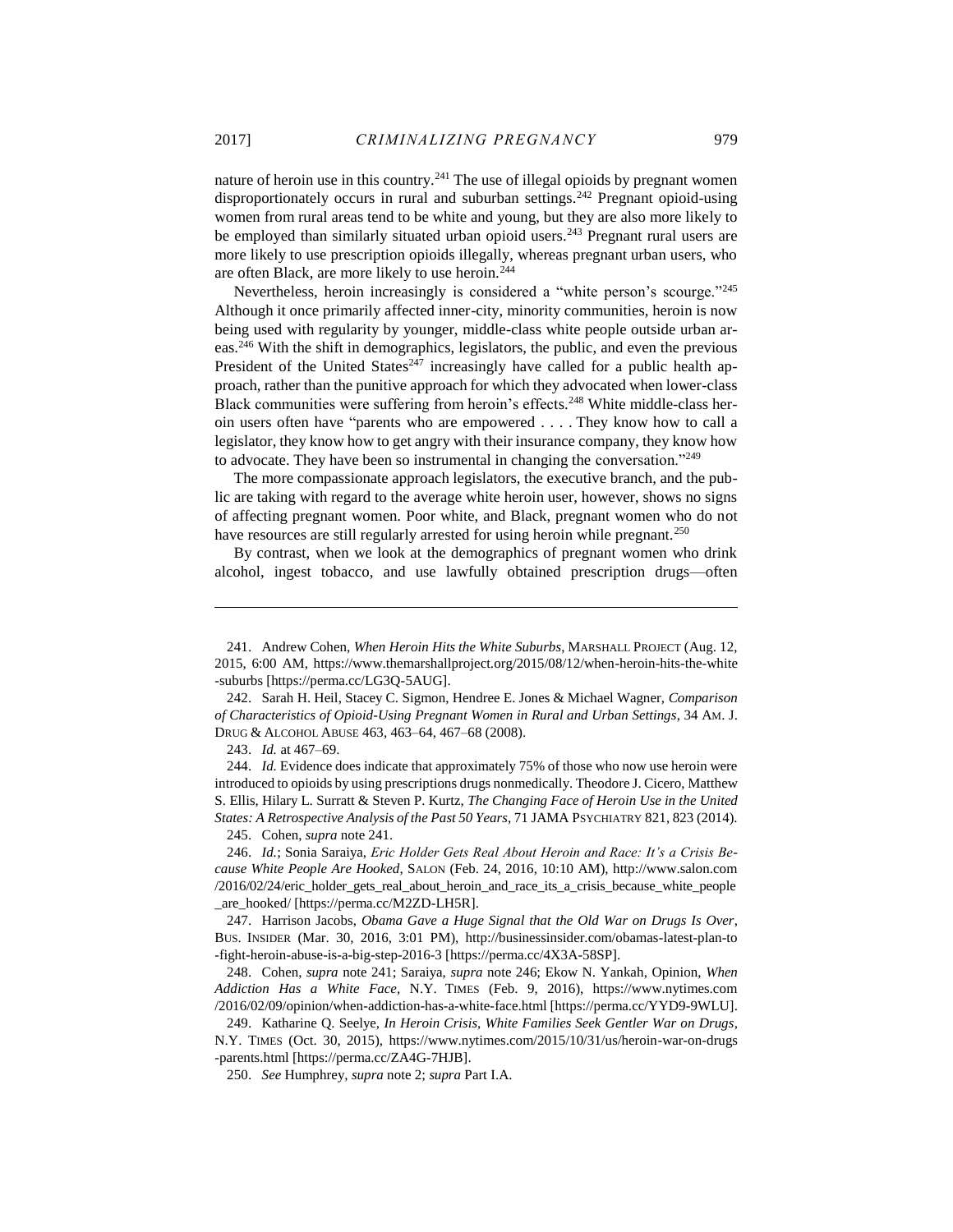prescription drugs that are opioids—they tend to be white women with a higher education and socioeconomic status. In other words, as with illegal drugs, race and class dynamics undoubtedly have an impact on the law's treatment of pregnant women who drink, smoke cigarettes, and take pain pills—but in a very different way.

Newborns with white mothers have the greatest risk of alcohol exposure in utero. <sup>251</sup> The greatest percentage of pregnant women who consume alcohol are college-educated, employed white women ages thirty-five to forty-four.<sup>252</sup> In fact, Black women are 41% less likely to drink while pregnant than white women, and Latina women are 58% less likely to do so.<sup>253</sup>

The statistics on prenatal lawful prescription use largely mirror that of alcohol. An average of 21.6% of women in a nationwide study filled a prescription for an opioid during pregnancy.<sup>254</sup> Twenty-nine percent of those women were white, 19% Black, and 13.4% Latina.<sup>255</sup> Consistent with alcohol use, educated white women took prescription medications at a higher rate during pregnancy than those with less education.<sup>256</sup> These medications include Xanax, Oxycontin, Demerol, Ritalin, and Tylenol with codeine. Prescription medication use was lowest among pregnant Latinas, with "intermediate" use among pregnant Black women.<sup>257</sup>

Cigarette smoking is the one anomaly. Unlike those who drink while pregnant, cigarette smokers tend to be less educated and have a lower income than nonsmokers.<sup>258</sup> Pregnant women ages twenty to twenty-four are more likely to smoke than pregnant women of other ages.<sup>259</sup> Native American women report the highest rates of smoking during pregnancy,<sup>260</sup> followed by white women.<sup>261</sup> By contrast, pregnant Black and Latina women smoke cigarettes at low rates.<sup>262</sup> In fact, Black pregnant women are 71% less likely to smoke during pregnancy than white women,

257. *Id.*

 $\overline{a}$ 

258. *Burden of Tobacco Use in the U.S.*, CTRS. FOR DISEASE CONTROL & PREVENTION (Feb. 2, 2017), http://www.cdc.gov/tobacco/campaign/tips/resources/data/cigarette-smoking-in-united

-states.html [https://perma.cc/V7VN-84Q8]; *see also* Kaltenbach & Jones, *supra* note 17, at 658. 259. CHILDTRENDS DATA BANK, MOTHERS WHO SMOKE WHILE PREGNANT: INDICATORS ON

CHILDREN AND YOUTH 5 (2015).

260. Data on Native American women is relatively scarce, *see* LAPIDUS ET AL., *supra* note 132, at 17, but there is some evidence that Native women, generally, experience high rates of arrest and incarceration. *See, e.g.*, Kimberlé W. Crenshaw, *From Private Violence to Mass Incarceration: Thinking Intersectionally About Women, Race, and Social Control*, 59 UCLA L. REV. 1418, 1436 (2012).

261. CHILDTRENDS DATA BANK, *supra* note 259, at 4; *see also* Perreira & Cortes, *supra*  note 251, at 1632.

262. About 7% of pregnant Black women smoke, and only 2% of Latina women who are pregnant smoke. CHILDTRENDS DATA BANK, *supra* note 259, at 4.

<sup>251.</sup> Krista M. Perreira & Kalena E. Cortes, *Race/Ethnicity and Nativity Differences in Alcohol and Tobacco Use During Pregnancy*, 96 AM. J. PUB. HEALTH 1629, 1631 (2006).

<sup>252.</sup> *Id.* at 1631, 1633; *Fetal Alcohol Spectrum Disorders (FASDs)*, CTRS. FOR DISEASE CONTROL & PREVENTION (Nov. 17, 2015), http://www.cdc.gov/ncbddd/fasd/data.html [https://perma.cc/WMB3-5DAY].

<sup>253.</sup> Perreira & Cortes, *supra* note 251, at 1632.

<sup>254.</sup> Desai et al., *supra* note 90, at 997.

<sup>255.</sup> *Id.* at 998.

<sup>256.</sup> Mitchell et al., *supra* note 225, at 51.e5.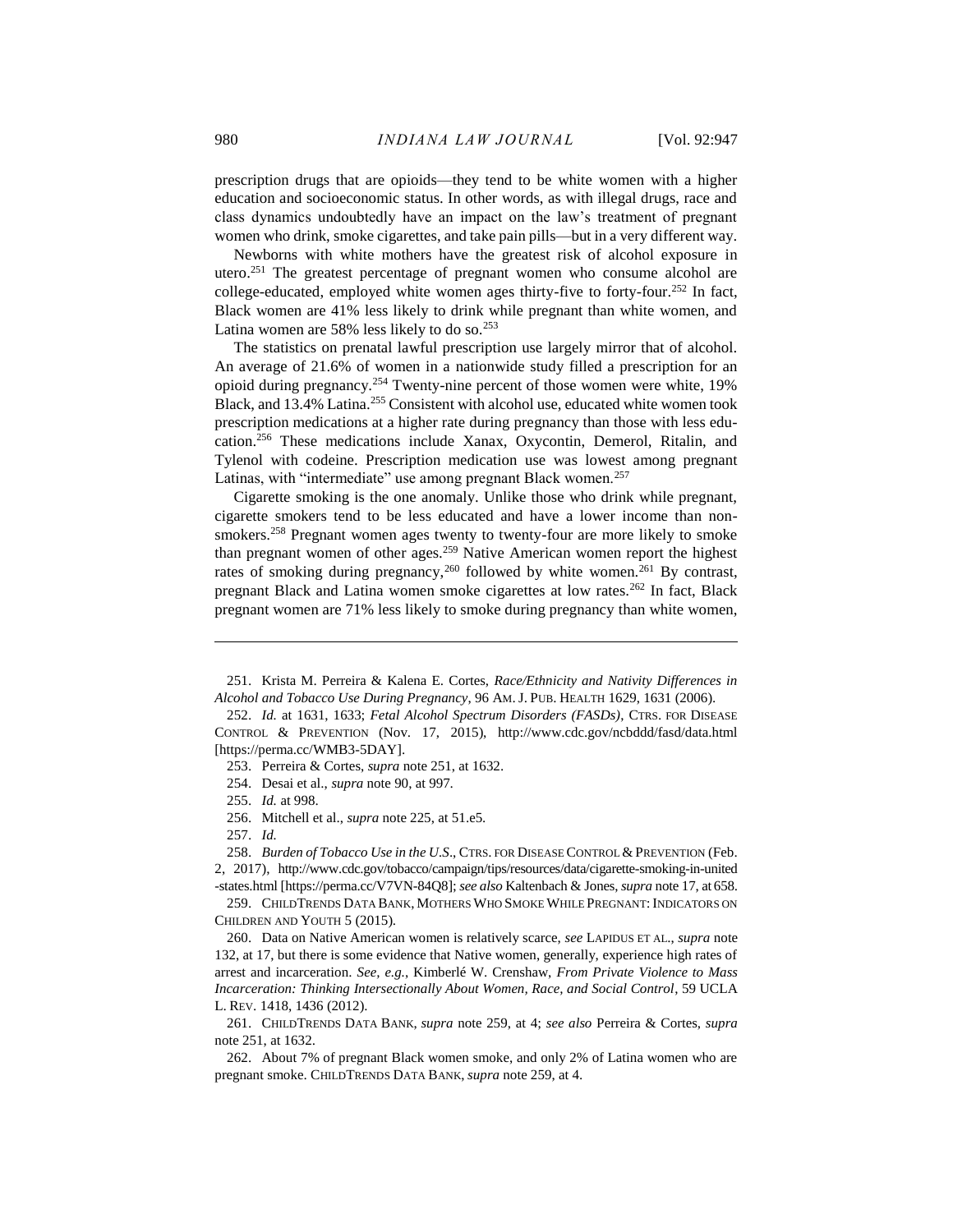and Latina women 76% less likely.<sup>263</sup> In other words, those who smoke cigarettes while pregnant largely mirror those who use methamphetamines, marijuana, and unlawful opioids. One might surmise that perhaps the strong presence of the tobacco lobby plays a role in the hesitation to criminalize tobacco use,  $264$  although it does not explain the failure to creatively use general criminal statutes to prosecute women who smoke tobacco while pregnant if, in fact, legislators are truly concerned about harm to fetuses and subsequent children.

Rather, it seems to come down to the perception that our society sees drugs classified as illegal as morally reprehensible in some way, whereas tobacco, although more dangerous, is legal and therefore accepted. As several prominent scientists have noted, "When prenatal cocaine and tobacco exposure are compared dispassionately, it becomes clear how sociopolitical forces shape discrepant interpretations of similar scientific data."265

#### II. THE HARMS OF CRIMINALIZATION

<span id="page-35-0"></span>The prevailing belief about the damage inherent in using illegal drugs while pregnant turns out to be largely unfounded. Yet legislators and the general public rely on these flawed assumptions about the danger to our children from illegal drug use to justify the arrest and prosecution of certain women for their behaviors while pregnant. At the same time, they ignore the well-established negative consequences that attend to criminalizing the prenatal use of drugs.

This next Part turns its focus to the harmful outcomes a newborn child experiences as a result of the state's intervention upon discovery of her mother's illegal drug use. In addition to the potential consequences of certain lawful addictive substances,<sup>266</sup> the state's remedial measures often create additional problems for the child. In most instances, the deleterious implications from discouraging prenatal treatment and removing the child from the home outweigh the potential negative consequences to a child from in utero exposure to illegal drugs.

## *A. The Harms of Removal*

<span id="page-35-1"></span>Although many associate the removal of a newborn child with the pain and emotion the parent experiences, the child herself often suffers significant difficulties as a result of the removal.<sup>267</sup> In fact, one of the most significant negative effects resulting from the criminalization of drug use by a pregnant woman is the removal of her

<sup>263.</sup> Perreira & Cortes, *supra* note 251, at 1632.

<sup>264.</sup> According to the Center for Responsive Politics, the tobacco industry spent more than \$19.8 million on lobbyists to represent the industry to Congress in 2016. CTR. FOR RESPONSIVE POLITICS, *Tobacco: Industry Profile: Summary*, OPENSECRETS.ORG, https://www.opensecrets .org/lobby/indusclient.php?id=A02 [https://perma.cc/5VHK-QZ8B] (last updated Jan. 25, 2017).

<sup>265.</sup> Frank et al., *supra* note 25, at 1620; *see also* MALINOWSKA-SEMPRUCH & RYCHKOVA, *supra* note 67, at 10–11.

<sup>266.</sup> *See supra* Part I.

<sup>267.</sup> *See, e.g.*, DOROTHY ROBERTS, SHATTERED BONDS: THE COLOR OF CHILD WELFARE 17–18 (2002).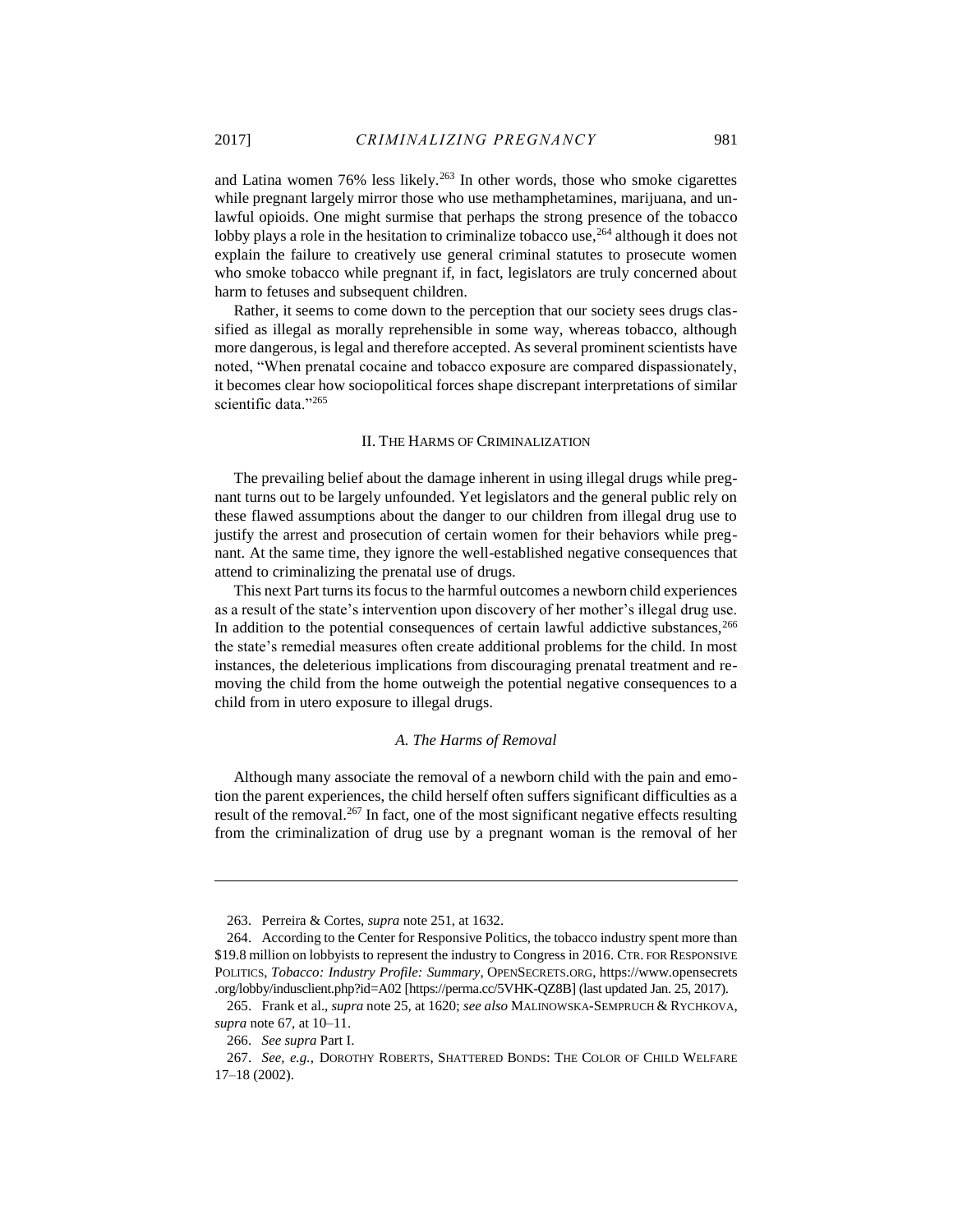newborn.<sup>268</sup> Most states are quite aggressive about removing newborns from the custody of mothers who use drugs while pregnant.<sup>269</sup> Often this results in the child's placement with a relative or foster family for anywhere from months to years to an indefinite period of time.<sup>270</sup>

# 1. Harms to the Child

<span id="page-36-0"></span>According to most legislatures, the goal of removal is to protect children from "unsafe settings and mothers too impaired and unstable to provide proper care" by temporarily removing them from those environments.<sup>271</sup> The goal of this temporary removal is to rehabilitate the parents and reunify them with their children.<sup>272</sup> In practice, child welfare authorities usually open a case when an infant tests positive for an illegal substance either because the infant has been harmed by the exposure, or because they believe in utero exposure to the illegal substance is an indicator of future maltreatment.<sup>273</sup> Yet both of these bases for potential removal are problematic. If a child tests positive for an illegal drug, removal generally occurs for reasons other than whether the child suffers any harm from that prenatal exposure.<sup>274</sup> As one journalist observed, "[a] woman can be charged . . . even if her baby is born perfectly healthy, [and] even if her goal was to protect her baby from greater harm."<sup>275</sup> Additionally, studies have shown that families of substance-exposed children are no more likely to engage in maltreatment of their children than families without children who are substance-exposed.<sup>276</sup> In other words, the focus of removal process is not on the

271. *Id.*

<sup>268.</sup> To be clear, the removal of the child takes place in separate, civil child neglect or abuse proceedings, but those proceedings can be triggered by both civil and criminal investigations of prenatal drug abuse, just as criminal proceedings can be triggered by civil neglect and abuse investigations. *See, e.g.*, GOMEZ, *supra* note 24, at 76.

<sup>269.</sup> *See, e.g.*, Josh Gupta-Kagan, *Towards a Public Health Legal Structure for Child Welfare*, 92 NEB. L. REV. 897, 959 (2014); Molly McNulty, Note, *Pregnancy Police: The Health Policy and Legal Implications of Punishing Pregnant Women for Harm to Their Fetuses*, 16 N.Y.U. REV. L. & SOC. CHANGE 277, 285–86 (1987–88); Martin, *supra* note 9 (discussing Alabama's forceful approach).

<sup>270.</sup> Martin, *supra* note 9.

<sup>272.</sup> *See, e.g.*, 42 U.S.C.A. § 671(a)(15) (West 2011 & Supp. 2016) (requiring states to make "reasonable efforts" to avoid the need to remove a child from parental custody and, when removal is necessary, to seek reunification of the parent and child).

<sup>273.</sup> Brenda D. Smith & Mark F. Testa*, The Risk of Subsequent Maltreatment Allegations in Families with Substance-Exposed Infants*, 26 CHILD ABUSE & NEGLECT 97, 109 (2002).

<sup>274.</sup> *Id.* at 109–10; *see also* Michael Wald, *State Intervention on Behalf of "Neglected" Children: A Search for Realistic Standards*, 27 STAN. L. REV. 985, 1002 (1975).

<sup>275.</sup> Martin, *supra* note 9; *see, e.g.*, SHEIGLA MURPHY & MARSHA ROSENBAUM, PREGNANT WOMEN ON DRUGS: COMBATING STEREOTYPES AND STIGMA 56, 58–64 (1999) (discussing how pregnant drug users weigh the potential harms from keeping the baby versus making a decision to terminate the pregnancy).

<sup>276.</sup> Smith & Testa, *supra* note 273, at 110; Mark F. Testa & Brenda Smith, *Prevention and Drug Treatment*, FUTURE OF CHILD., Fall 2009, at 147, 162. The possible exception is additional exposure to substance abuse by parents who continue to use after birth. Smith & Testa*, supra* note 273, at 110.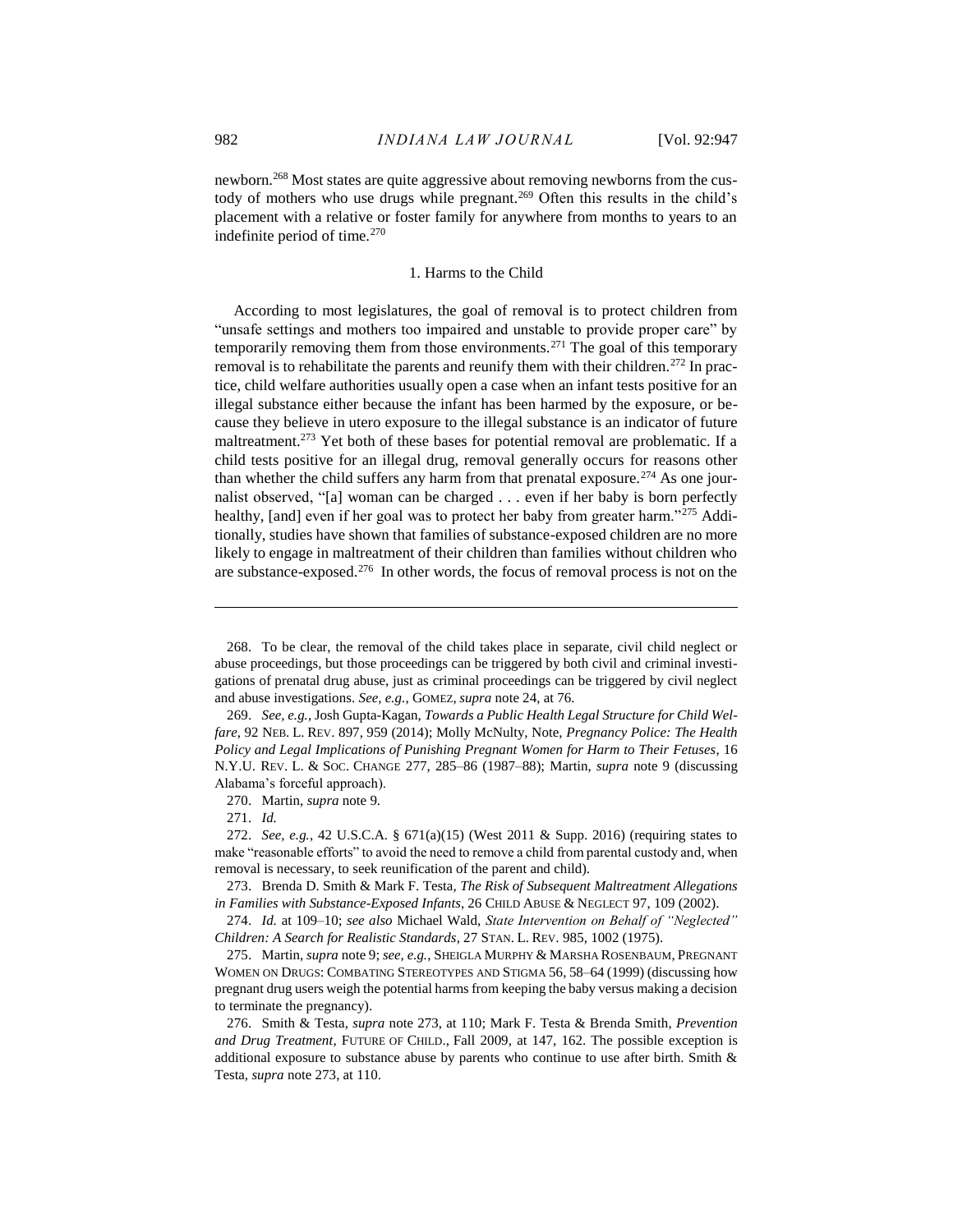well-being of the child, as legally required,<sup>277</sup> but on a judgment about society's fears of the possible harm from drug use.

Eighteen states' child abuse and neglect statutes allow for the removal of a child from a woman who use drugs during pregnancy.<sup>278</sup> In fact, some states define a "neglected minor" to include infants born with controlled substances in their system.<sup>279</sup> Other states go even further. In Minnesota, for example, although a doctor is not required to test every child born, if a doctor suspects a mother used drugs "for . . . nonmedical purpose[s]" during her pregnancy, the doctor is required to test the child.<sup>280</sup> If the child has drugs in her system, the doctor must report the child as neglected.<sup>281</sup> These statutes disproportionately impact poor Black mothers.<sup>282</sup>

In part because of these statutes, the number of children entering foster care under the age of one has remained relatively high over the past thirty years.<sup>283</sup> The foster

280. § 626.5562(2).

281. *Id.*

283. ADMIN. ON CHILDREN, YOUTH, & FAMILIES, CHILDREN'S BUREAU, U.S DEP'T OF HEALTH & HUMAN SERVS., THE AFCARS REPORT 2 (2015), http://www.acf.hhs.gov/sites /default/files/cb/afcarsreport22.pdf [https://perma.cc/46K5-MXGF]; KATHY BARBELL & MADELYN FREUNDLICH, CASEY FAMILY PROGRAMS, FOSTER CARE TODAY 4 (2001); *cf.* Testa

<sup>277.</sup> In determining custody, courts generally are required to consider the "best interests of the child." *See, e.g.*, Quilloin v. Walcott, 434 U.S. 246, 255 (1978) (acknowledging "best interests of the child" standard as consistent with constitutional due process requirements).

<sup>278.</sup> *See* Leticia Miranda, Vince Dixon & Cecilia Reyes, *How States Handle Drug Use During Pregnancy*, PROPUBLICA (Sept. 30, 2015), https://projects.propublica.org/graphics /maternity-drug-policies-by-state [https://perma.cc/DYC4-HGZU]; *see also* ROBERTS, *supra*  note 267, at 155.

<sup>279.</sup> *See, e.g.*, 705 ILL. COMP. STAT. ANN. 405/§§ 2-3(1)(c) (West 2007 & Supp. 2015) ("Those who are neglected include . . . any newborn infant whose blood, urine, or meconium contains any amount of a controlled substance . . . or a metabolite of a controlled substance" unless "the presence of [the substance] in the newborn infant is the result of medical treatment administered to the mother or the newborn infant."); MINN. STAT. ANN. § 626.5562 (West 2009) (requiring that, if newborn infant tests positive for controlled substance, doctor must report the child as neglected); MO. REV. STAT. § 211.447(5) (West 2013 & Supp. 2014); NEV. REV. STAT. ANN. § 432B.330(4) (LexisNexis 2015) ("A child may be in need of protection if the child is identified as being affected by prenatal illegal substance abuse or as having withdrawal symptoms resulting from prenatal drug exposure."); OKLA. STAT. ANN. tit. 10A, § 1-1-105(20) (West 2009 & Supp. 2015) ("Deprived child' means a child . . . who is . . . in need of special care and treatment . . . [because the child] at birth tests positive for alcohol or a controlled dangerous substance . . . ."); *see also* IND. CODE § 31-34-1-10 (2016) (establishing that a child is in need of services if born with any amount of a controlled substance in the child's body, *and* the child needs treatment that the parent is unlikely to provide without the coercive intervention of the court).

<sup>282.</sup> ROBERTS, *supra* note 267, at 155; Testa & Smith, *supra* note 276, at 159. Studies estimate that between six and nine million children "live in households in which a caregiver abuses alcohol or drugs," yet far fewer children ever enter the foster care system, for *any*  reason. Testa & Smith, *supra* note 276, at 150. Only a third of the approximately 900,000 children with substantiated maltreatment allegations were placed in foster care. *Id.* "Even if all of these substantiated cases with children in the home involved parental substance abuse, the number would conservatively reflect only about 10 percent of the estimated number of children living with a parent who abuses substances." *Id.*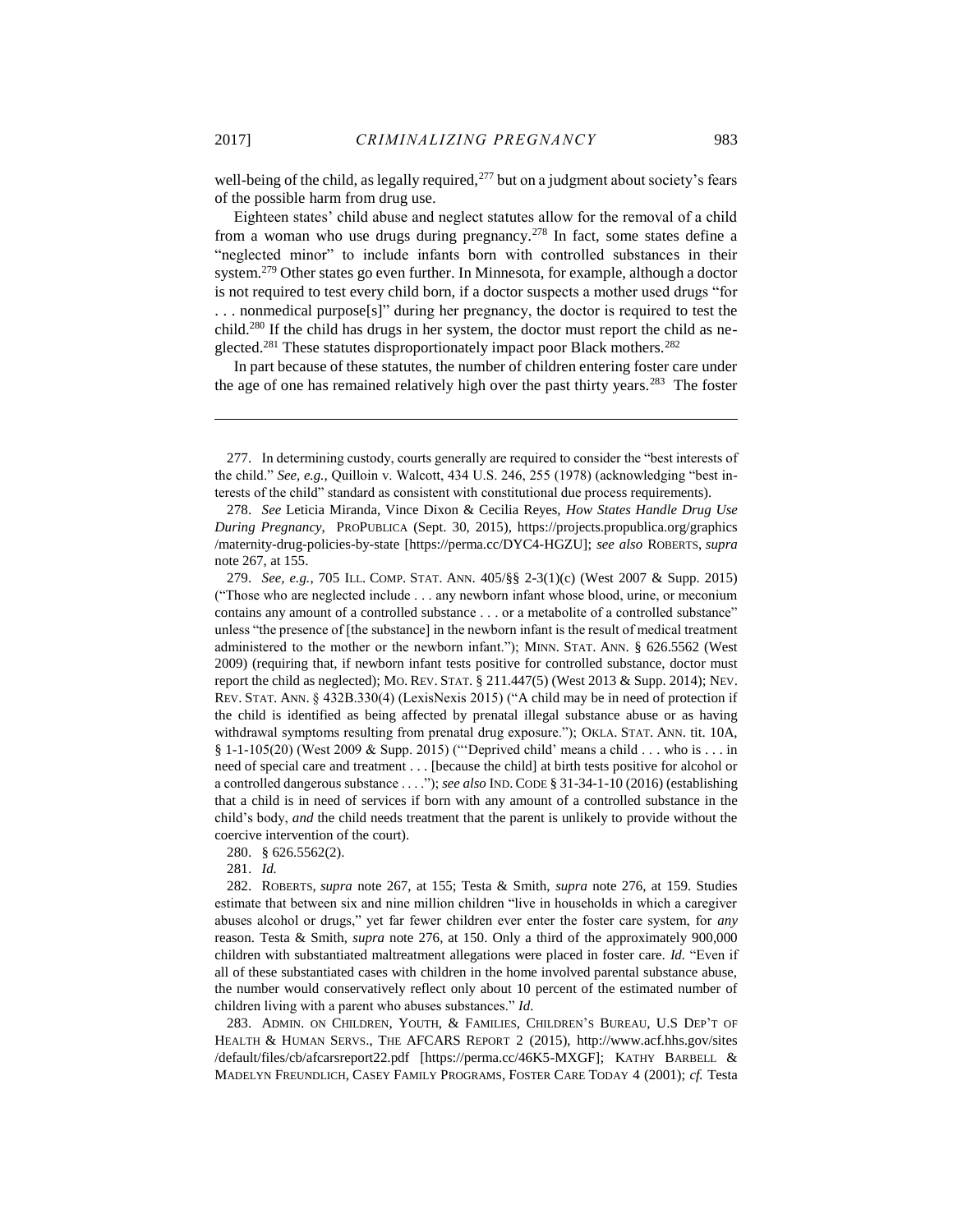care population increased exponentially from the mid-1980s through the early 1990s as a result of the crack cocaine epidemic.<sup>284</sup> The increase in identifiable parental substance abuse led to a significant increase in the number of very young infants entering foster care.<sup>285</sup> As of 1994, 23% of children entering the foster care system were under a year of age.<sup>286</sup> That percentage has subsequently decreased somewhat, and as of September 2014, 17% of children entering the foster care system had not reached a year of age.<sup>287</sup> However, at 17%, this percentage remains much higher than that of any other age group entering the foster care system.<sup>288</sup>

Medical personnel, often in conjunction with law enforcement and social service providers, are the primary institutional players referring infants to the child protection system.<sup>289</sup> Drug use is more likely to be detected in those less financially privileged because their private lives already tend to be more subject to governmental intrusion.<sup>290</sup> Those with less financial means are more likely to seek medical treatment at public clinics and hospitals.<sup>291</sup> One scholar noted, "because poor families are more public and interact so frequently with governmental agencies, their problems are more visible to the child protection authorities."<sup>292</sup> By contrast, wealthier women generally visit private doctors' offices and hospitals.<sup>293</sup> Private doctors generally do not test their patients for drug use and would be disinclined to report them to the police.<sup>294</sup> As Professor Dorothy Roberts observed, "These doctors have a financial stake in securing their patients' business and referrals."<sup>295</sup> If a pregnant woman with private insurance encounters resistance from her medical provider, she can seek out another medical provider, an option not available to women obtaining health care from a public hospital or clinic.<sup>296</sup>

284. Eugene M. Lewit, *Children in Foster Care*, FUTURE OF CHILD.,Winter 1993, at 192, 196–97.

 $\overline{a}$ 

286. BARBELL & FREUNDLICH, *supra* note 283, at 4.

287. ADMIN. ON CHILDREN, YOUTH, & FAMILIES, CHILDREN'S BUREAU,*supra* note 283, at 2. 288. *Id.*

289. BARBELL & FREUNDLICH, *supra* note 283, at 1; Goodwin, *supra* note 19, at 1715, 1743; Paltrow & Flavin, *supra* note 15, at 326–27.

290. *See, e.g.*, ROBERTS, *supra* note 19, at 173; Annette R. Appell, *Protecting Children or Punishing Mothers: Gender, Race, and Class in the Child Protection System*, 48 S.C. L. REV. 577, 584–85 (1997); *see* Khiara M. Bridges, *Privacy Rights and Public Families*, 34 HARV. J.L. & GENDER 113 (2011).

291. ROBERTS, *supra* note 19, at 173; Appell, *supra* note 290, at 584.

292. Appell, *supra* note 290, at 585.

293. ROBERTS, *supra* note 19, at 173.

296. Bridges, *supra* note 290, at 127.

<sup>&</sup>amp; Smith, *supra* note 276, at 162 ("[T]he average age of children born substance-exposed who are removed from parental custody is less than three . . . ."). Although only a small percentage of infants are reported as substance-exposed, approximately 50% of those infants are removed from the home. *Id.* at 159.

<sup>285.</sup> *Id.* at 196.

<sup>294.</sup> *Id.*; *see* GÓMEZ, *supra* note 24, at 77 ("[M]ost *public* hospitals have procedures for identifying and reporting pregnant drug users, but most private hospitals do not." (emphasis in original)).

<sup>295.</sup> ROBERTS,*supra* note 19, at 173; *see also* GÓMEZ, *supra* note 24, at 77; Roberts, *supra*  note 138, at 1433.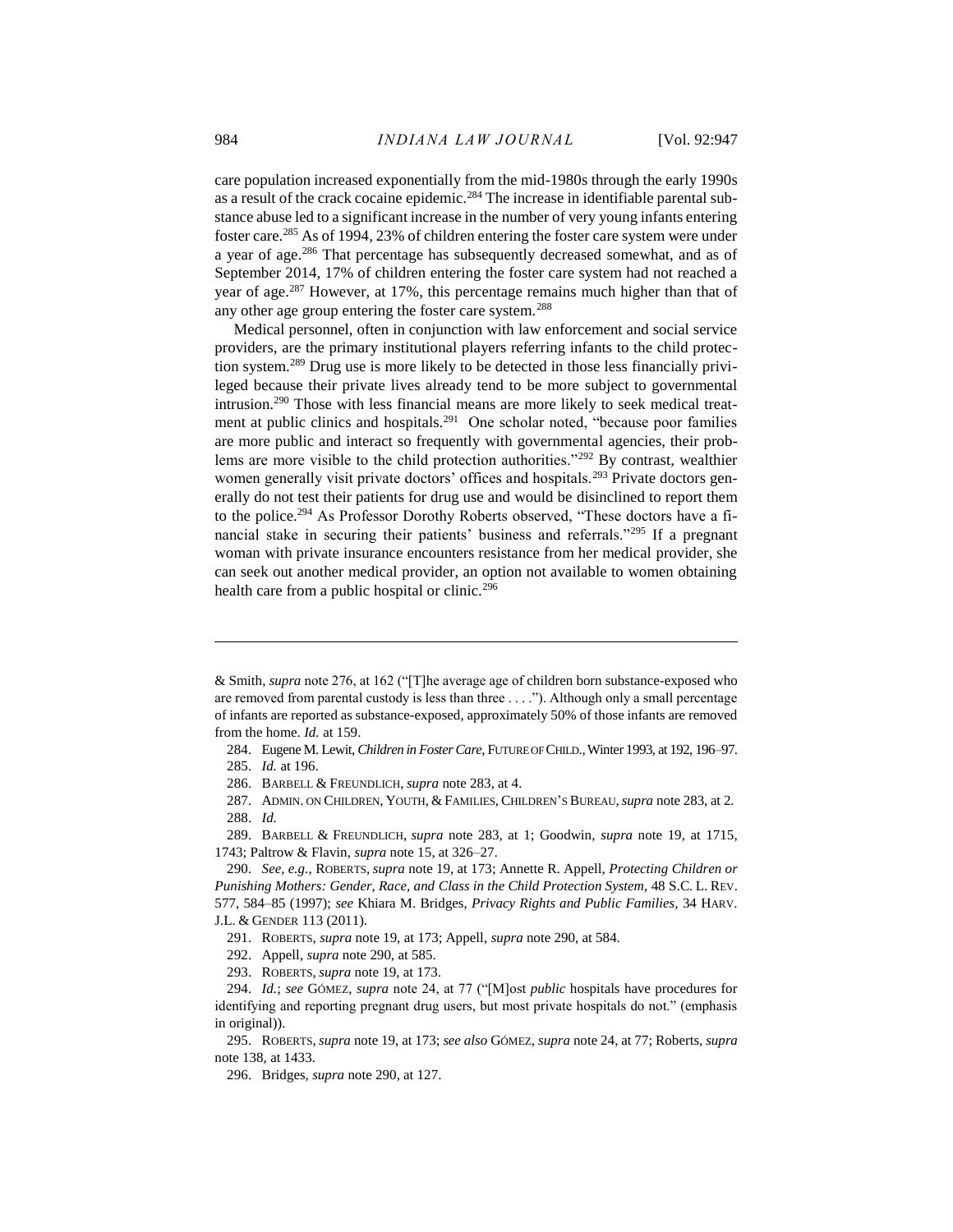Most hospitals do not have formal screening procedures.<sup>297</sup> Rather, medical professionals determine whether to test a newborn based on their perceptions of the expectant mother's behavior.<sup>298</sup> A majority of women alleged in court to have used illegal drugs while pregnant were low income, often African American, and reported by hospital staff.<sup>299</sup> Black women are drug tested during delivery more often than white women, and when their drug use is found, it is reported to child welfare authorities at a much higher rate than with their white peers.<sup>300</sup> Troublingly, hospital staff appear to disclose information to police and prosecutors regularly, despite rules protecting patient confidentiality, and without legal authority authorizing them to do so.<sup>301</sup>

Because state statutes permit the removal of a child in the event of a positive drug test, removal occurs early on for some children, generally to the detriment of their short- and long-term health and development. Recent scientific studies highlight some of the known benefits of early mother and child contact. Skin-to-skin contact between mother and child, also known as "kangaroo care," immediately after birth and for a period of time between fifteen and sixty minutes has been shown to benefit newborns in numerous ways, both short and long term.<sup>302</sup> A year after birth, children who were permitted this contact exhibited less irritability and dysfunction than infants separated from their mothers in the delivery room.<sup>303</sup> Kangaroo care specifically has been shown to help with NAS as well.<sup>304</sup> If the newborn is permitted to maintain skin-to-skin contact with her mother for three hours or more, the severity of the NAS symptoms diminish.<sup>305</sup> In fact, kangaroo care counteracts frequent

 $\overline{a}$ 

300. SUSAN C. BOYD, MOTHERS AND ILLICIT DRUGS: TRANSCENDING THE MYTHS 10–11 (1999); ROBERTS, *supra* note 19, at 174–75; Appell, *supra* note 290, at 588–89; Chasnoff et al., *supra* note 133, at 1204; Michelle Oberman, *Sex, Drugs, Pregnancy, and the Law: Rethinking the Problems of Pregnant Women Who Use Drugs*, 43 HASTINGS L.J. 505, 510 (1992); Paltrow & Flavin, *supra* note 15, at 310–11, 322, 327.

301. Paltrow & Flavin, *supra* note 15, at 329.

302. *See* Sheau-Huey Chiu, Gene Cranston Anderson & Maria D. Burkhammer, *Newborn Temperature During Skin-to-Skin Breastfeeding in Couples Having Breastfeeding Difficulties*, 32 BIRTH 115, 115–16 (2005); Sari Goldstein Ferber & Imad R. Makhoul, *The Effect of Skinto-Skin Contact (Kangaroo Care) Shortly After Birth on the Neurobehavioral Responses of the Term Newborn: A Randomized, Controlled Trial*, 113 J. PEDIATRICS 858, 858–59 (2004).

303. Ksenia Bystrova, Valentina Ivanova, Maigun Edhborg, Ann-Sofi Matthiesen, Anna-Berit Ransjö-Arvidson, Rifkat Mukhamedrakhimov, Kerstin Uvnäs-Moberg & Ann-Marie Wildström, *Early Contact Versus Separation: Effects on Mother-Infant Interaction One Year Later*, 36 BIRTH 97, 106 (2009).

304. Susan M. Ludington-Hoe & Amel M. Abouelfettoh, *Can Kangaroo Care Help Newborns with Neonatal Abstinence Syndrome? Case Report*, 3 CLINICAL NURSING STUD., no. 4, 2015, at 44.

305. *Id.* at 50.

<sup>297.</sup> ROBERTS, *supra* note 19, at 174.

<sup>298.</sup> ROBERTS,*supra* note 19, at 174; Goodwin, *supra* note 13, at 796; Goldensohn & Levy, *supra* note 3 ("According to numerous interviews with hospital staff and patients, some hospitals drug-test mothers before birth and others do not. Some test all mothers; others test based on appearance and behavior. Some hospitals in poor neighborhoods test everyone; in rich neighborhoods, not so much.").

<sup>299.</sup> Paltrow & Flavin, *supra* note 15, at 333.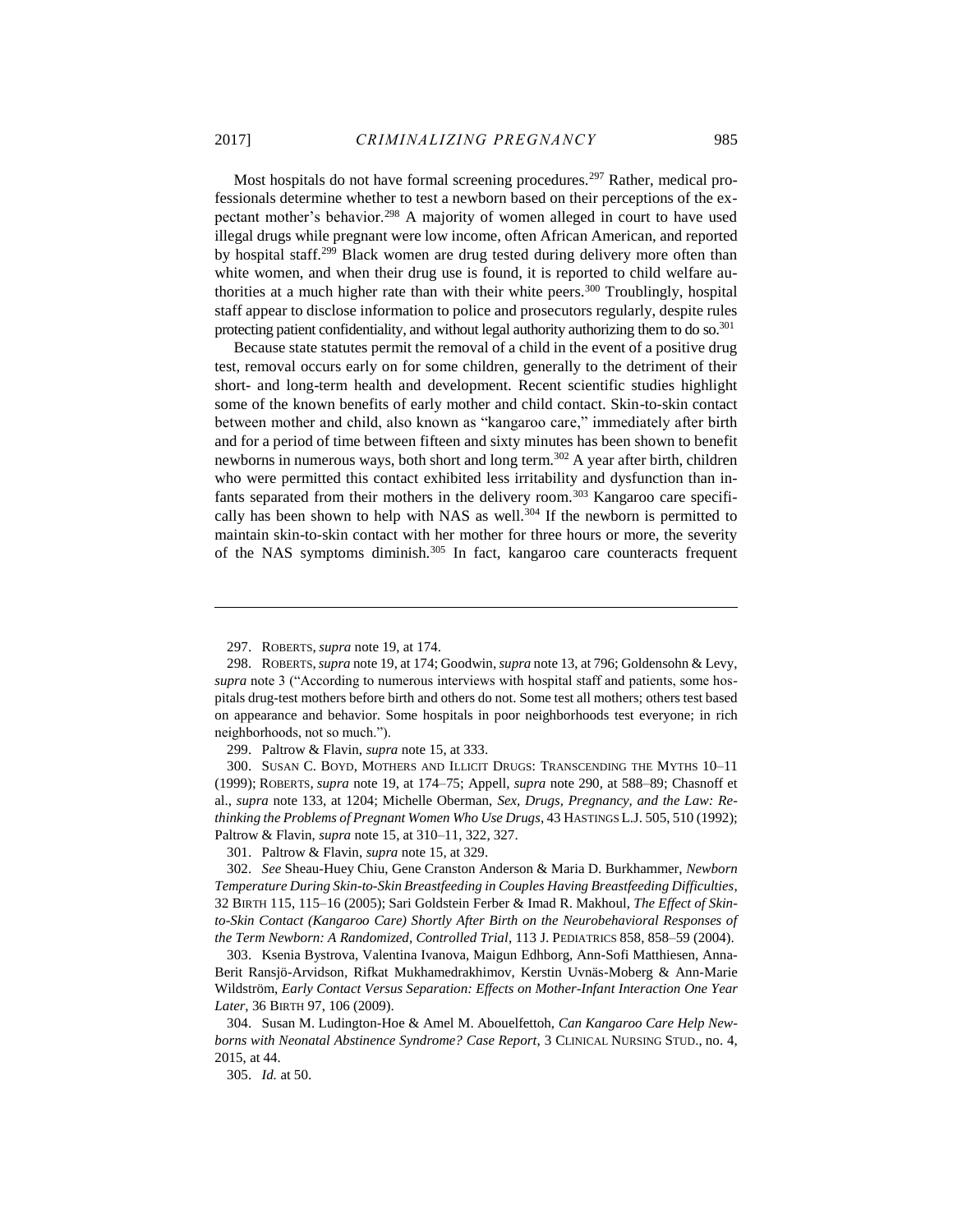features of NAS such as irritability, poor sleep, poor state regulation, and stress.<sup>306</sup> Newborns with NAS permitted to engage in kangaroo care were able to sleep calmly, in stark contrast to other babies with NAS.<sup>307</sup>

Breastfeeding also has been shown to benefit not only babies in general, but specifically those with NAS. Numerous studies have shown that human breast milk is "the quintessential source of protective nutrients for newborn infants."<sup>308</sup> Other studies suggest that breastfeeding improves cognitive development, as measured by IQ and academic ratings.<sup>309</sup> In the context of NAS, the amount of the opiate transferred during breastfeeding is generally very slight, but it has been shown to reduce the symptoms of NAS.<sup>310</sup>

As indicated previously, according to most federal and state laws, removal should be a temporary solution, with the long-term goal being reunification of the child with their parent. Yet, as we see, the reality is quite different than what the law contemplates. Race and socioeconomics play a role in determining whether a child enters the child welfare system. As Professor Roberts observes, "It's a political decision to treat the needs of Black children through a coercive means of taking them from their parents and putting them in the custody of . . . the government, represented by the custody of others, whether it's foster parents or group homes or other kinds of institutions."<sup>311</sup>

Race and socioeconomics also affect how long the child stays in the system.<sup>312</sup> Children of color make up a disproportionate fraction of the children in foster care.<sup>313</sup> Twenty-two percent of children entering the foster care system are Black and 21% are Latino.<sup>314</sup> These percentages are much higher than the percentage of Blacks and

 $\overline{a}$ 

310. Ludington-Hoe & Abouelfettoh, *supra* note 304, at 50–51. Generally, newborns with NAS are treated for withdrawal, meaning they are given opiates in increasingly smaller doses to wean them off the drug. *See, e.g.*, Finnegan & Kandall, *supra* note 165, at 817.

311. Dorothy Roberts, Weyrauch Lecture at the University of Florida Levin College of Law: Prisons, Foster Care, & the Systemic Punishment of Black Mothers and Their Children, at 20:34 (Mar. 16, 2016), https://mediasite.video.ufl.edu/Mediasite/Play /46c2afb30eb143f4b77fe161a35ad1531d.

<sup>306.</sup> *Id.*

<sup>307.</sup> *Id.*

<sup>308.</sup> Allan Walker, *Breast Milk as the Gold Standard for Protective Nutrients*, 156 J. PEDIATRICS (SUPPLEMENT) S3, S6 (2010).

<sup>309.</sup> Michael S. Kramer, Frances Aboud, Elena Mironova, Irina Vanilovich, Robert W. Platt, Lidia Matush, Sergei Igumnov, Eric Fombonne, Natalia Bogdanovich, Thierry Ducruet, Beverley Chalmers, Ellen Hodnett, Sergei Davidovsky, Oleg Skugarevsky, Oleg Trofimovich, Ludmila Kozlova & Stanley Shapiro, *Breastfeeding and Child Cognitive Development*, 65 ARCHIVES GEN. PSYCHIATRY 578, 581 (2008). *But see* Anjali Jain, John Concato & John M. Leventhal, *How Good Is the Evidence Linking Breastfeeding and Intelligence?*, 109 J. PEDIATRICS 1044 (2002).

<sup>312.</sup> LAPIDUS ET AL., *supra* note 132, at 50; ROBERTS, *supra* note 267, at 7–10, 16–20. Notably, most foster parents are white, married, and have completed a higher than average education level. *See, e.g.*, Kathleen M. Kirby, *Foster Parent Demographics: A Research Note*, J. SOC. & SOC. WELFARE, June 1997, at 135, 135.

<sup>313.</sup> BARBELL & FREUNDLICH, *supra* note 283, at 5.

<sup>314.</sup> ADMIN. ON CHILDREN, YOUTH & FAMILIES, CHILDREN'S BUREAU, *supra* note 283, at 2.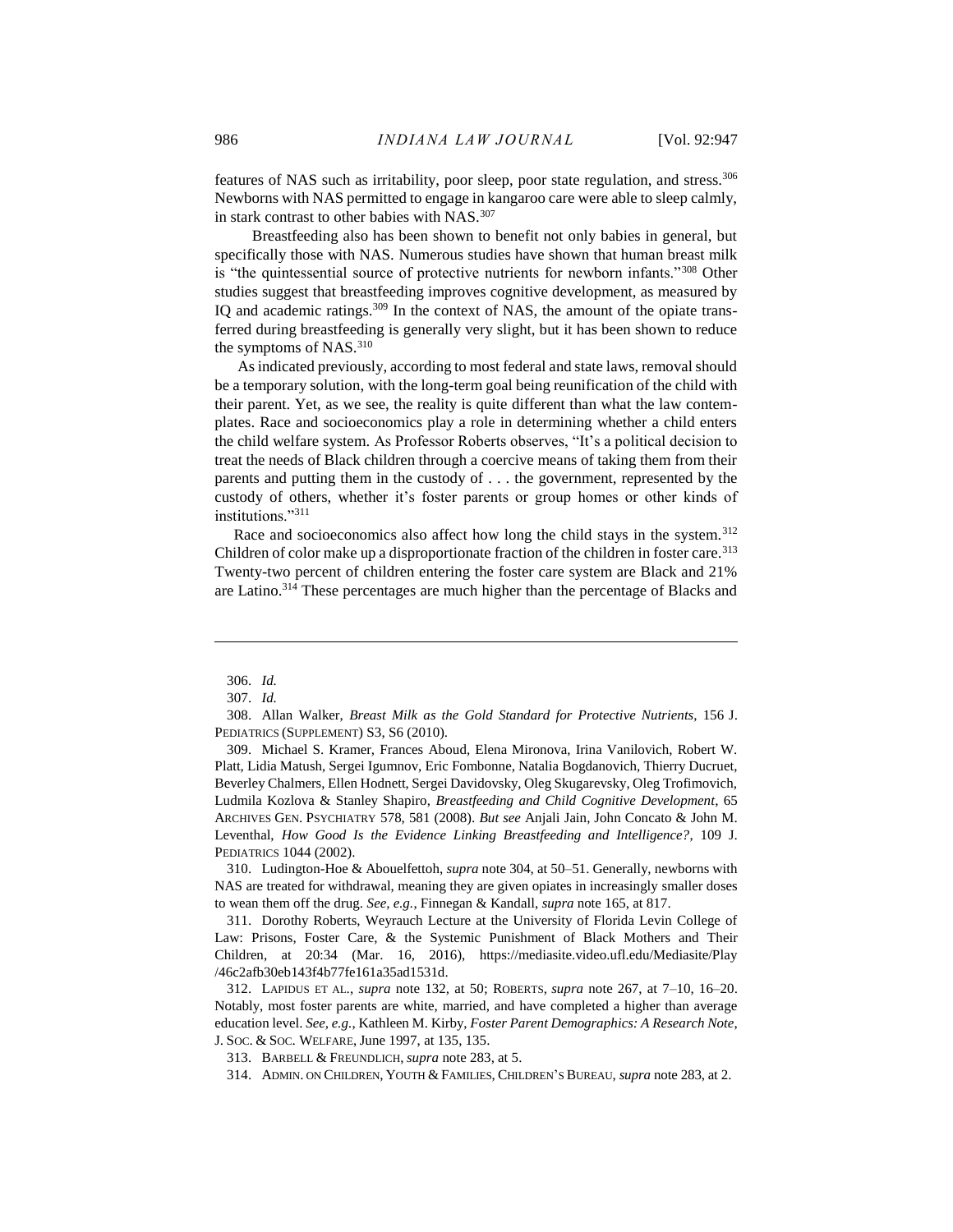Latinos in the general population.<sup>315</sup> Native American children also have high rates of representation in the foster care system.<sup>316</sup> Likewise, minority children receive differential treatment in the foster care system. They stay in the foster care system longer than other children, receive fewer services, receive fewer service plans, and see their parents less often.<sup>317</sup> As of 2012, the average length of stay for an African American child in the foster care system was 29 months, down from 40.6 months in 2002.<sup>318</sup> The average length of stay for a Latino child in 2012 was 23.2 months, a Native American child 21.2 months, and a white child 18.3 months.<sup>319</sup> As of the most recent data, on any given day, 24% of children in the foster care system are Black, 22% Latino.<sup>320</sup>

Children in the foster care system face a multitude of problems. They run a high risk of "emotional, behavioral, developmental, and physical health problems." 321 They tend to have higher rates of mental health issues and lag behind in educational achievement.<sup>322</sup> The rates of emotional, behavioral, and developmental problems are three to six times greater than the prevalence of such issues among children not in foster care.<sup>323</sup> Studies have shown that many foster parents have unrealistic developmental expectations of their foster children, inadequate empathy for the children, or a lack of "parent-child role clarity."<sup>324</sup> Undoubtedly these factors contribute to the risks facing children in foster care placements.

Infants who test positive at birth for illegal drugs are more likely to be placed in foster care than other possible out-of-home placements.<sup>325</sup> Unfortunately, when foster parents know their foster child experienced prenatal drug exposure, they choose to return the baby more often than if the baby is not exposed to drugs in utero, and more often than if they do not know the child previously was exposed to drugs.<sup>326</sup> This may be because many caregivers believe they are not equipped to care for drugexposed infants, and they fear they will not be able to manage their care.<sup>327</sup>

<sup>315.</sup> As of the latest census data from 2015, Black individuals made up 13.3% of the national population, and Latinos made up 17.6%. *QuickFacts: United States*, *supra* note 41.

<sup>316.</sup> OFFICE OF DATA, ANALYSIS, RESEARCH & EVALUATION, U.S. DEP'T OF HEALTH & HUMAN SERVS., DATA BRIEF 2013-1: RECENT DEMOGRAPHIC TRENDS IN FOSTER CARE 2 (2013), http://www.acf.hhs.gov/sites/default/files/cb/data\_brief\_foster\_care\_trends1.pdf [https:// perma.cc/E5QP-TCJ7].

<sup>317.</sup> BARBELL & FREUNDLICH, *supra* note 283, at 5.

<sup>318.</sup> OFFICE OF DATA, ANALYSIS, RESEARCH & EVALUATION, *supra* note 316, at 4. 319. *Id.*

<sup>320.</sup> ADMIN. ON CHILDREN, YOUTH & FAMILIES, *supra* note 283, at 2.

<sup>321.</sup> BARBELL & FREUNDLICH, *supra* note 283, at 6.

<sup>322.</sup> *Id.*

<sup>323.</sup> *Id.*

<sup>324.</sup> John G. Orme, Cheryl Buehler, Michael McSurdy, Kathryn W. Rhodes, Mary Ellen Cox & David A. Patterson, *Parental and Familial Characteristics of Family Foster Care Applicants*, 26 CHILD. & YOUTH SERVS. REV. 307, 321 (2004).

<sup>325.</sup> Lester et al., *supra* note 126, at 18.

<sup>326.</sup> *Id.*

<sup>327.</sup> *Id.*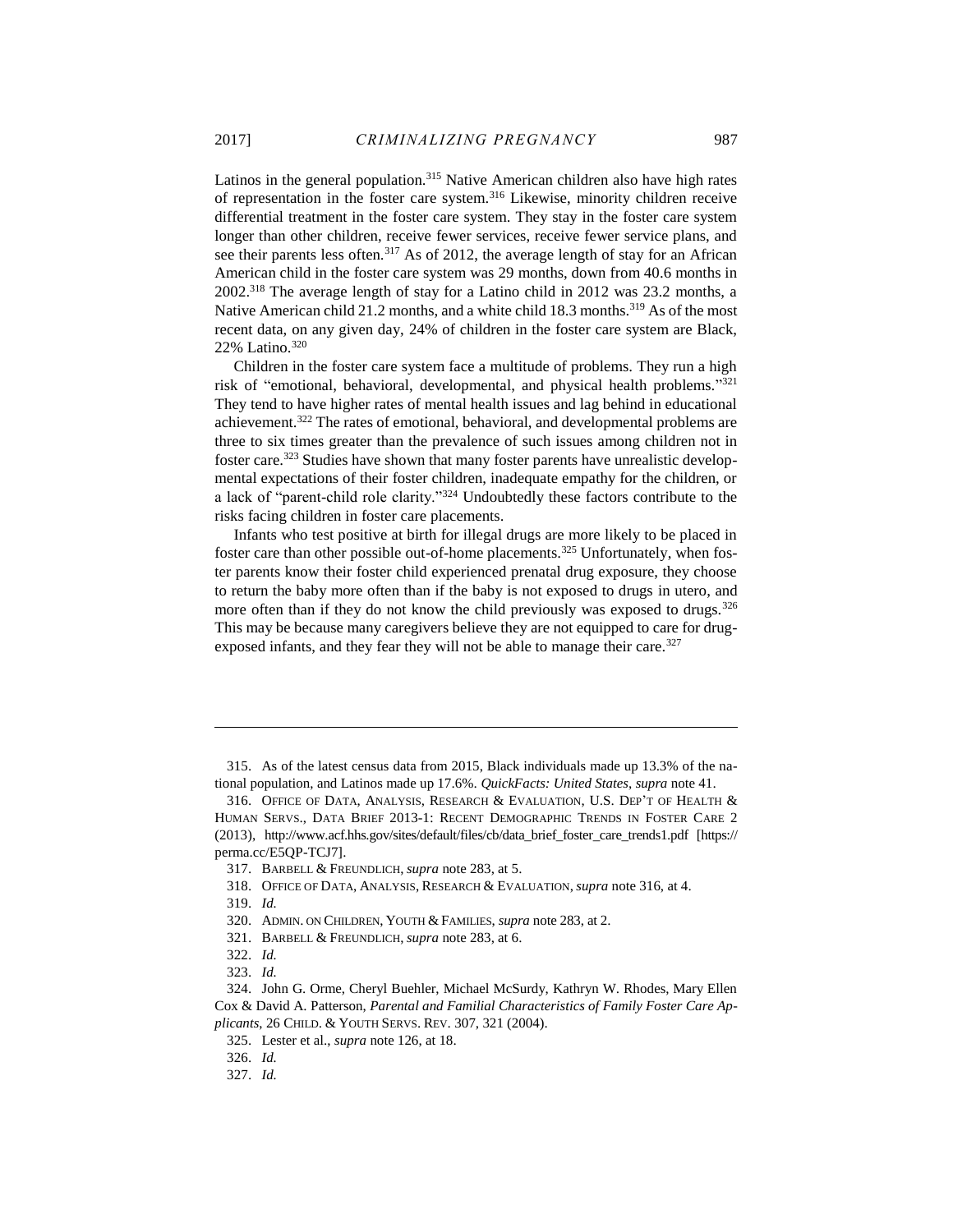#### 2. Harms to the Mother

<span id="page-42-0"></span>At the same time, removal amounts to punishment of the mother for her use of drugs. This punishment comes in several forms. Removal itself is a form of punishment.<sup>328</sup> Many mothers who have their children removed at birth due to their own drug use during pregnancy do not want their child removed. As one scholar has noted, "[W]omen do not abuse drugs in a vacuum. There are a variety of societal factors, such as poverty, domestic violence, lack of social support and education, related to drug use."<sup>329</sup>

The birth of a child gives many women both hope and a window of opportunity where they feel change is possible.<sup>330</sup> For these women, the concern for their baby's health and well-being can be a motivating factor to cut down or quit drug use.<sup>331</sup> In fact, studies have shown that women who keep custody of their children "complete substance abuse treatment at a higher rate."<sup>332</sup> As social scientists have observed, certain women perceive pregnancy as giving them a "chance at motherhood—possibly one of the only conventional, socially sanctioned identities available to the women in our study"; other women, who already have children, perceive it as a chance to be a "good mother."<sup>333</sup>

To then lose the child at birth results in a "double loss" for these women—not only does the mother lose the child, she also loses the image of herself as a competent mother.<sup>334</sup> In other words, she may feel as though "to fail at motherhood is to fail at what is considered a woman's most fundamental social role."<sup>335</sup> Numerous studies have confirmed that when women are denied the opportunity to raise their own children due to removal of the child or incarceration, they are "stigmatized by society through social ostracism" and judgment. $336$ 

In many instances, not only is the child removed from the mother as a result of the mother's drug use, but the mother is charged with a crime<sup>337</sup> and detained, an

331. *See, e.g.*, MURPHY & ROSENBAUM, *supra* note 275, at 66.

<sup>328.</sup> ROBERTS, *supra* note 19, at 159.

<sup>329.</sup> Seema Mohapatra, *Unshackling Addiction: A Public Health Approach to Drug Use During Pregnancy*, 26 WIS. J.L. GENDER & SOC'Y 241, 253 (2011); *see also* MURPHY & ROSENBAUM, *supra* note 275, at 50–52; Oberman, *supra* note 300, at 512–13.

<sup>330.</sup> MURPHY & ROSENBAUM,*supra* note 275, at 58 ("These women viewed their pregnancies as opportunities to change their life-styles, almost as if the pregnancy was a special gift to provide them with new hope and resolve."); *see also* BOYD, *supra* note 300, at 60.

<sup>332.</sup> COMM. ON ETHICS, AM. COLL. OF OBSTETRICIANS & GYNECOLOGISTS, MATERNAL DECISION MAKING, ETHICS, AND THE LAW 8 (2005) (replaced by Committee Opinion No. 664, June 2016); Gupta-Kagan, *supra* note 269, at 959–60.

<sup>333.</sup> MURPHY & ROSENBAUM, *supra* note 275, at 65; *cf*. BOYD, *supra* note 300, at 63.

<sup>334.</sup> MURPHY & ROSENBAUM, *supra* note 275, at 65 (citing Valerie D. Raskin, *Maternal Bereavement in the Perinatal Substance Abuser*, 9 J. SUBSTANCE ABUSE TREATMENT 149, 149 (1992)).

<sup>335.</sup> *Id.* at 66.

<sup>336.</sup> BOYD, *supra* note 300, at 59–60.

<sup>337.</sup> Criminal charges carry with them numerous additional consequences, beyond just the fact of the charges, as well. *See, e.g.*, Michael Pinard, *Criminal Records, Race and Redemption*, 16 N.Y.U. J. Legis. & PUB. POL'Y 963, 968–69 (2013) (discussing collateral consequences of an arrest, with and without a conviction attached).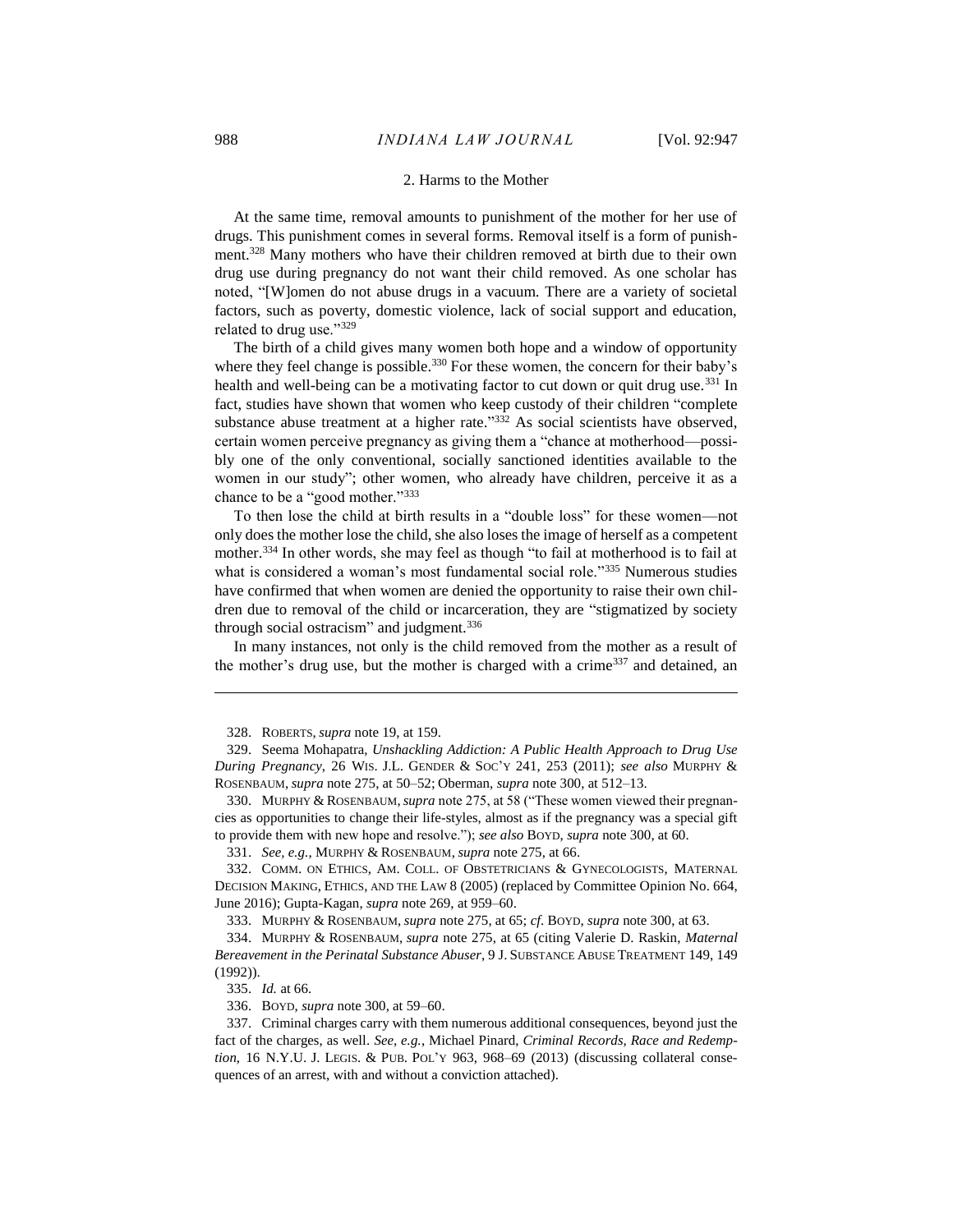additional punishment for using drugs.<sup>338</sup> The number of Black children with an incarcerated mother has doubled over the past thirty years.<sup>339</sup> If the child's birth mother is incarcerated, the harms of removal are exacerbated. Often, a child who is separated from her mother due to the mother's incarceration grieves the parental absence as a death.<sup>340</sup> The long-term impact on the child is equally significant, often leading to withdrawal, or even verbal or physical aggression.<sup>341</sup>

A majority of states have a law permitting termination of parental rights if a parent is incarcerated.<sup>342</sup> Additionally, under federal law, states are required to initiate termination of parental rights procedures if a child has been in foster care for fifteen of the past twenty-two months.<sup>343</sup> The most recent data from the Bureau of Justice Statistics indicates that the average state drug possession sentence is thirty-seven months; most people will serve an estimated sixteen months of that time.<sup>344</sup> As a result, many incarcerated mothers will lose permanent custody of their child if they are incarcerated for using drugs while pregnant. Even if a woman's sentence is shorter than fifteen months, reunification is almost impossible due to the numerous time-consuming conditions required for a mother to regain custody of her child.<sup>345</sup> These conditions include participating in drug treatment—without the child present—and securing employment and housing,<sup>346</sup> difficult tasks after serving time in a jail or prison.

By contrast to the fairly discouraging odds for prenatally exposed children in the foster care system, many infants do much better in their own home environments.

343. 42 U.S.C.A. § 675(5)(E) (West 2011 & Supp. 2016).

345. LAPIDUS ET AL., *supra* note 132, at 56.

346. *See, e.g.*, Ronnie Halperin & Jennifer L. Harris, *Parental Rights of Incarcerated Mothers with Children in Foster Care: A Policy Vacuum*, 30 FEMINIST STUD. 339, 340–41 (2004) (discussing requirements to avoid termination of parental rights); Dorothy E. Roberts, *Prison, Foster Care, and the Systemic Punishment of Black Mothers*, 59 UCLA L. REV. 1474, 1484 (2012).

<sup>338.</sup> Although the Supreme Court does not view pretrial detention as punishment, *see* United States v. Salerno, 481 U.S. 739, 752 (1987), this Author tends to take a different view, *see* Cortney E. Lollar, *What Is Criminal Restitution?*, 100 IOWA L. REV. 93, 105–22 (2014) (defining punishment in a manner that includes pretrial detention).

<sup>339.</sup> Roberts, *supra* note 311, at 18:10.

<sup>340.</sup> LAPIDUS ET AL., *supra* note 132, at 50.

<sup>341.</sup> Stephanie Bush-Baskette, *The War on Drugs and the Incarceration of Mothers*, 30 J. DRUG ISSUES 919, 923 (2000).

<sup>342.</sup> The statutes of twenty-four states explicitly connect the termination of parental rights to a parent's incarceration. MARGARET COLGATE LOVE,JENNY ROBERTS & CECELIA KLINGELE, COLLATERAL CONSEQUENCES OF CRIMINAL CONVICTION: LAW, POLICY AND PRACTICE § 2.27 (2016 ed.). An additional five states have statutory provisions that include parental incarceration as a factor in termination of parental rights proceedings. *Id.* 

<sup>344.</sup> BUREAU OF JUSTICE STATISTICS, OFFICE OF JUSTICE PROGRAMS, STATE COURT SENTENCING OF CONVICTED FELONS: 2004 STATISTICAL TABLES, http://www.bjs.gov/content /pub/html/scscf04/tables/scs04105tab.cfm [https://perma.cc/GQW4-RDVW] (last revised Feb. 9, 2017). The median prison sentence for women is sixty months, according to a study by the Government Accounting Office. U.S. GEN. ACCOUNTING OFFICE, GAO/GGD-00-22, WOMEN IN PRISON: ISSUES AND CHALLENGES CONFRONTING U.S. CORRECTIONAL SYSTEMS 30 (1999).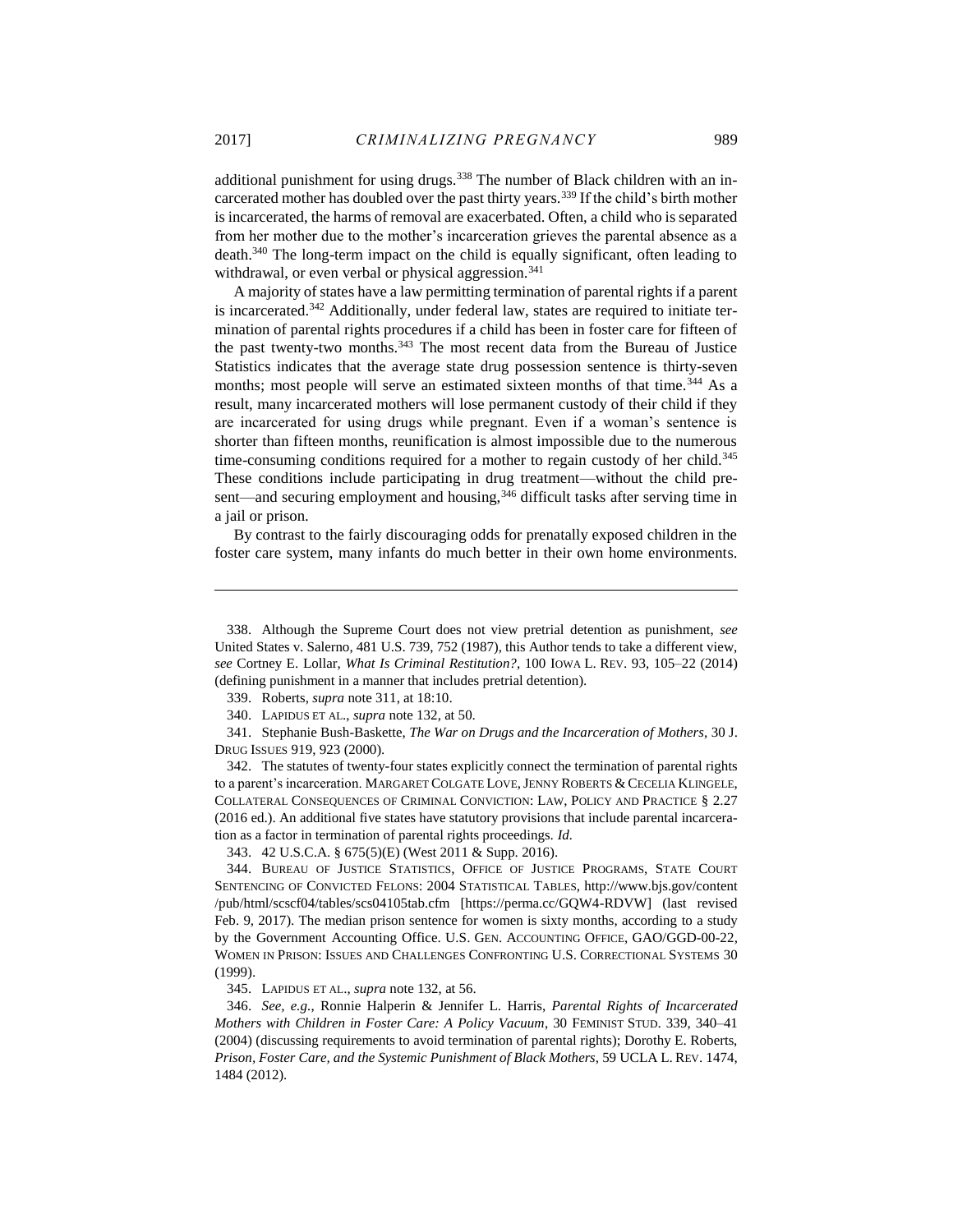Although many mothers may only have used drugs once or a few times throughout their pregnancy—and evidence suggests that child protective authorities target women with less severe addiction problems<sup>347</sup>—even women who use drugs more regularly are not the inherently bad mothers many assume. In fact, numerous studies have shown that women who use illegal drugs are able to be competent, concerned mothers.<sup>348</sup> Drug-using mothers share the same values as non-drug-using mothers, engage in similar childrearing practices and methods of discipline, and have the same expectations for their children.<sup>349</sup> Mothering tends to be of as central importance for drug-using mothers as it is to those who do not use drugs.<sup>350</sup> Parent-child interactions also do not tend to suffer due to a mother's drug use.<sup>351</sup> As a result, numerous experts have concluded that keeping the family intact should be the primary goal, not removing the child solely because maternal drug use is discovered.<sup>352</sup>

The importance of a stable early home environment cannot be overemphasized, 353 as effective interventions within a child's home environment are more likely to lead to positive outcomes than removal from the home.<sup>354</sup> A child's environment and caregiver play a far greater role in cognitive development than any prenatal exposure to illegal drugs.<sup>355</sup> Studies show that drug-exposed infants who remain with their biological mothers demonstrate better cognitive development than those placed in the care of relatives or foster care.<sup>356</sup> Meanwhile, a high stress, unpredictable neonatal environment, such as one that results after removing a child from her mother's care, can increase the severity of potential harms from drug and alcohol use while pregnant.<sup>357</sup> Children who are removed from their mothers and placed in an institutional setting after birth tend to suffer from neurological deficits in the areas of the brain involved in higher cognition, emotion, and emotion regulation.<sup>358</sup> These deficiencies

 $\overline{a}$ 

352. *Id.* Financially, keeping children with their birth parents is also sound policy; it costs the government "eleven times as much per child to provide foster care as to provide public aid to families." ROBERTS, *supra* note 267, at 191 (emphasis omitted).

353. *See, e.g.*, John P. Ackerman, Tracy Riggins & Maureen M. Black, *A Review of the Effects of Prenatal Cocaine Exposure Among School-Aged Children*, 125 J. PEDIATRICS 554, 563–54 (2010).

354. Gupta-Kagan, *supra* note 269, at 960; *cf*. Roberts*, supra* note 311, at 21:02 (discussing how, prior to the 1960s, when most child welfare money went to white families, money went to supporting children in their homes; when more Black children began to enter the child welfare system, during the 1970s–90s, policy and financial shift toward removing children from their families and placing them in foster care).

355. *See* Ackerman et al., *supra* note 353*,* at 563; Betancourt et al., *supra* note 142, at 44; Frank et al., *supra* note 25, at 1616.

356. Minnes et al., *supra* note 176, at 66–67.

357. *See, e.g.*, Kleiber et al., *supra* note 214, at 9; Minnes et al., *supra* note 176, at 66–67.

358. James G. Dwyer, *The Child Protection Pretense: States' Continued Consignment of Newborn Babies to Unfit Parents*, 93 MINN. L. REV. 407, 417 (2008) (citing Charles H. Zeanah, Charles A. Nelson, Nathan A. Fox, Anna T. Smyke, Peter Marshall, Susan W. Parker & Sebastian Koga, *Designing Research To Study the Effects of Institutionalization on Brain* 

<sup>347.</sup> *See* Gupta-Kagan, *supra* note 269, at 961.

<sup>348.</sup> BOYD, *supra* note 300, at 14.

<sup>349.</sup> *Id.* at 15.

<sup>350.</sup> *Id.*

<sup>351.</sup> *Id.* at 16.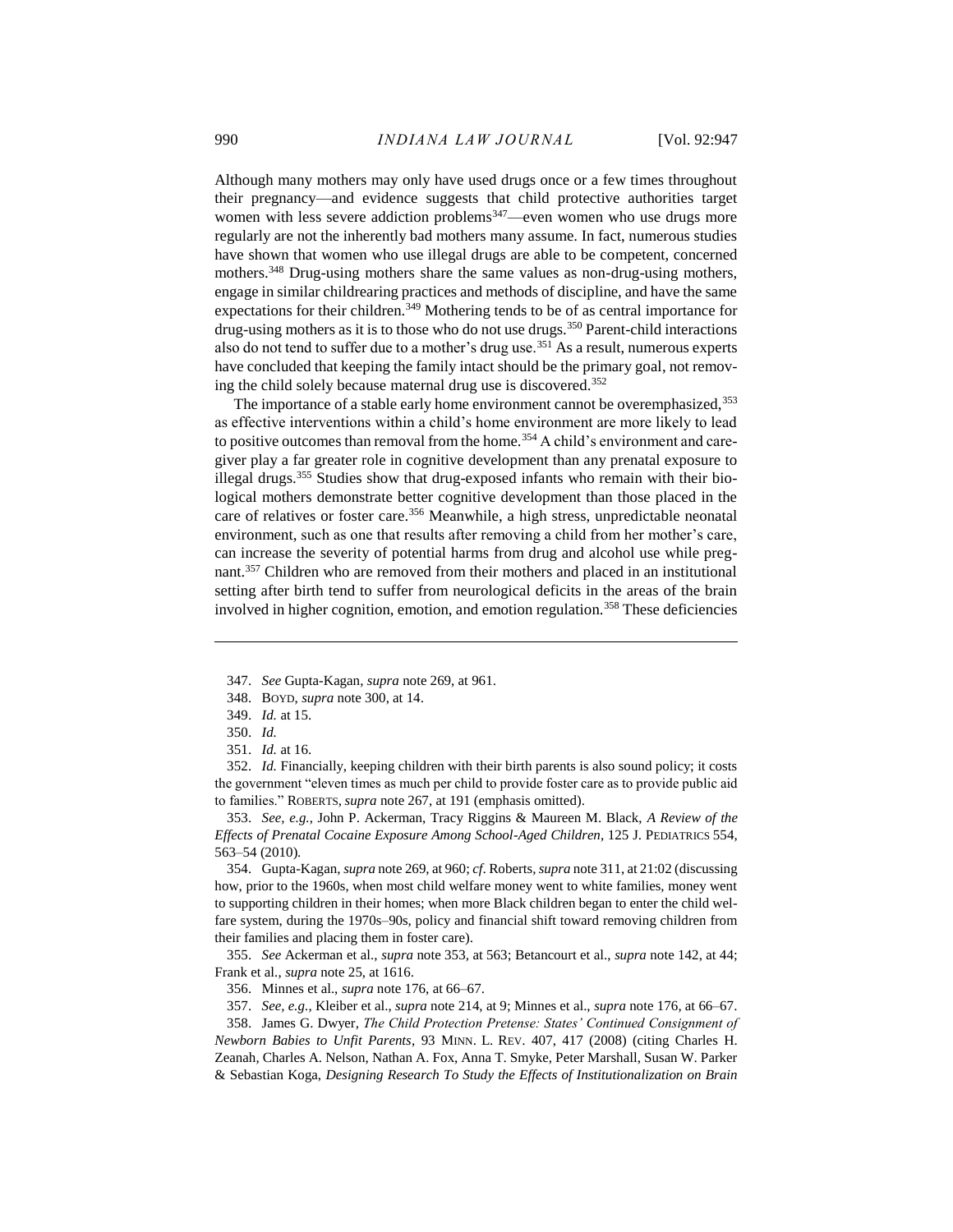eventually go on to negatively affect intellectual, linguistic, emotional, and social development.<sup>359</sup>

As a result, social scientists highlight the critical importance of a child's psychological identification with, and emotional connection to, her caregiver.<sup>360</sup> In fact, environmental factors can substantially minimize any potential negative impacts of prenatal exposure to illegal drugs, such as NAS, on early childhood physical and developmental growth.<sup>361</sup> A stable, enriched environment can ameliorate the potential harms from such exposure.<sup>362</sup> This security lays the foundation for later developmental stages, as well as the child's fundamental feelings of self-worth and competence.<sup>363</sup> Although some children can make up for these impairments if they are transitioned into a "highly nurturing environment" early in their lives, most children suffer irreparable harm that continues to expand the longer the child goes without permanence in a stable, supportive home.<sup>364</sup> Programs recognizing that vulnerable infants can develop normally, and even excel, in the care of their mothers have been quite successful.<sup>365</sup>

# *B. Lack of Prenatal Care*

<span id="page-45-0"></span>Although removal is probably the biggest source of harm to both the child and the mother, the lack of prenatal care a drug-using woman receives is also a significant source of harm to the developing fetus. As a result, every major medical organization in this country has vocally opposed criminalizing drug use by pregnant women. The organizations are concerned that an already vulnerable pregnant woman will not seek prenatal care if she fears, or knows, she will be arrested upon discovery of her drug use. Ostensibly, Tennessee's law, as well as some of the other proposed bills, encouraged women to seek drug treatment by permitting an affirmative defense if the woman "actively enrolled in an addiction recovery program before the child is born, remained in the program after delivery, and successfully completed the program, regardless of whether the child was born addicted to or harmed by the narcotic drug."<sup>366</sup> However, the dearth of available drug treatment programs with bed space and treatment options for pregnant women challenges this apparent encouragement. Of the states proposing similar legislation, North Carolina is the only one to include a provision allowing drug treatment to prohibit a conviction.<sup>367</sup>

*and Behavioral Development: The Bucharest Early Intervention Project*, 15 DEV. & PSYCHOPATHOLOGY 885, 888 (2003)).

<sup>359.</sup> *Id.*

<sup>360.</sup> *Id.*

<sup>361.</sup> GÓMEZ, *supra* note 24, at 24.

<sup>362.</sup> *See, e.g.*, Kleiber et al., *supra* note 214, at 9; Minnes et al., *supra* note 176, at 66.

<sup>363.</sup> Dwyer, *supra* note 358, at 418, 419.

<sup>364.</sup> *Id.* at 423.

<sup>365.</sup> *See, e.g.*, Lester et al., *supra* note 126, at 29–30 (discussing Vulnerable Infants Program of Rhode Island).

<sup>366.</sup> TENN. CODE ANN. § 39-13-107(c)(3) (2014), *amended by* TENN. CODE ANN. § 39-13- 107 (Supp. 2016)

<sup>367.</sup> S.B. 297, 2015 Gen. Assemb., Reg. Sess. (N.C. 2015). However, Missouri's bill does allow for the possibility of a drug court program referral. H.B. 1903, 98th Gen. Assemb., 2d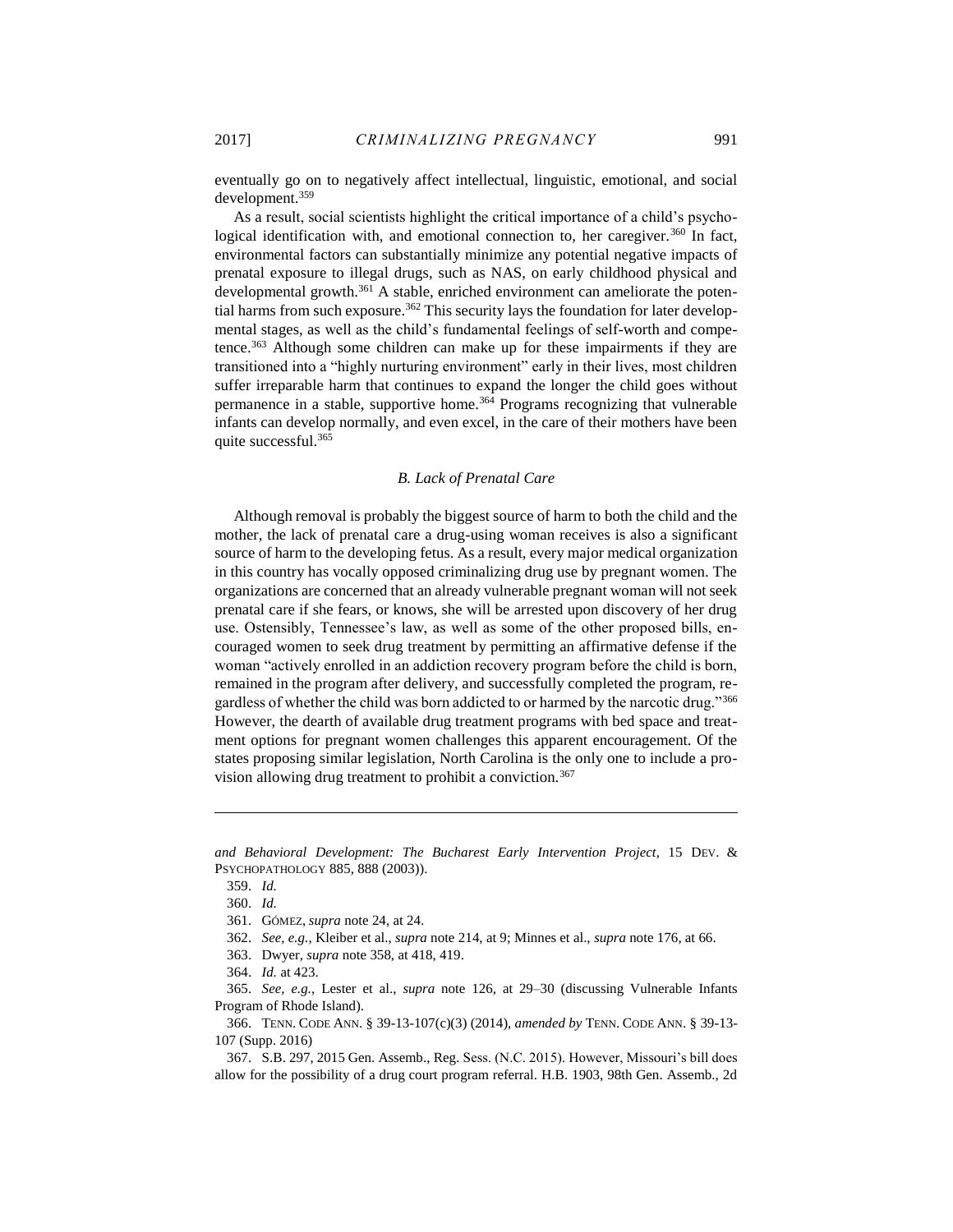According to a 1990 report issued by the American Medical Association's (AMA) Board of Trustees, "Pregnant women will be likely to avoid seeking prenatal or other medical care for fear that their physicians' knowledge of substance abuse or other potentially harmful behavior could result in a jail sentence rather than proper medical treatment."<sup>368</sup> As a result, the AMA passed a resolution opposing any legislation that criminalizes "maternal drug addiction."<sup>369</sup> The American Public Health Association made a similar recommendation a year later.<sup>370</sup> Since that time, every major medical, psychiatric, psychological, and public health organization has made similar proclamations.<sup>371</sup>

Reg. Sess. (Mo. 2016). Oklahoma's proposal only permits evidence of a person's continued involvement in a drug treatment program to be considered as mitigation in sentencing. S.B. 559, 55th Leg., 1st Sess. (Okla. 2015) (as introduced). The other two states' proposals—North Carolina's and Louisiana's—have no mention of drug treatment.

368. Cole, *supra* note 26, at 2667.

369. AM. MED. ASS'N, H-420.970 TREATMENT VERSUS CRIMINALIZATION: PHYSICIAN ROLE IN DRUG ADDICTION DURING PREGNANCY, RES. 131, A-90 (1990) (reaffirmed 2010) ("It is the policy of the AMA . . . to oppose legislation which criminalizes maternal drug addiction . . . ."), https://searchpf.ama-assn.org/SearchML/searchDetails.action?uri=%2FAMADoc %2FHOD.xml-0-3713.xml [https://perma.cc/83HH-RC4Q].

370. Am. Pub. Health Ass'n, *Policy Statement No. 9020: Illicit Drug Use by Pregnant Women*, 81 AM. J. PUB. HEALTH 253 (1991).

371. *E.g.*, AM. NURSES ASS'N, *supra* note 14 ("[The American Nurses Association] recognizes alcohol and other drug problems as treatable illnesses. The threat of criminal prosecution is counterproductive in that it prevents many women from seeking prenatal care and treatment for their alcohol and other drug problems."); AM. PSYCHOLOGICAL ASS'N, RESOLUTION ON SUBSTANCE ABUSE BY PREGNANT WOMEN 59–60 (1991) (affirming "that alcohol and drug abuse by pregnant women is a public health problem and that laws, regulations and policies that treat chemical dependency primarily as a criminal justice matter requiring punitive sanctions are inappropriate," and encouraging "the use of health care strategies to foster the welfare of chemically dependent women and their children by expanding access to prenatal care and to reproductive health care generally"); AM. SOC'Y OF ADDICTION MED., PUBLIC POLICY STATEMENT ON CHEMICALLY DEPENDENT WOMEN AND PREGNANCY 1 (1989) ("Criminal prosecution of chemically dependent women will have the overall result of deterring such women from seeking both prenatal care and chemical dependency treatment, thereby increasing, rather than preventing harm to children and to society as a whole."); COMM. ON ETHICS, *supra* note 332, at 9 ("Pregnant women should not be punished for adverse perinatal outcomes. The relationship between maternal behavior and perinatal outcome is not fully understood, and punitive approaches threaten to dissuade pregnant women from seeking health care and ultimately undermine the health of pregnant women and their fetuses."); COUNCIL ON ADDICTION PSYCHIATRY, *supra* note 14 ("[P]olicies of prosecuting pregnant and/or postpartum women who have used either alcohol or illegal substances during pregnancy on grounds of 'prenatal child abuse' [and their] subsequent incarceration in jails, prisons or in locked psychiatric unit deprives the mother of her liberty and disrupts the incipient or nascent maternal-infant bond."); NAT'L PERINATAL ASS'N, *supra* note 14 ("NPA opposes punitive measures that deter women from seeking appropriate care during the course of their pregnancies. . . . Using the criminal justice system is a misguided attempt to protect the fetus, undermines maternal and fetal wellbeing, and discourages the development of programs that address the needs of these women and their children. . . . [P]rosecution does not stop pregnant women from abusing drugs. . . . [Rather,] the threat of criminal punishment fosters fear and mistrust between healthcare providers and patients, imperiling the health of women and their children.");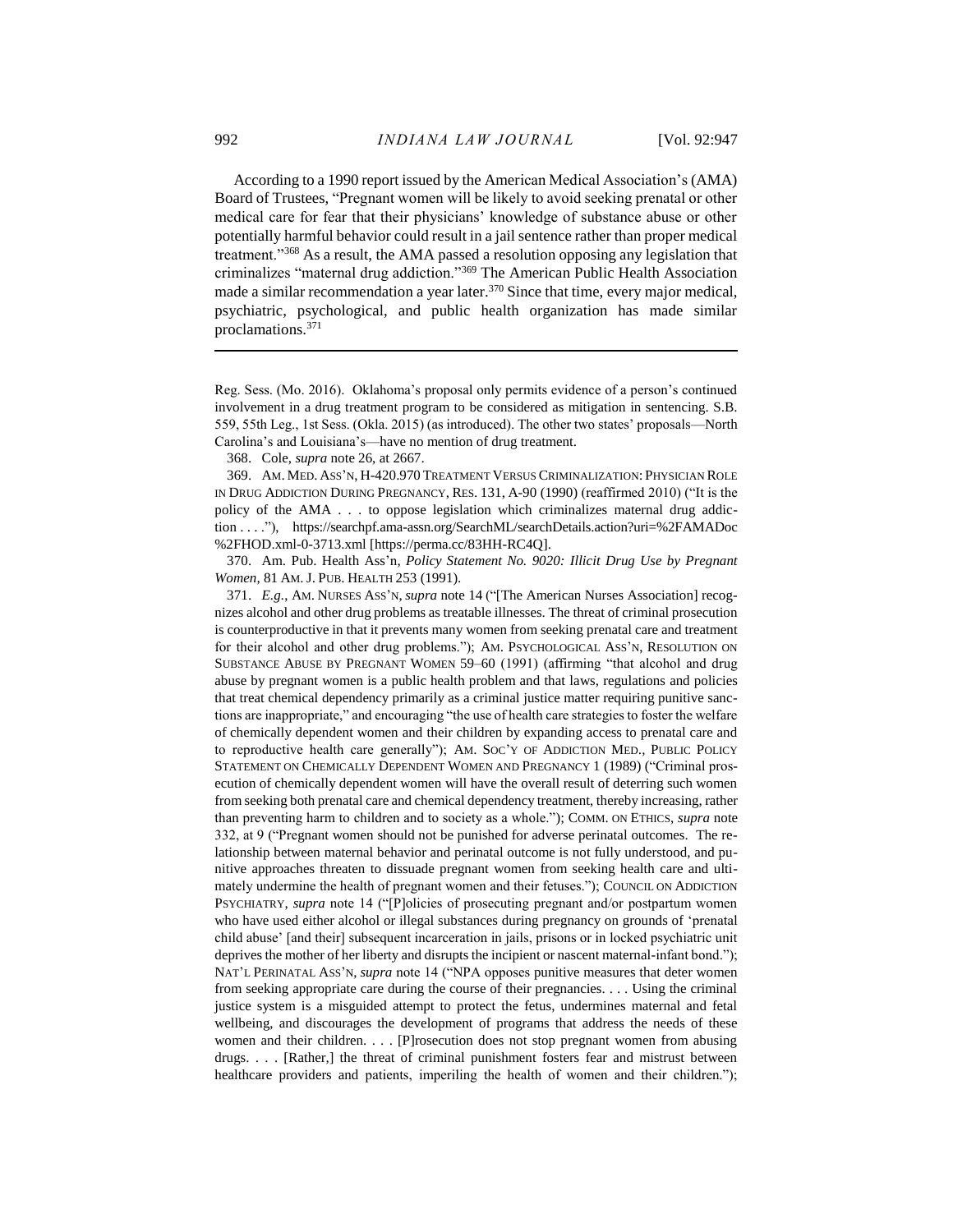Each of those organizations has reached a similar conclusion—the punishment of pregnant women for using drugs is likely to send an "unintended message about the dangers of prenatal care. Ultimately, fear surrounding prenatal care would likely undermine, rather than enhance, maternal and child health." $372$  Both scientific studies $373$ and anecdotal evidence support this conclusion. Several doctors in Tennessee, for example, learned that pregnant drug users avoided going to the doctor to get prenatal care, going out of state to deliver or simply disappearing altogether.<sup>374</sup> In fact, the need for prenatal care is greater for women who are using drugs, as most will need specialized, comprehensive medical and obstetric care, in addition to addiction counseling.<sup>375</sup>

The harm to the fetus and subsequent child from not receiving prenatal care can be substantial. Not only can the harms include low birth rate and early detection and treatment for long-term conditions, but the lack of prenatal care increases the risk of neonatal death by forty to fifty percent.<sup>376</sup> Black mothers are more than three times more likely not to receive prenatal care than white mothers,<sup>377</sup> and whether or not they receive prenatal care, they face infant mortality rates double that of any other racial group in the United States.<sup>378</sup> Prenatal care is particularly important in highrisk populations, such as those who use drugs and those of lower socioeconomic status.<sup>379</sup>

The scientific evidence, expert recommendations, and qualitative evidence have fallen on deaf ears. In Tennessee, for example, prosecutors led the push for the legislative change permitting the explicit prosecution of pregnant women for using narcotic drugs while pregnant. As the Executive Director of the Tennessee District Attorneys General Conference explained to reporters, "We don't have any problem with these mothers trying to get treatment and trying to get help, but if we have a child that's damaged because of this drug injection, or stillborn, we need the ability to prosecute these ladies."<sup>380</sup>

Although a stated motivation for Tennessee's bill was to assist pregnant women in getting drug treatment, most states (including Tennessee) have few, if any, treatment options for those expecting a child. As of 2013, only 17%, or 2362, of all mental

Comm. on Substance Abuse, Am. Acad. of Pediatrics, *Drug-Exposed Infants*, 86 J.PEDIATRICS 639, 641 (1990) ("The [Academy] is concerned that [arresting drug-addicted women who become pregnant] may discourage mothers and their infants from receiving the very medical care and social support systems that are crucial to their treatment.").

<sup>372.</sup> COMM. ON ETHICS, *supra* note 332, at 8.

<sup>373.</sup> Renee Milligan, Barbara K. Wingrove, Leslie Richards, Margaret Rodan, Lillie Monroe-Lord, Velishie Jackson, Barbara Hatcher, Cynthia Harris, Cassandra Henderson & Allan A. Johnson, *Perceptions About Prenatal Care: Views of Urban Vulnerable Groups*, BMC PUB. HEALTH, no. 2, 2002, at 1.

<sup>374.</sup> Goldensohn & Levy, *supra* note 3.

<sup>375.</sup> Finnegan & Kandall, *supra* note 165, at 832.

<sup>376.</sup> J. Rosenberg, *Neonatal Death Risk: Effect of Prenatal Care Is Most Evident After Term Birth*, 34 PERSP. ON SEXUAL & REPROD. HEALTH 270 (2002), https://www.guttmacher .org/pubs/journals/3427002.html [https://perma.cc/FV7Z-EWQQ].

<sup>377.</sup> *Id.*

<sup>378.</sup> Milligan et al., *supra* note 373, at 2.

<sup>379.</sup> *Id.*

<sup>380.</sup> Gonzalez, *supra* note 84.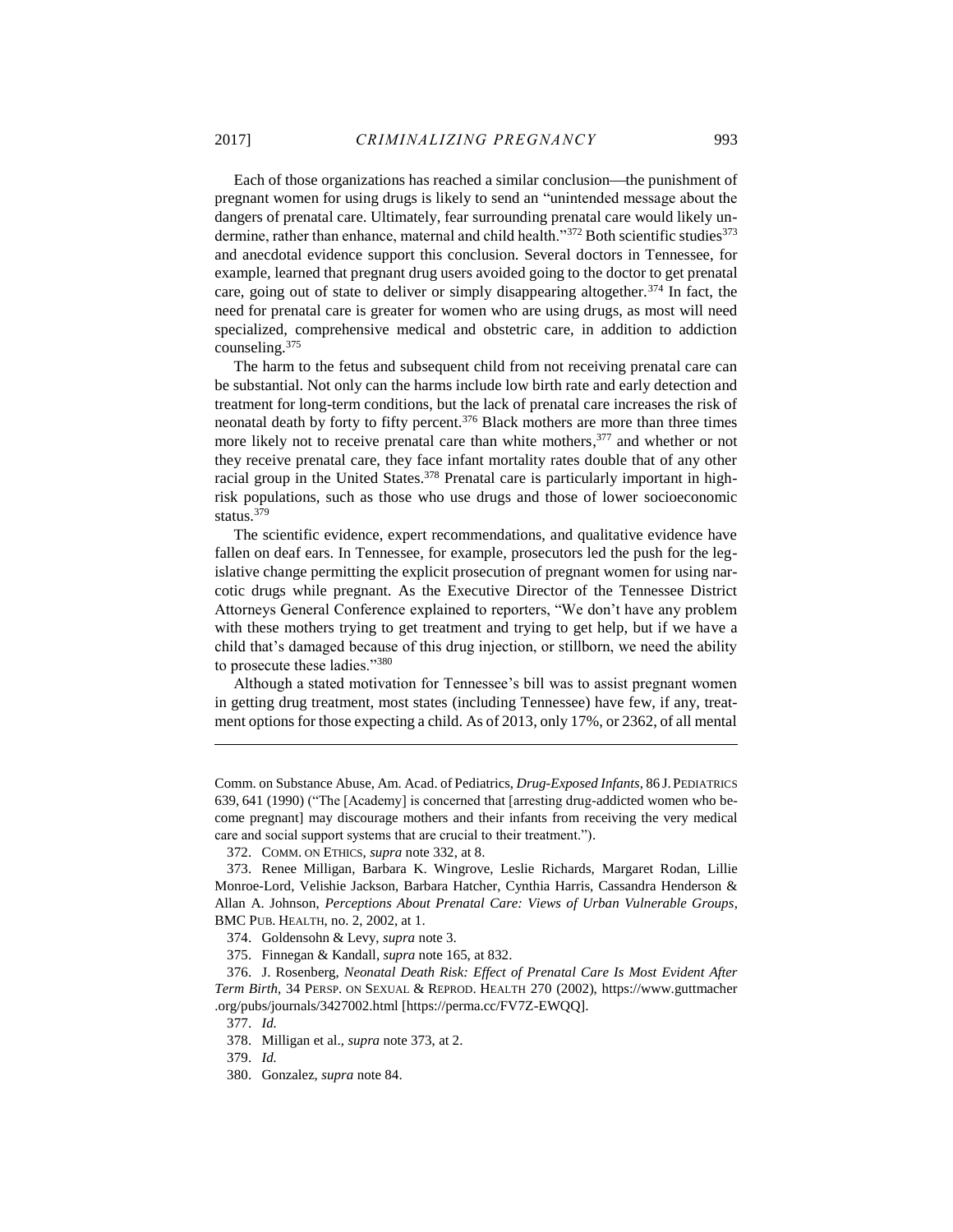health and substance abuse facilities nationwide had programs specifically designed for pregnant and postpartum women.<sup>381</sup> Of those, approximately 87% are private facilities, almost 40% of which are for-profit organizations.<sup>382</sup> This number continues to diminish when looking at whether childcare is available. Only 7%, or 1004, of all mental health and substance abuse facilities provide childcare for participants in the program, and only 3.6%, or 509, had residential beds for clients' children.<sup>383</sup> Although the data does not indicate how many programs provide both, undoubtedly, the facilities that have programs for pregnant and postpartum women *and* provide childcare are few and far between.

"[C]hildcare is a necessary component for the majority of women seeking [drug] treatment."<sup>384</sup> Compared to their male counterparts, women who seek drug treatment tend to be younger, less educated, unemployed, suffering from anxiety, depression, or suicidal thoughts, and have dependent children.<sup>385</sup> For many women, a treatment facility that lacks childcare poses a significant barrier to treatment.<sup>386</sup> Significantly, evidence suggests that postpartum women whose infants lived with them during inpatient drug treatment had higher completion rates and longer average stays in treatment.<sup>387</sup> Conversely, those who were not permitted to bring their children with them seemed "unable to concentrate fully on their own recovery" and left treatment early.<sup>388</sup>

Access to treatment was recognized as a major problem when the Tennessee House Criminal Justice Subcommittee began to consider whether to allow Tennessee's prenatal assault law to continue beyond the initial two-year period. The committee heard testimony that only eleven facilities in Tennessee would accept a pregnant woman into their drug treatment program, and of those, approximately half had waiting lists.<sup>389</sup> Additionally, three facilities would not take insurance to cover

 $\overline{a}$ 

388. *Id.* 

<sup>381.</sup> SUBSTANCE ABUSE & MENTAL HEALTH SERVS. ADMIN., U.S. DEP'T OF HEALTH & HUMAN SERVS., NATIONAL SURVEY OF SUBSTANCE ABUSE TREATMENT SERVICES (N-SSATS): 2013, at 54 tbl.4.11 (2014), http://www.samhsa.gov/data/sites/default/files/2013\_N-SSATS \_National\_Survey\_of\_Substance\_Abuse\_Treatment\_Services/2013\_N-SSATS\_National\_Survey \_of\_Substance\_Abuse\_Treatment\_Services.pdf [https://perma.cc/LV4E-JRRN] (reporting that 2362 out of 14,148 total treatment facilities offer services specifically geared to pregnant or postpartum women). Tennessee has twenty-four facilities, or 11% of its facilities, that treat pregnant or postpartum women. *Id.* at 108 tbl.6.12b.

<sup>382.</sup> *Id.* at 54 tbl.4.11 (using numbers on the left side of the table).

<sup>383.</sup> *Id.* at 51 tbl.4.8.

<sup>384.</sup> Janet W. Steverson & Traci Rieckmann, *Legislating for the Provision of Comprehensive Substance Abuse Treatment Programs for Pregnant and Mothering Women*, 16 DUKE J. GENDER L. & POL'Y 315, 324 (2009).

<sup>385.</sup> MALINOWSKA-SEMPRUCH & RYCHKOVA, *supra* note 67, at 11.

<sup>386.</sup> *Id.*

<sup>387.</sup> H. Westley Clark, *Residential Substance Abuse Treatment for Pregnant and Postpartum Women and Their Children: Treatment and Policy Implications*, 80 CHILD WELFARE 179, 189 (2001).

<sup>389.</sup> Mar. 15, 2016, H.B. 1660 Hearing, *supra* note 77 (statement of Mary Linden Salter, Executive Director of Tennessee Association of Alcohol, Drug, and Other Addiction Substances, at 2:16:00).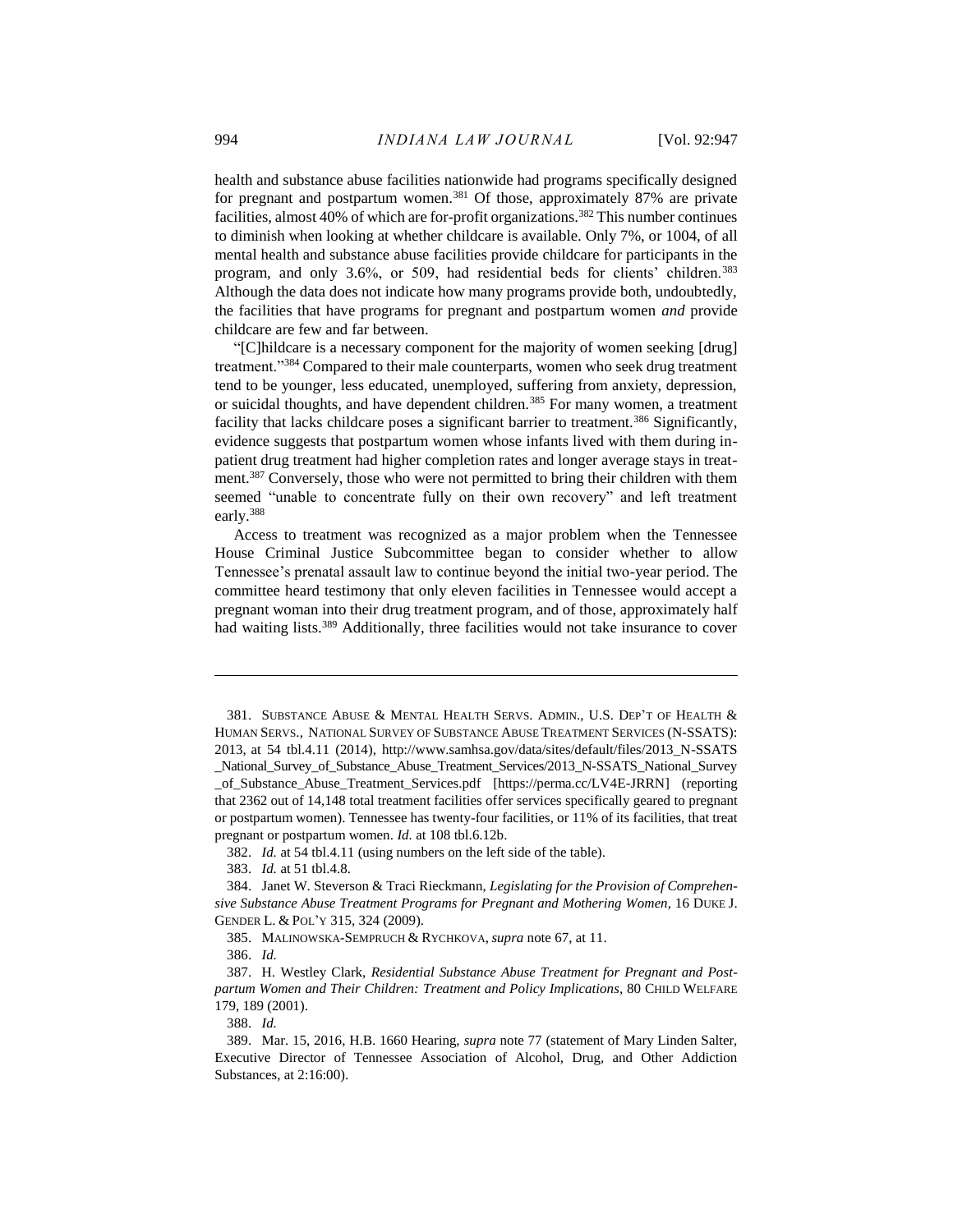the costs of treatment; they only accepted out-of-pocket money.<sup>390</sup> Admission to some facilities required women to see a high-risk OB-GYN, which were often hard to find.<sup>391</sup> As a result, after the law's passage in 2014, the number of pregnant women in publicly funded treatment programs declined over the next two years.<sup>392</sup>

When the bill was first passed, prosecutors, and apparently legislators, were not concerned about the limited treatment options. As one Tennessee prosecutor noted, "I wouldn't want one detail to get in the way of what this bill would do."<sup>393</sup> The lack of treatment as a true viable option belies the assertion that the ability to prosecute "these ladies" was the impetus behind Tennessee's law, or any of the other laws that have been used to prosecute women for using drugs while pregnant. The deeper motivation, as articulated by a Davidson County prosecutor, is the fundamental belief that "[d]rug users are not good parents."<sup>394</sup> Based on this belief, several Nashvillearea prosecutors tried getting the courts to order women to take birth control as a condition of probation and encouraging the jails to hand out long-acting contraception.<sup>395</sup> Likewise, the push to terminate parental rights is rooted in this view. Many feel criminal penalties are needed "to control addicted women's behavior."<sup>396</sup>

## III. CONSTRUCTIONS OF MOTHERHOOD

<span id="page-49-0"></span>Extensive evidence documents the harmful effects of in utero exposure to tobacco and, in some instances, alcohol, as well as the negative consequences of removing a child from her parent and the lack of prenatal care. Although most assume the ill effects of illegal drug use are far worse than any of these, the scientific evidence rejects this conclusion. Our laws, however, continue to rely on misplaced assumptions about harm. States criminalize, either directly or indirectly, the use of illegal drugs by pregnant women, but no state has contemplated criminalizing the use of tobacco while pregnant or the failure to obtain prenatal care.<sup>397</sup> Likewise, legislators continue to disregard the significant role that poverty, domestic and neighborhood violence, epigenetic factors, and the father's own behavior play in harms experienced by a developing fetus and child.

The critical question is, why? Why, if we have significant, reliable, longitudinal evidence documenting the relatively few adverse consequences from illegal drugs, and similar studies documenting the greater damage caused by tobacco, alcohol, the lack of prenatal care, and removal from the home, why are we choosing to make illegal drug use while pregnant a separate crime?

Our society's perceptions of gender, class, and race provide the answer. As Professor Reva Siegel long ago noted, "the reality of this harm does not necessarily explain the ways this society chooses to regulate women's conduct."<sup>398</sup> She

<sup>390.</sup> *Id.* 

<sup>391.</sup> *Id.*

<sup>392.</sup> *Id.* at 2:15:38.

<sup>393.</sup> Goldensohn & Levy, *supra* note 3 (quoting Sullivan County prosecutor Barry Staubus).

<sup>394.</sup> *Id.* (quoting Davidson County prosecutor Brian Holmgren).

<sup>395.</sup> *Id.*

<sup>396.</sup> *Id.*

<sup>397.</sup> This Article does not advocate the creation of such laws.

<sup>398.</sup> Siegel, *supra* note 19, at 339.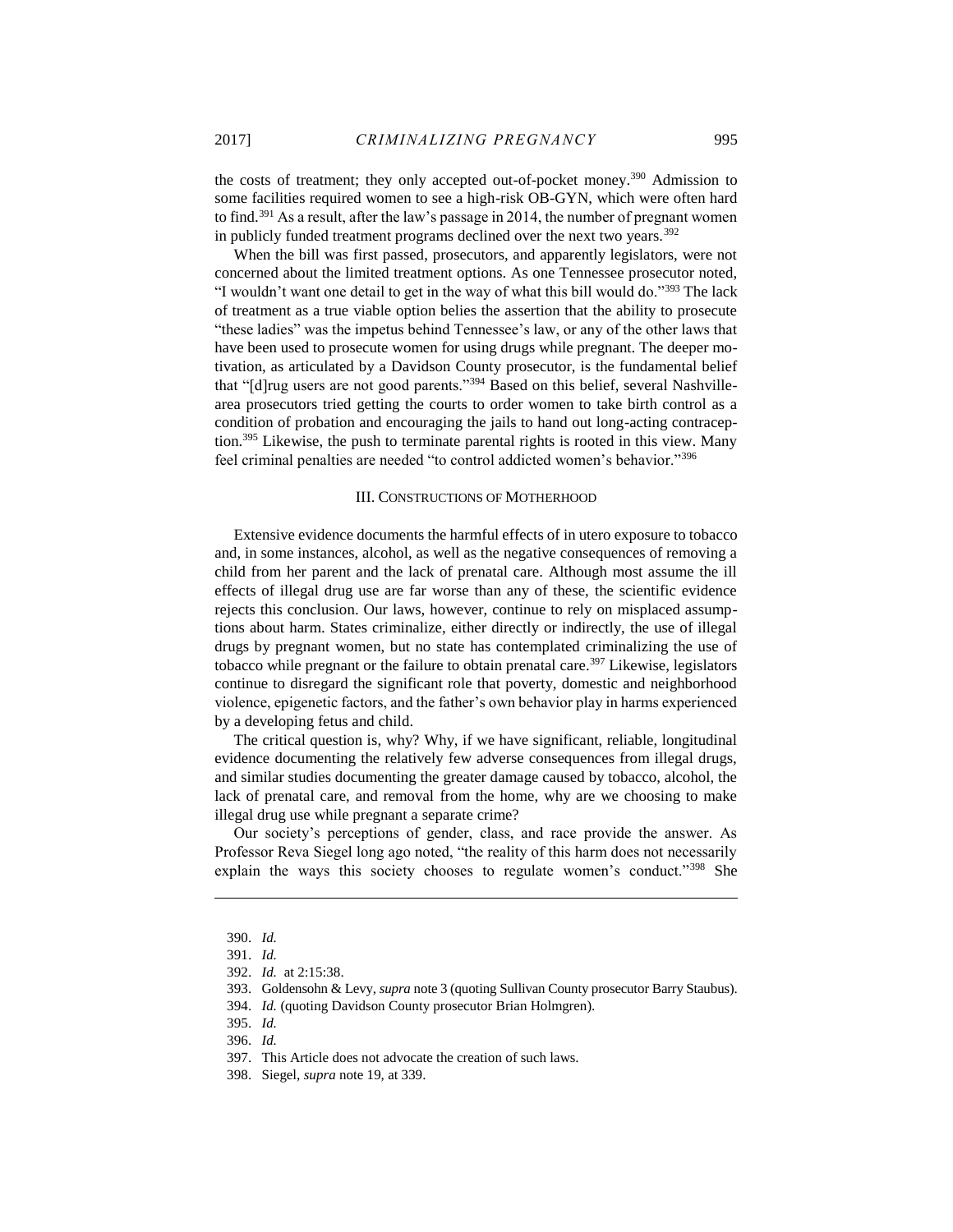continued, posing the question, "Would this society so readily contemplate criminal prosecution, 'protective' incarceration, or custody-deprivation as responses to maternal addiction if the policies were to be applied to privileged women rather than the poor?"<sup>399</sup> A similar question can, and should, be framed regarding the intersectionality of race and socioeconomic status: would we continue to pursue these criminal laws if the policies were applied to privileged white women rather than poor Black women? $400$  A closer look at how laws criminalizing a pregnant woman's conduct are implemented provides a resounding "no" to these questions. As Siegel concluded back in 1992, "today as in the past, judgments about motherhood in this society are delineated by class and race, as well as by sex."401 Now, almost twenty-five years later, strikingly little has changed.

# *A. The Usual Justifications for Punishment Do Not Apply*

<span id="page-50-0"></span>The state legislators creating laws specifically criminalizing the use of drugs by pregnant women, the prosecutors who rely on these and other generally applicable criminal laws to punish women for this same behavior, and the judges who sanction punishment based on these justifications all vocally rely on the harm to the fetus and subsequent child as motivation for their actions. Yet, with the harm fallacy debunked, it becomes apparent that something else must be the true motivation for these actions. Typically, criminal law relies on five primary theories to justify punishing someone: utilitarianism, retribution, deterrence, rehabilitation, and incapacitation. Perhaps, with the harm theory nullified, the justification is one of these pillars.

A closer look reveals that none of the usual justifications for punishment step in to do that work. As indicated previously,  $402$  rehabilitation is one ostensible motivation for Tennessee's law and North Carolina's proposed bill. Both include provisions encouraging pregnant women to seek drug treatment. But the lack of available treatment options and the apparent unconcern for this "detail" in the law belie the assertion that rehabilitation truly is the concern.<sup>403</sup> Additionally, ample evidence shows pregnant women are more likely to seek drug treatment if they do not fear prosecution when they go to get prenatal treatment. If rehabilitation is the goal, increasing funding and available drug treatment options for pregnant women and removing the threat of a criminal conviction and jail time are far more likely to encourage this result.

The debunked harm fallacy likewise tends to undermine utilitarianism as a justification for punishing illegal drug use by pregnant women. Utilitarianism punishes only if the overall benefit to society of such punishment outweighs the overall harm. In her pitch to renew Tennessee's law, Representative Weaver articulated a utilitarian

<sup>399.</sup> *Id.* at 344.

<sup>400.</sup> *See, e.g.*, Roberts, *supra* note 138, at 1445-50.

<sup>401.</sup> Siegel, *supra* note 19, at 344.

<sup>402.</sup> *See supra* Part II.B.

<sup>403.</sup> Additionally, Tennessee passed a civil version of its assault bill the year before, *see*  TENN. CODE. ANN. § 33-10-104(e), (f) (2015), which also encouraged treatment, but without the criminal stigma and punishment attached. If rehabilitation were the true motivation, the legislature would have had no need to pass a criminal law a year later, without waiting to see whether the initial civil provision was successful.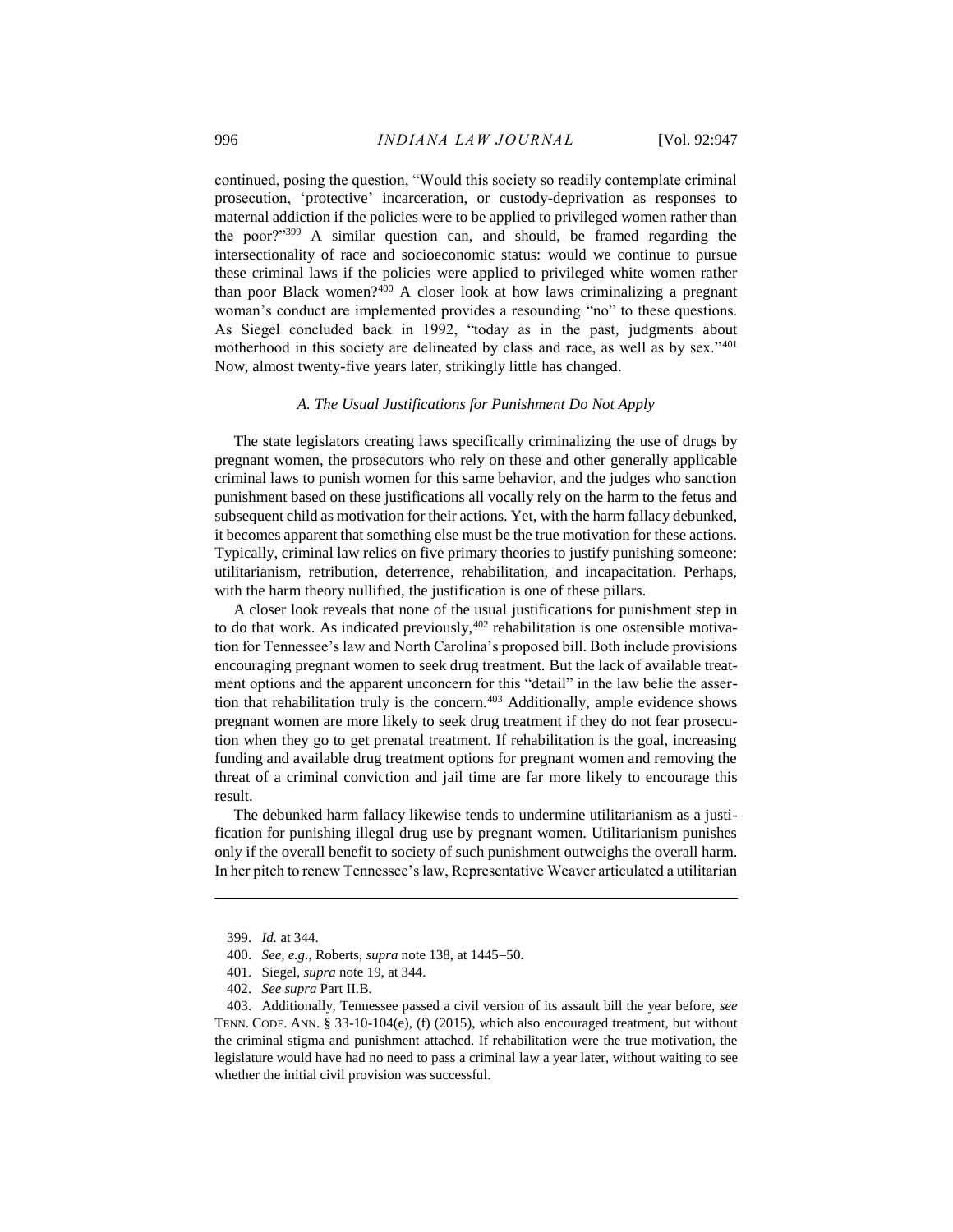theory, telling the Subcommittee on Criminal Justice, "We need all hands on deck to defeat the darkness of drug addiction unleashed on our most vulnerable. Our newborn babies are tormented by drugs and that's just got to stop."<sup>404</sup> She noted the "devastation" drugs have on "everyone and everything": "Drugs are destroying our lives. Babies are leaving our hospitals . . . [and] going right back into a dangerous drug-infested home."<sup>405</sup> A utilitarian theory supports criminalization if, despite the harms such an approach creates, it reduces the negative consequences of drug addiction generally, and more specifically, the negative consequences of maternal drug use to the fetus and subsequent child.

The evidence does not support a utilitarian theory, however. As Part II documents, the deleterious effects of criminalizing drug use by pregnant women are expansive, affecting the children born to these women, the women themselves, and broader attempts to eliminate drug use by women of childbearing age and curtail the potential harms from this behavior. Pregnant women do not seek prenatal care and often forego an opportunity to cease their use of drugs when laws like this are in place. $406$  More societal harms seem to be created by implementing this type of law than reduced. The children born to mothers who used drugs while pregnant, overall, do not appear to be better served by this type of law, nor does society. Illegal drug use is much less of a danger than many other deleterious behaviors that are not criminalized. The damaging outcomes from society's treatment of pregnant women who may be struggling with drug abuse, poverty, physical abuse, or any other number of unseen battles outweigh any potential benefits of making such behavior a crime.

Deterrence is another primary goal of criminal law—both the deterrence of women from using drugs, and the deterrence of others from engaging in similar behavior. Tennessee's law, as well as the bills introduced in other states, openly acknowledged deterrence as a motivation. As one prosecutor noted during legislative hearings in Tennessee, "The whole intent of this bill . . . balances deterrent [sic] with accountability and with treatment."<sup>407</sup>

Yet the data does not support criminalizing maternal drug use under this theory either.<sup>408</sup> For example, over the period of time Tennessee's law was in effect, the number of infants exposed to heroin or born with NAS remained the same as prior to the law's passage.<sup>409</sup> There was no evidence indicating the law decreased the percentage of drug-exposed babies.<sup>410</sup> Testimony from former addicts before the House Subcommittee confirmed the law did not deter their use. Instead, women did not seek drug treatment or prenatal care prior to giving birth because they feared arrest.<sup>411</sup> Additionally, 80% of infants going through withdrawal in Tennessee were exposed

<sup>404.</sup> Mar. 15, 2016, H.B. 1660 Hearing, *supra* note 77 (statement of Rep. Terri Lynn Weaver, at 1:19:58).

<sup>405.</sup> *Id.* at 1:21:15, 1:21:54.

<sup>406.</sup> *See supra* Parts II.A.2, II.B.

<sup>407.</sup> Mar. 18, 2014, S.B. 1391 Hearing, *supra* note 71 (statement of Barry Staubus, District Attorney for Sullivan County, at 2:12:48).

<sup>408.</sup> Mar. 15, 2016, Hearing on H.B. 1660, *supra* note 77 (statement of Dr. Stephen Patrick, at 1:37:35).

<sup>409.</sup> *Id.* 

<sup>410.</sup> *Id.* 

<sup>411.</sup> *Id.* (statements of Latony Lester, at 1:16:09 and Brittany Hudson, at 2:10:09)*.*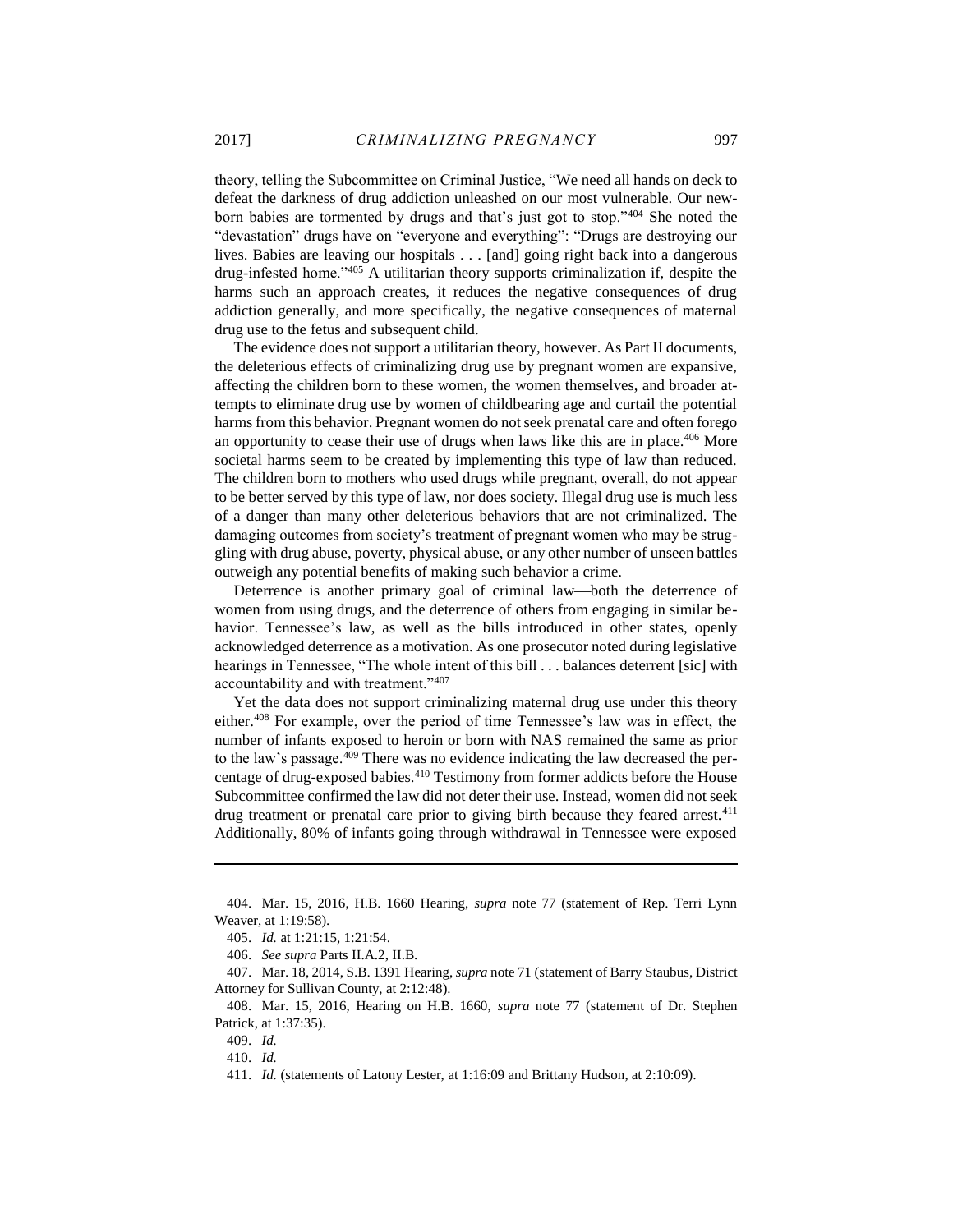to legally prescribed drugs.<sup>412</sup> The law as written in Tennessee, and proposed in other states, which excludes the prosecution of women using lawfully prescribed substances, would have no impact on this group of children. In this context, deterrence fundamentally fails as a proposed justification. Rather than being deterred from using drugs, pregnant drug users are deterred from seeking prenatal care and other services that might lead them to limit their drug use.

Some states have cited incapacitation as a motivation for their approaches to these laws. Two arguments could be made for incapacitation. The first involves the illegal behavior by the mother. As Representative Weaver noted in response to a colleague who expressed concerns about putting an addicted mother in jail, "[T]he lady is already dealing and breaking the law—she is dealing with illegal narcotics, so that's already a crime."<sup>413</sup> In other words, incarceration is a legitimate punishment for someone who "is dealing with illegal narcotics," regardless of whether she is pregnant or has recently given birth. A second reason to incapacitate a mother is to prevent her from hurting her fetus with her continued illicit activity.

In response to the first contention, the general illegality of "dealing with" prohibited drugs does not justify the incapacitation of pregnant or recently postpartum women. Certainly incapacitation removes someone who uses drugs from society and punishes them for engaging in an illegal activity—the possession of illegal drugs. However, laws such as Tennessee's do not authorize prosecuting pregnant women for *possessing* drugs, but for using them, alleging the *use* to be an assault on the fetus/child. Supreme Court case law prohibits criminalizing drug addiction and, inferentially, the use of drugs.<sup>414</sup> If drug use is not illegal, it cannot be the justification for incapacitating someone.

Likewise, incapacitation does little to address the concerns regarding the conduct of the women targeted by these laws, the issue raised by the second argument. Those who argue in favor of incapacitation as a justification for criminalizing prenatal drug use rely on the flawed assumption that prenatal drug use causes certain negative outcomes to the fetus and subsequent child. If, in reality, prenatal drug use causes fewto-no harmful effects, as discussed in Part I, incapacitation cannot be used as a valid justification for this type of law.

We finally turn to retribution, the most significant tool in most modern legislators' and prosecutors' arsenals. Retribution requires the punishment to fit the crime, and it is often summed up by the Old Testament idea of "an eye for an eye." In the language of prosecutors and legislators, "these ladies" need to be held "accountable."<sup>415</sup>

<sup>412.</sup> *Id.* (statement of Dr. Stephen Patrick, at 1:39:29).

<sup>413.</sup> Apr. 9, 2014, Debate on H.B. 1295, *supra* note 74 (statement of Rep. Terri Lynn Weaver, at 5:25:48). Representative Weaver's assessment was not entirely accurate, however. Long established Supreme Court precedent prohibits the criminalization of the mere use of drugs. Robinson v. California, 370 U.S. 660, 666 (1962) (finding statute that makes drug addiction a criminal offense unconstitutional). Only the possession and distribution of drugs are illegal.

<sup>414.</sup> *Robinson*, 370 U.S. at 666.

<sup>415.</sup> *See, e.g.*, Mar. 18, 2014, S.B. 1391 Hearing, *supra* note 71, at 2:12:48 (statement of Barry Staubus, District Attorney for Sullivan County); Apr. 9, 2014, Debate on H.B. 1295, *supra* note 74, at 5:12:48 (statement of Rep. Terri Lynn Weaver); Mar. 15, 2016, H.B. 1660 Hearing, *supra* note 77, at 2:30:03 (statement of Rep. Terri Lynn Weaver).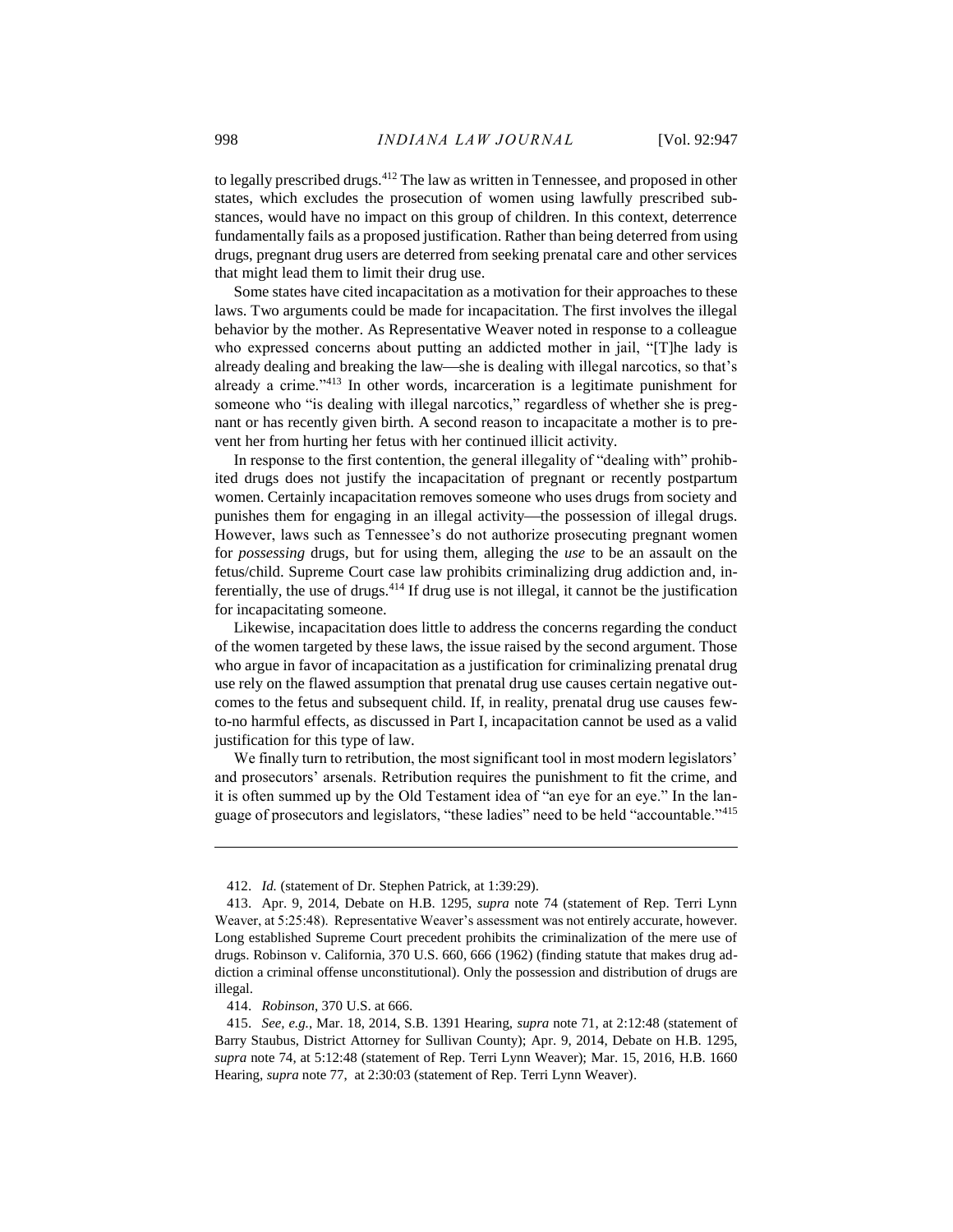But the harm for which the woman needs to be held accountable, for which she needs to atone, is the harm to the fetus. The "victim" of the crime here is the fetus.<sup>416</sup> Under this theory, the woman must be punished appropriately for the harm she caused her child. But if the harm to the fetus and subsequent child is minimal to nonexistent, the justification for retribution becomes moot. Under a retributivist approach, someone cannot be punished more harshly than her actions deserve. If there is little to no harm, there is little to no basis for which to criminalize a person's actions.

Underlying each of these standard criminal law justifications is a thread of moral blameworthiness, however. Criminal law is aimed at punishing conduct deemed morally threatening to society.<sup>417</sup> Moral condemnation alone appears to be the only justification for criminalizing prenatal drug use. As one Tennessee prosecutor noted, he believes "[d]rug users are not good parents."<sup>418</sup> In other words, in his view, this moral judgment justifies the criminalization of prenatal drug use and the requirement that women be made to pay for their moral transgression by giving up their children and being subject to criminal punishment.<sup>419</sup> Likewise, Representative Weaver declared that this law brings "redemption and hope to many Tennesseans."<sup>420</sup> Although other legislators and judges might not be quite so explicit in their condemnation, a closer look at how these statutes play out on the ground reveals moral judgment about what does and does not constitute good motherhood to be the motivating factor behind these laws.

# *B. Race-, Gender-, and Class-Based Moral Judgments*

<span id="page-53-0"></span>Moral blameworthiness is at the heart of the punishments many women are now facing. For many, the use of drugs is seen as a moral failure. Drug users are seen as people who are unworthy to procreate and undeserving to be mothers. They are "quickly branded  $\dots$  as immoral and unfit mothers."<sup>421</sup> This moral judgment is visible in statements such as "drug users are not good parents" or these mothers are "the worst of the worst." When someone makes this type of declaration, she usually has an image of who that "drug user" or bad parent is. Often, she envisions the drugusing bad parent as a poor woman, many times a Black poor woman.<sup>422</sup> They envision her with a "syringe in her arm" and a "baby in her belly," hanging out on a street corner.<sup>423</sup> In 1997, Professor Roberts wrote that the criminalization of drug use by

<sup>416.</sup> *See* Cherry, *supra* note 13, at 38–39 (discussing how recent statutes "grant rights to the fetus, create an adversarial relationship between the fetus and the pregnant woman, and criminalize the behavior of the pregnant woman"); Deborah Tuerkheimer, *Conceptualizing Violence Against Pregnant Women*, 81 IND. L.J. 667, 696–97 (2006).

<sup>417.</sup> Cortney E. Lollar, *Child Pornography and the Restitution Revolution*, 103 J. CRIM. L. & CRIMINOLOGY 343, 388 (2013).

<sup>418.</sup> Goldensohn & Levy, *supra* note 3.

<sup>419.</sup> *Cf.* Cortney E. Lollar, *Punitive Compensation*, 51 TULSA L. REV. 99, 108 (2015) (discussing criminal law's attempts to remedy moral harms through punishment).

<sup>420.</sup> Mar. 15, 2016, H.B. 1660 Hearing, *supra* note 77 (Statement of Rep. Terri Lynn Weaver, at 1:20:55).

<sup>421.</sup> MALINOWSKA-SEMPRUCH & RYCHKOVA, *supra* note 67, at 12.

<sup>422.</sup> Goodwin, *supra* note 13, at 853–54.

<sup>423.</sup> *See supra* text accompanying notes 75–76.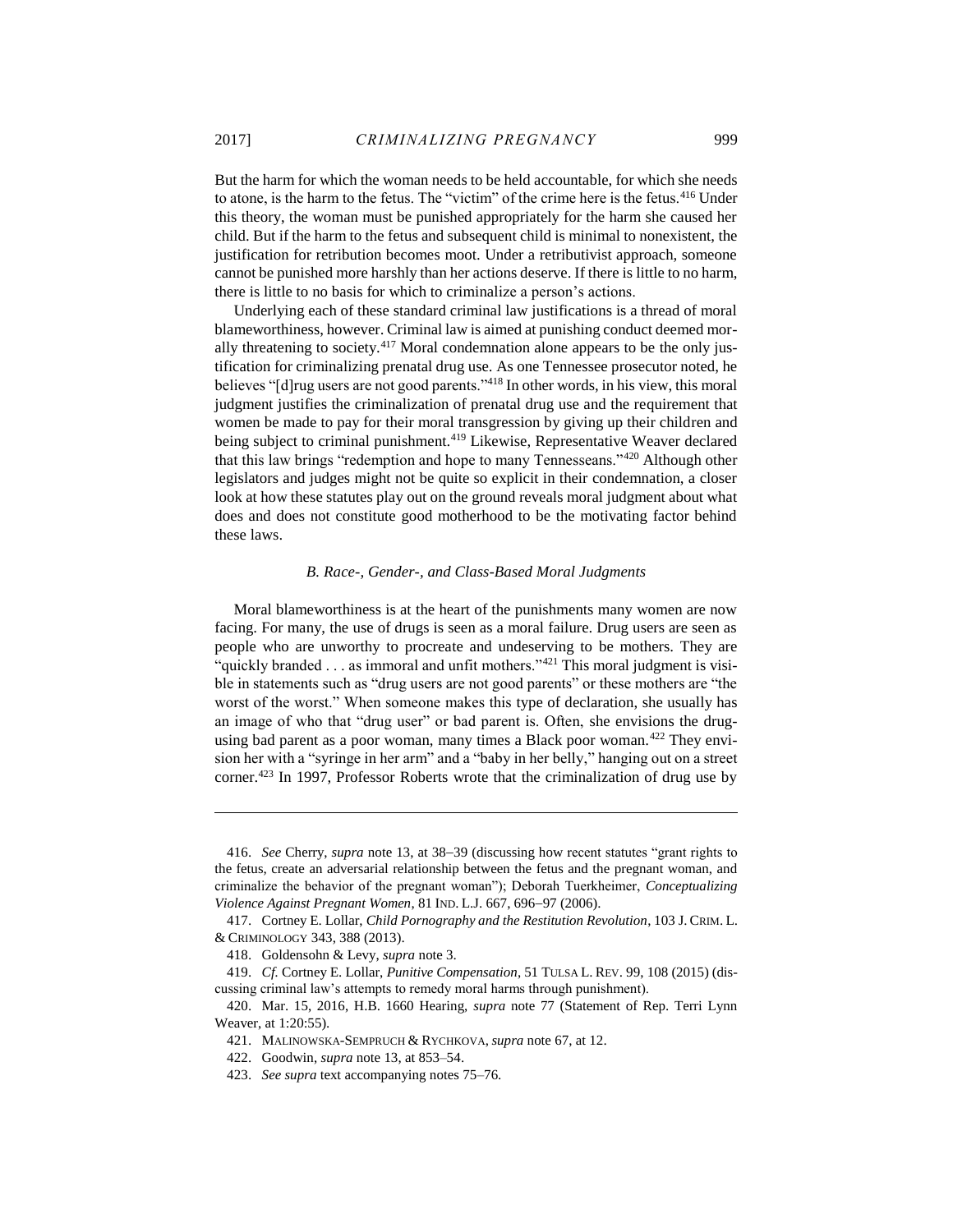pregnant women "belongs to the continuing legacy of the degradation of Black motherhood. . . . The prosecutions are better understood as a way of punishing Black women for having babies rather than a way of protecting Black fetuses."<sup>424</sup> The word "Black" must be supplemented with, and increasingly can be replaced by, the word "poor."

Historically, laws punishing drug-using pregnant women were applied almost exclusively to Black women of a lower socioeconomic class, but in their most recent manifestation, these laws are applied more broadly to all women of a lower socioeconomic class. No empirical or anecdotal evidence appears to exist documenting the prosecution of any middle- to upper-class women for these crimes. However, decades of evidence support the conclusion that only those of lesser financial means are ending up in the criminal justice system for their behavior while pregnant.<sup>425</sup> The available data from Tennessee's prosecution of drug-using women, albeit quite limited, is a case in point. Approximately half of the women prosecuted were white, the other half Black; almost all were poor.<sup>426</sup> As Professor Michele Goodwin observed, at this point, "class matters as much as race" in the application of these laws.<sup>427</sup>

This observation, however, does not tell the full story. The heightened attention paid to class distinctions does not answer the question of whether white women or women of other races are collateral damage of policies that remain aimed at Black women, or whether poorer non-Black women are now being treated similarly to how Black women historically have been treated. Interactions like the one between the representatives during both the Tennessee House Subcommittee on Criminal Justice hearing and floor debate,<sup>428</sup> as well as the statistics on how few women are prosecuted relative to the widespread evidence of maternal drug use in utero, suggest that perhaps these laws do remain aimed at Black women, and that white women and women of others races are collateral damage.<sup>429</sup> Other indications suggest that class distinctions are increasingly racialized, and that perhaps, non-Black women are now being subject to the same punitive viewpoints as Black women have been for at least a century.

Over the past fifty years, social scientists have observed that class distinctions have come to play as important a role in determining one's sociopolitical status as race itself.<sup>430</sup> As class distinctions have become more polarized, they also have

<sup>424.</sup> ROBERTS, *supra* note 19, at 154; *see id.* at 180.

<sup>425.</sup> *See, e.g.*, PALTROW, *supra* note 27, at 6; Roberts, *supra* note 138, at 1432–36; Libby Copeland, *Wisconsin Is Throwing Pregnant Women in Jail To Protect "Unborn Children*,*"*  SLATE (Dec. 16, 2014, 11:47 AM), http://www.slate.com/blogs/xx\_factor/2014/12/16/tamara \_loertscher\_wisconsin\_mother\_is\_thrown\_in\_jail\_for\_refusing\_drug\_treatment.html [https:// perma.cc/7DAK-TT2Q]; Martin, *supra* note 9; Goodwin, *supra* note 13, at 786.

<sup>426.</sup> Goldensohn & Levy, *supra* note 3.

<sup>427.</sup> Goodwin, *supra* note 13, at 786.

<sup>428.</sup> *See supra* text accompanying note 101.

<sup>429.</sup> *See supra* notes 109 & 110 and accompanying text.

<sup>430.</sup> *See, e.g.*, William Julius Wilson, *The Declining Significance of Race: Revisited & Revised*, 140 DÆDALUS 55, 57 (2011). To be clear, enormous disparities in wealth remain between Black and white families in the United States, due to generations of policies that have limited the ability of African Americans to attain and maintain wealth. *See, e.g.*, MICHELLE ALEXANDER, THE NEW JIM CROW: MASS INCARCERATION IN THE AGE OF COLORBLINDNESS (rev. ed. 2012); Goldburn P. Maynard Jr., *Addressing Wealth Disparities: Reimagining Wealth*  Taxation as a Tool for Building Wealth, 92 DENV. U.L. REV. 145, 151-54 (2014); Paul Kiel,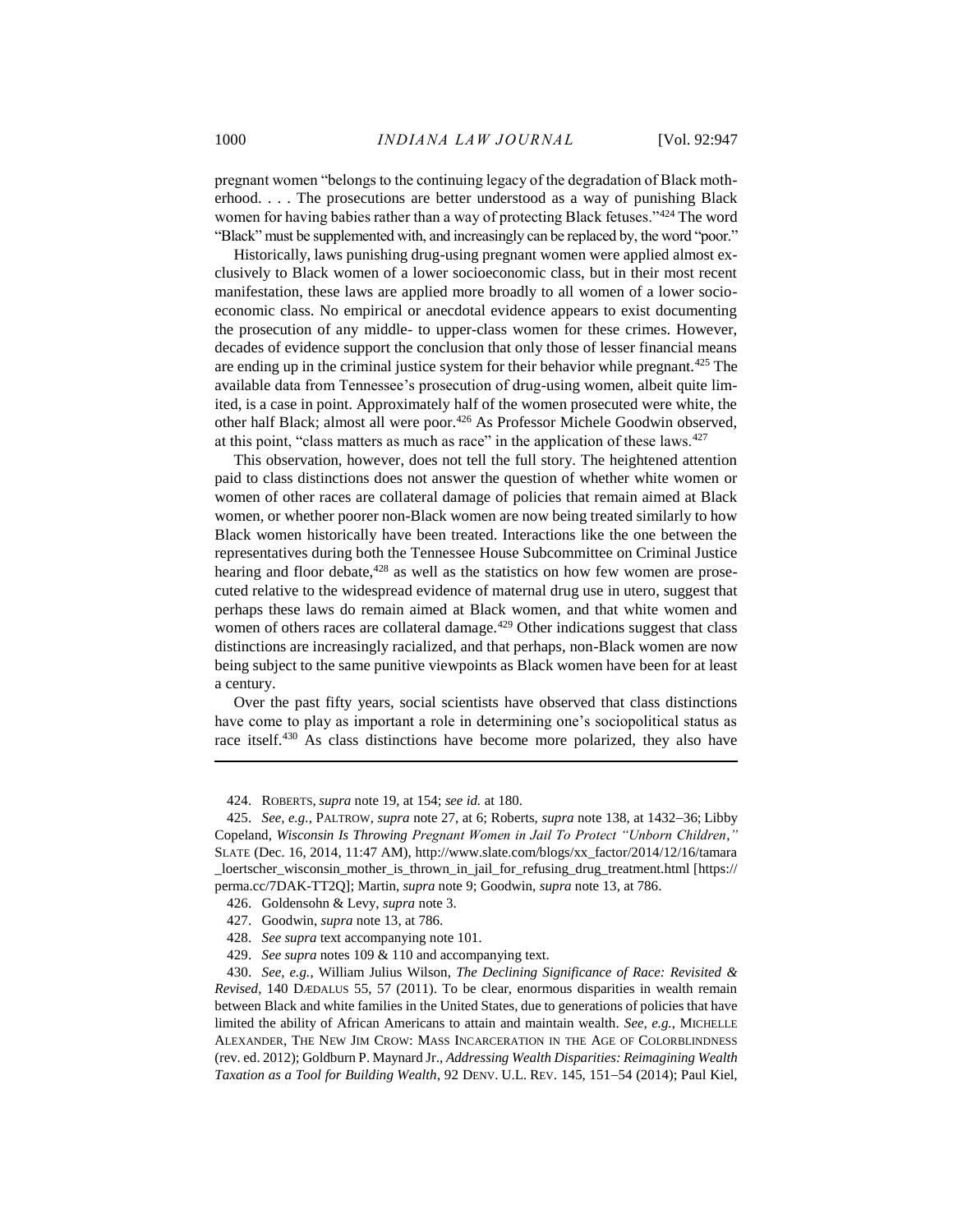become increasingly racialized.<sup>431</sup> The racialization of class attributes has led to the identification of those who are underprivileged to be conceptualized as a member of a racially disempowered group.<sup>432</sup> As one scholar noted, "Race has left a heavy footprint on class."<sup>433</sup> In fact, racial categories take on renewed force against the backdrop of class, reinforcing these racialized categories rather than erasing them.<sup>434</sup>

In many ways, class is as much about culture and morality as it is about economics.<sup>435</sup> Our society associates wealth, advantage, and presumptions of innocence with whiteness, the presumptive norm.<sup>436</sup> Conversely, deviance, lack of wealth, disadvantage, and presumptions of guilt are associated with Blackness.<sup>437</sup> In certain limited circumstances, Blacks with money are permitted to become "operatively

432. KHIARA M. BRIDGES, REPRODUCING RACE: AN ETHNOGRAPHY OF PREGNANCY AS A SITE OF RACIALIZATION 173 (2011).

433. powell, *supra* note 431, at 397.

434. BRIDGES, *supra* note 432, at 173.

435. powell, *supra* note 431, at 389. Another recent series of laws revealing the enhanced role that class plays in punishing those who are poor involves the drug testing of welfare applicants, despite repeated evidence that few applicants ever test positive. Bryce Covert, *Tennessee Drug Tests Welfare Applicants, Discovers Less Than One Percent Use Drugs*, THINKPROGRESS (Aug. 7, 2014), http://thinkprogress.org/economy/2014/08/07/3468610 /tennessee-welfare-drug-test-positive/ [https://perma.cc/US5P-JTEF]; Alan Pyke, *Welfare Drug Tests in Tennessee Are Coming Up Pretty Close to Empty*, THINKPROGRESS (Feb. 9, 2016), http://thinkprogress.org/economy/2016/02/09/3747642/tennessee-drug-tests-update/ [https://perma.cc/RRG6-AQB7]. Only one person, of 87,000 people tested in Arizona, had a positive drug test. Editorial, *Drug Testing Welfare Applicants Nets Little*, USA TODAY (Mar. 18, 2012, 7:30 PM), http://usatoday30.usatoday.com/news/opinion/editorials/story/2012-03-18 /drug-testing-welfare-applicants/53620604/1 [https://perma.cc/LBK5-DNCP]. In Utah, only twelve of 4730 applicants tested positive, or fewer than 0.3%. Michelle L. Price, *Only 12 Test Positive in Utah Welfare Drug Screening*, KSL.COM (Aug. 23, 2013, 3:42 PM), http://www.ksl.com/?sid=26559995&nid=148&title=only-12-test-positive-in-utah-welfare-drug -screening&fm=home\_page&s\_cid=queue-11 [https://perma.cc/JX6Q-C5M8]. In Florida, a slightly higher percentage, but still fewer than 3% of applicants, had positive drug tests. Lizette Alvarez, *No Savings Are Found from Welfare Drug Tests*, N.Y. TIMES, Apr. 18, 2012, at A14. Florida has had to pay out settlements based on court rulings that the testing was unconstitutional. Dara Kam, *Failed Drug-Test Requirement Costs Florida Taxpayers \$1.5 Million in Legal Fees*, MIAMI HERALD (June 21, 2015, 2:47 PM), http://www.miamiherald .com/news/state/florida/article25114639.html [https://perma.cc/5JXG-CT7Q]. Evidence actually suggests that the rate of positive drug tests for welfare applicants is lower than that of the general population. Darlena Cunha, *Why Drug Testing Welfare Recipients Is a Waste of Taxpayer Money*, TIME (Aug. 15, 2014), http://time.com/3117361/welfare-recipients-drug -testing/ [https://perma.cc/S24T-NW3U].

436. Audrey G. McFarlane, *Operatively White?: Exploring the Significance of Race and Class Through the Paradox of Black Middle-Classness*, 72 LAW & CONTEMP. PROBS. 163, 165 (2009).

437. *Id.*; powell, *supra* note 431, at 420–21.

*Debt and the Racial Wealth Gap,* N.Y. TIMES (Dec. 31, 2015), http://www.nytimes.com /2016/01/03/opinion/debt-and-the-racial-wealth-gap.html?\_r=0 [https://perma.cc/TMM6-NMBL].

<sup>431.</sup> *See, e.g.*, ROBERTS, *supra* note 19, at 110; *cf*. john a. powell, *The Race and Class Nexus: An Intersectional Perspective*, 25 LAW & INEQ. 355, 424 (2007) ("[C]lass identity in the United State[s] is already a racial identity.").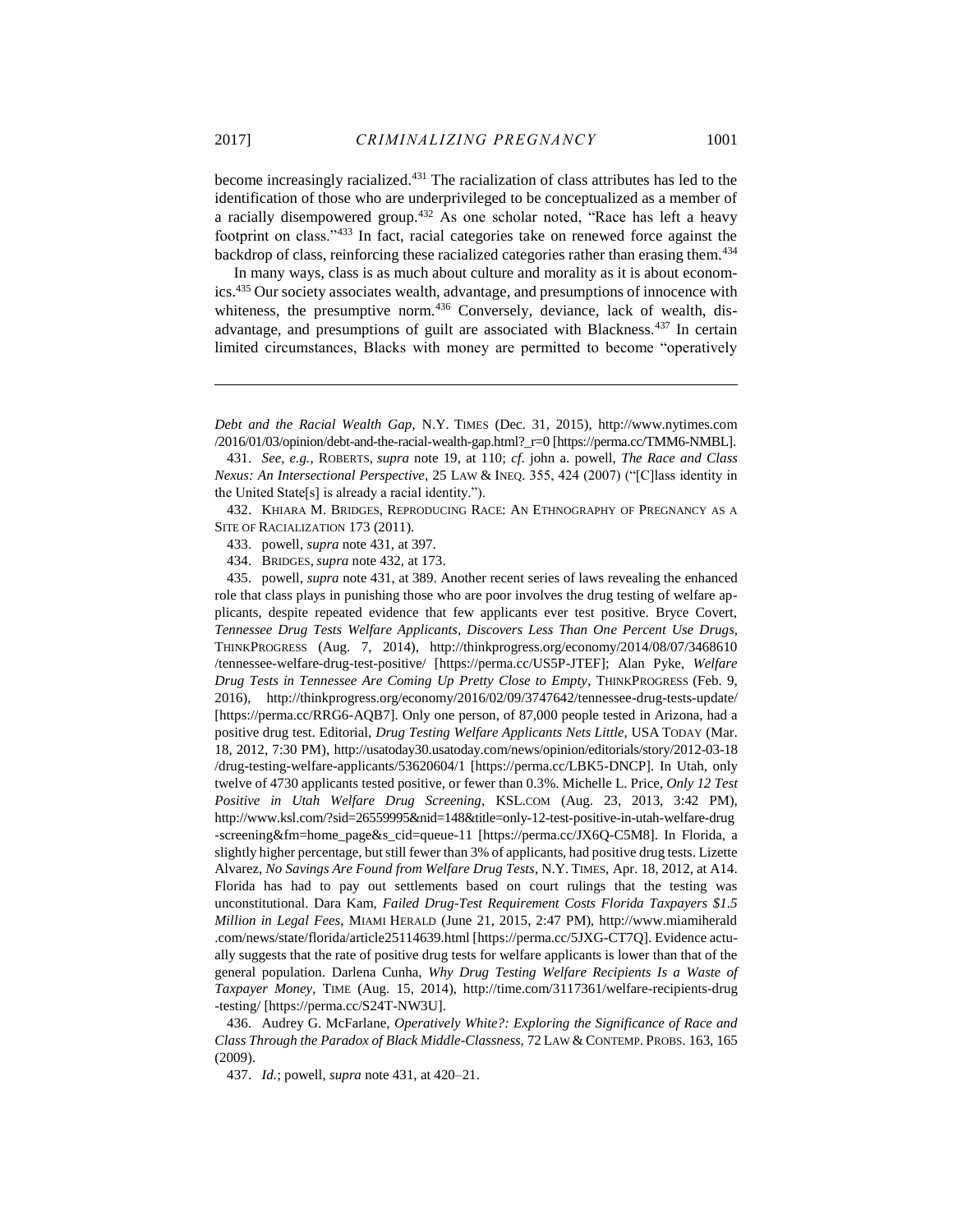white."<sup>438</sup> Likewise, for whites without money, the opposite also can be true. Whites without wealth and advantage can become "operatively Black." In other words, someone white can be "implicitly raced."<sup>439</sup>

The criminal justice system provides a stark example of this trend, evidence of which is apparent in the context of making drug use by pregnant women a crime. Overwhelmingly, statistics show that most women caught using illegal drugs while pregnant are poor.<sup>440</sup> Although many are still Black, increasingly the women arrested for using drugs while pregnant are white.<sup>441</sup> In the eyes of the criminal justice system, however, poor white drug-using pregnant women have become "operatively Black." Poor white women who use drugs while expecting are now subject to a similar moral condemnation and criminal punishment as their Black peers have been for approximately forty years.<sup>442</sup> The fact of their phenotypic whiteness does not prevent them from being implicitly racialized as Black.<sup>443</sup> Society's recent forgiving treatment of middle- and upper-class white heroin users supports the conclusion that class reinforces racialized categories rather than eliminating them.

The prosecution of drug-using women who have just given birth adds another level of degradation onto a person society views as undeserving to be a mother in the first place.<sup>444</sup> These prosecutions are a form of punishment for the woman's failure to comply with society's expectations for a soon-to-be mother. As Professor Goodwin observed, "[S]tate interventions in women's pregnancies seem far more related to evaluating women's compliance and obedience."<sup>445</sup> If not kept in check, drug-using women are always at risk for more pregnancies, an indication of their "reproductive unruliness" and the "intractability of [their] procreative facilities."446 By daring to become pregnant, these women invoke "connotations of danger, moral failure, pathology, and instability."<sup>447</sup> Even without the drug use, they are morally culpable for being poor and pregnant; their level of deviance and culpability only increases with the presence of drug use or addiction.<sup>448</sup> Poor, pregnant women are the "other" by which middle-class women define their middle-class selves as women

439. BRIDGES, *supra* note 432, at 221; *cf. id.* at 229–30.

 $\overline{a}$ 

- 441. *See supra* Parts I.A, I.B & I.F.
- 442. *See supra* Parts I.A. & I.F.

443. Cheryl I. Harris, *Whitewashing Race: Scapegoating Culture*, 94 CALIF. L. REV. 907, 916-17 (2006) (reviewing MICHAEL K. BROWN, MARTIN CARNOY, ELLIOT CURRIE, TROY DUSTER, DAVID B. OPPENHEIMER, MARJORIE M. SCHULTZ & DAVID WELLMAN, WHITEWASHING RACE: THE MYTH OF A COLOR-BLIND SOCIETY (2003)) (discussing the binary constructions of Blackness and Whiteness and the "Black/not Black" paradigm); *see also* BRIDGES, *supra* note 432, at 228–30 (acknowledging the Black/White paradigm, as well as Lani Guinier and Gerald Torres's "Black/non-Black" paradigm, and proposing a white/nonwhite paradigm instead).

444. Roberts, *supra* note 138, at 1435–36; *cf.* BRIDGES, *supra* note 432, at 213–14 (discussing how women on welfare are viewed as failing to contribute to society, and therefore, more deserving of moral condemnation and less deserving of the mantle of motherhood).

<sup>438.</sup> McFarlane, *supra* note 436, at 165.

<sup>440.</sup> *See supra* Parts I.A & I.F.

<sup>445.</sup> Goodwin, *supra* note 13, at 798.

<sup>446.</sup> BRIDGES, *supra* note 432, at 158-59.

<sup>447.</sup> *Id.* at 165.

<sup>448.</sup> *Id.* at 172.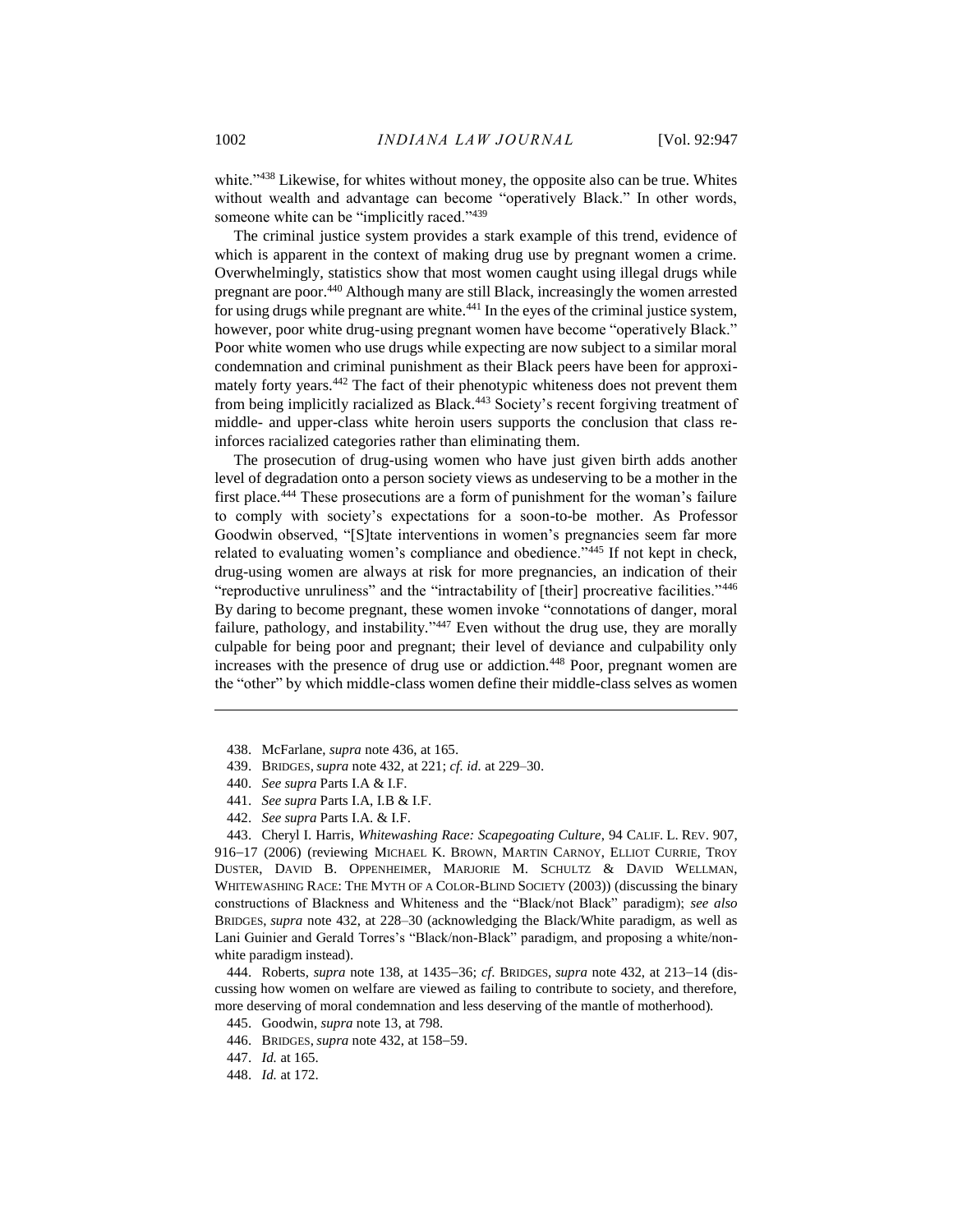of moderation and restraint, women who are sexually responsible, educated, and healthy.<sup>449</sup> In essence, the law imposes severe penalties on the poor, pregnant drug user—a criminal conviction and removal of her child—for the audaciousness of her defiant choice to continue her pregnancy to completion despite her lack of financial resources, and her lack of moderation and restraint, as evidenced by her use of drugs during the prenatal period.<sup>450</sup>

Gender also augments the confluence of class and race in the context of maternal drug laws, yet again ignoring what scientists know about fetal and child development. Large-scale genetic and epigenetic studies have found that the biological father's use of drugs, alcohol, and tobacco, diet, and other factors can have short- and long-term implications for a developing fetus and child, sometimes for generations.<sup>451</sup> However, no legislator or prosecutor is talking about prosecuting men for using drugs in the days, weeks, or years prior to conception. The legal burden is placed entirely on the mother.<sup>452</sup>

Inherent in statutes that criminalize the use of drugs by pregnant women, as well as in general criminal laws interpreted to accomplish the same end, is the idea that when a pregnant woman does not act as society expects her to, she is deserving of punishment.<sup>453</sup> She is being prosecuted primarily because of her pregnancy, not just her drug use alone.<sup>454</sup> As Professor Deborah Tuerkheimer explains, "The paradigmatic pregnant woman is selfless, sacrificing, willing and able to put the interests of her unborn child ahead of her own needs and desires, and fully committed to—and capable of—providing a uterine environment that is nothing short of perfection. Deviation from this archetype threatens social norms . . . . "455 A pregnant woman who uses illegal drugs violates these expectations and our social norms and is "viewed as self-indulgent, placing her desire to get 'high' ahead of the need of her offspring to be born healthy."<sup>456</sup>

<sup>449.</sup> *Id.* at 166.

<sup>450.</sup> ROBERTS, *supra* note 19, at 180–81; *cf.* BRIDGES, *supra* note 432, at 158–159 (discussing the tension between the pathologization of poor pregnant women and the "intractability of [the body's] procreative facilities" and "reproductive unruliness").

<sup>451.</sup> James P. Curley, Rahia Mashoodh & Frances A. Champagne, *Epigenetics and the Origins of Paternal Effects*, 59 HORMONES & BEHAV. 306, 307-08 (2011); see also, e.g., Matthew D. Anway, Andrea S. Cupp, Mehmet Uzumcu & Michael K. Skinner, *Epigenetic Transgenerational Actions of Endocrine Disruptors and Male Fertility*, 308 SCIENCE 1466 (2005); Tod Fullston, E. Maria C. Ohlsson Teague, Nicole O. Palmer, Miles J. DeBlasio, Megan Mitchell, Mark Corbett, Cristin G. Print, Julie A. Owens & Michelle Lane, *Paternal Obesity Initiates Metabolic Disturbances in Two Generations of Mice With Incomplete Penetrance to the F<sup>2</sup> Generation and Alters the Transcriptional Profile of Testis and Sperm MicroRNA Content*, 27 FASEB J. 4226 (2016); Emma L. Marczylo, Akwasi A. Amoako, Justin C. Konje, Timothy W. Gant & Timothy H. Marczylo, *Smoking Induces Differential MiRNA Expression in Human Spermatozoa: A Potential Transgenerational Epigenetic Concern?*, 7 EPIGENETICS 432 (2012).

<sup>452.</sup> Obviously, this may have the potential to raise equal protection concerns. *See, e.g.*, Goodwin, *supra* note 13, at 858–59.

<sup>453.</sup> Cherry, *supra* note 13, at 47.

<sup>454.</sup> Roberts, *supra* note 138, at 1445.

<sup>455.</sup> Tuerkheimer, *supra* note 416, at 693.

<sup>456.</sup> April L. Cherry, *The Detention, Confinement, and Incarceration of Pregnant Women*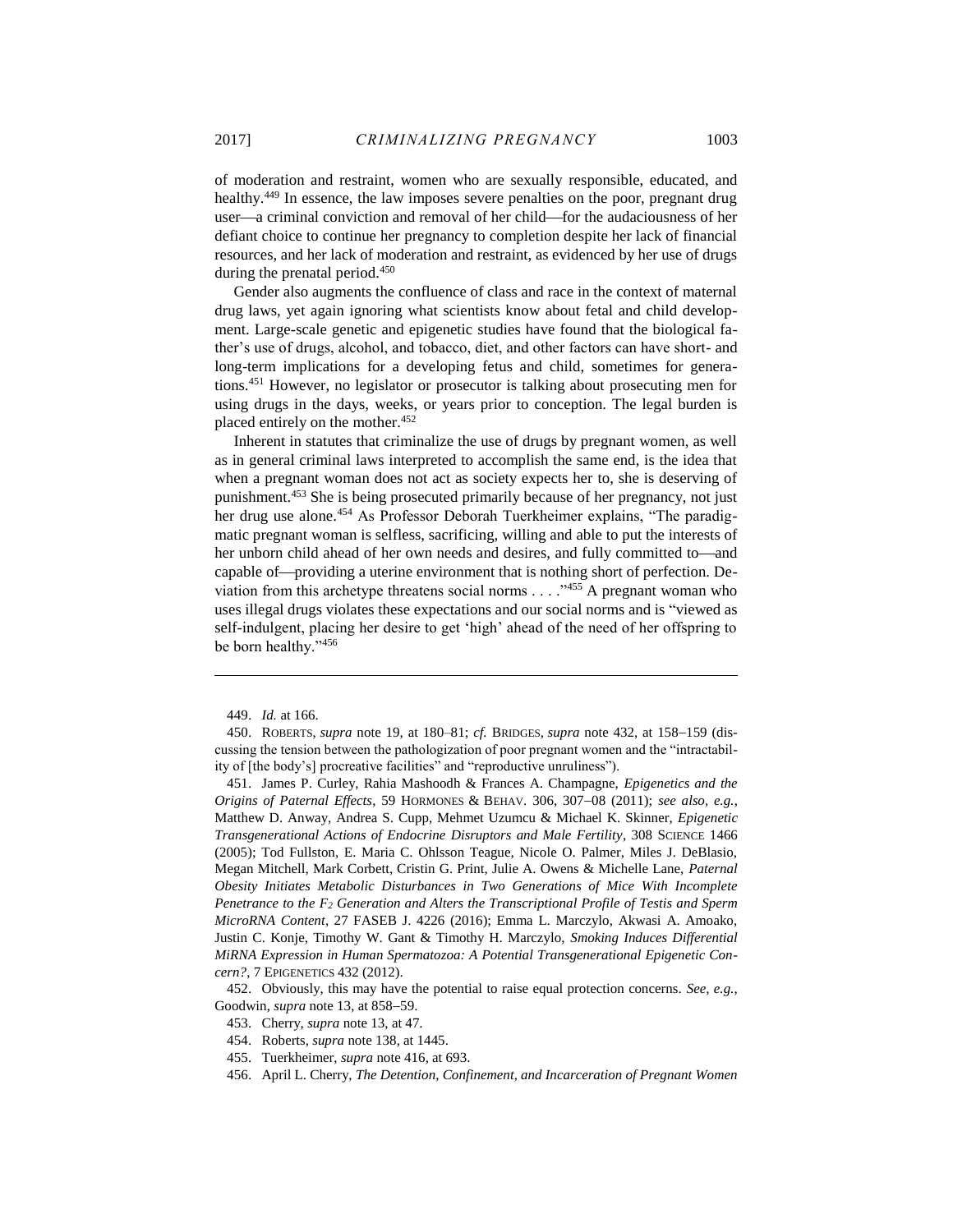The act of punishing and confining a woman for this behavior, for being a "bad or unacceptable mother," imposes what amounts to a "state legitimized form of motherhood" onto the woman.<sup>457</sup> Because a pregnant woman who is using drugs is behaving as a "bad parent," the state may intervene and punish her for violating our societal expectations of motherhood. Rather than help her get prenatal care and treatment in a real and meaningful way, allowing her to fulfill her role as a mother to her child, the government punishes her, thereby "refus[ing] to affirm [her] human dignity by helping [her] overcome obstacles to good mothering."<sup>458</sup> Pregnancy becomes a tool, an opportunity for state supervision, management, and regulation of poor women.<sup>459</sup>

As a result, pregnant women of lower socioeconomic backgrounds continue to be arrested and punished for using drugs while pregnant, while little is being done to increase the availability of treatment. With the shift in the government's focus toward methamphetamine and opioids, one wonders whether the more compassionate approach to drug use may ultimately prevail, particularly given that the public face attached to the pregnant methamphetamine or opioid user is white and middle class, rather than Black and poor, as it was during the crack cocaine epidemic.

#### **CONCLUSION**

<span id="page-58-0"></span>Statutes that explicitly criminalize the use of illegal drugs by pregnant women, although perhaps well intended, are based on faulty assumptions about the negative consequences caused by such drug use and a downplaying of the harms. The harms of criminalization can be avoided by ceasing the practice of using criminal law as a mechanism to try and address the health-related harms of drug use. Removing criminal sanctions would encourage women to get prenatal care, thereby increasing the likelihood of a healthy baby and the odds that the mother will receive drug treatment. This could also discourage the close connection between the medical community and law enforcement, at the expense of the doctor-patient relationship.

Likewise, a child should not be removed from her mother solely because the mother has used an illegal drug while pregnant. Some showing of serious harm should be required, and the harm should be serious enough that coercive state intervention will do more good than harm. If women are encouraged to seek prenatal care, correspondingly, they are also more likely to take advantage of wrap-around services to help with the continuation of services and drug treatment once they are new mothers.<sup>460</sup>

*for the Benefit of Fetal Health*, 16 COLUM. J. GENDER & L. 147, 153 (2007) (quoting JEAN REITH SCHROEDEL, IS THE FETUS A PERSON? A COMPARISON OF POLICIES ACROSS THE FIFTY STATES 103 (2000)).

<sup>457.</sup> Cherry, *supra* note 456, at 195. Khiara Bridges has argued that "the interjection of the state into the woman's decision-making process regarding parenting and future childbearing is a violation of the woman's individual right to make these decisions without state interference and coercion." Bridges, *supra* note 290, at 158.

<sup>458.</sup> Roberts, *supra* note 138, at 1476.

<sup>459.</sup> BRIDGES, *supra* note 432, at 43, 66, 70-71.

<sup>460.</sup> *See* Lester et al., *supra* note 126, at 26, 36; Minnes et al., *supra* note 176, at 65–67.